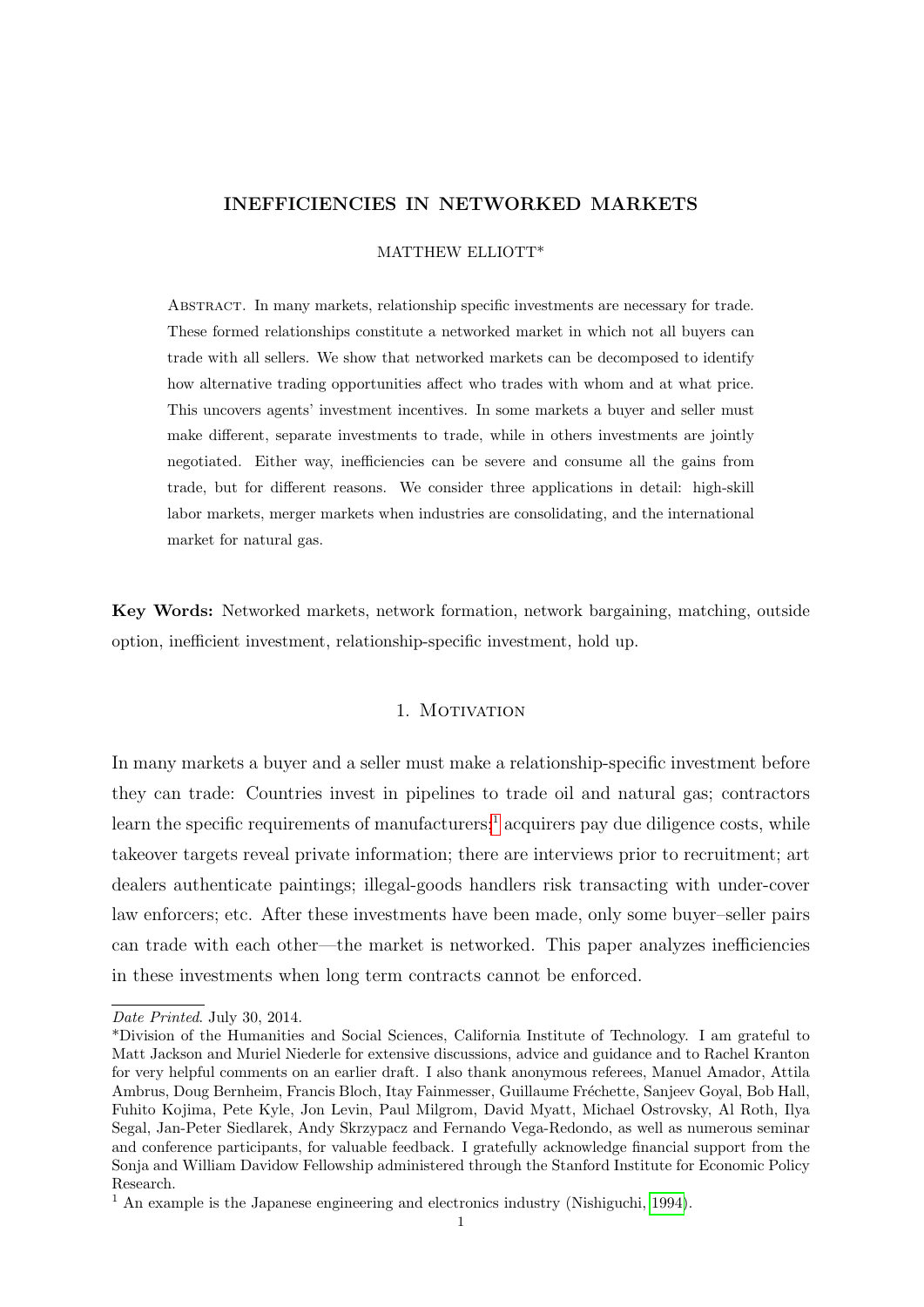To analyze inefficiencies in the investments that enable trade it is necessary to first understand how the structure of a formed networked market affects bargained outcomes–who trades with whom and at what prices. Letting the buyers and sellers be the nodes, links in a network can be used to represent which buyer–seller pairs have made the required investments to trade with each other. We consider bargaining outcomes in which no two linked agents have a profitable pairwise deviation. By utilizing and extending results from the matching literature, an intuitive algorithm is constructed which decomposes any network to identify (i) the role of each link in the network—whether it is used for trade or to generate an outside option and affect the terms of trade—and (ii) the effect of each link on each agent's bargained outcome. This network decomposition clarifies agents' investment incentives and underlies the subsequent analysis of investment inefficiencies.

Relationship-specific investments are subject to well-understood inefficiencies. An agent may fail to make an efficient up-front investment, anticipating that he will be held up and unable to recover his costs. This problem can lead to underinvestment. An agent may also make costly investments into alternative trading relationships just to improve his terms of trade. This overinvestment generates no additional gains from trade and is also inefficient. We provide a systematic treatment of these inefficiencies when investments are made to enable trade in a market context. Which agents will make the required investments to trade? Who will actually trade with whom? How large will inefficiencies be? Which types of inefficiency will be most severe and when?

We consider two investment protocols. In protocol A, both the buyer and seller must make fixed, separate investments before they can trade, and we show that for this protocol the inefficiency problem of most concern is the hold-up problem. For any parametrization of the model, we characterize a tight bound on overinvestment inefficiency as buyers' and sellers' gains from trade are varied. For different parameter values, this bound ranges between zero and fifty percent of the potential gains from trade. Underinvestment inefficiency, in contrast, may consume all the gains from trade. In protocol B, the investment costs necessary for forming a relationship are transferable and can be split in any way between the buyer and seller. For this protocol we show that shares of the investment costs can always be found to overcome the hold-up problem—the investment share of the agent at risk of being held up can be reduced until participation is profitable. Are the relationships that are formed then efficient, or close to efficient? While it is easier to form links that will be used for trade when investments are negotiated, it is also easier to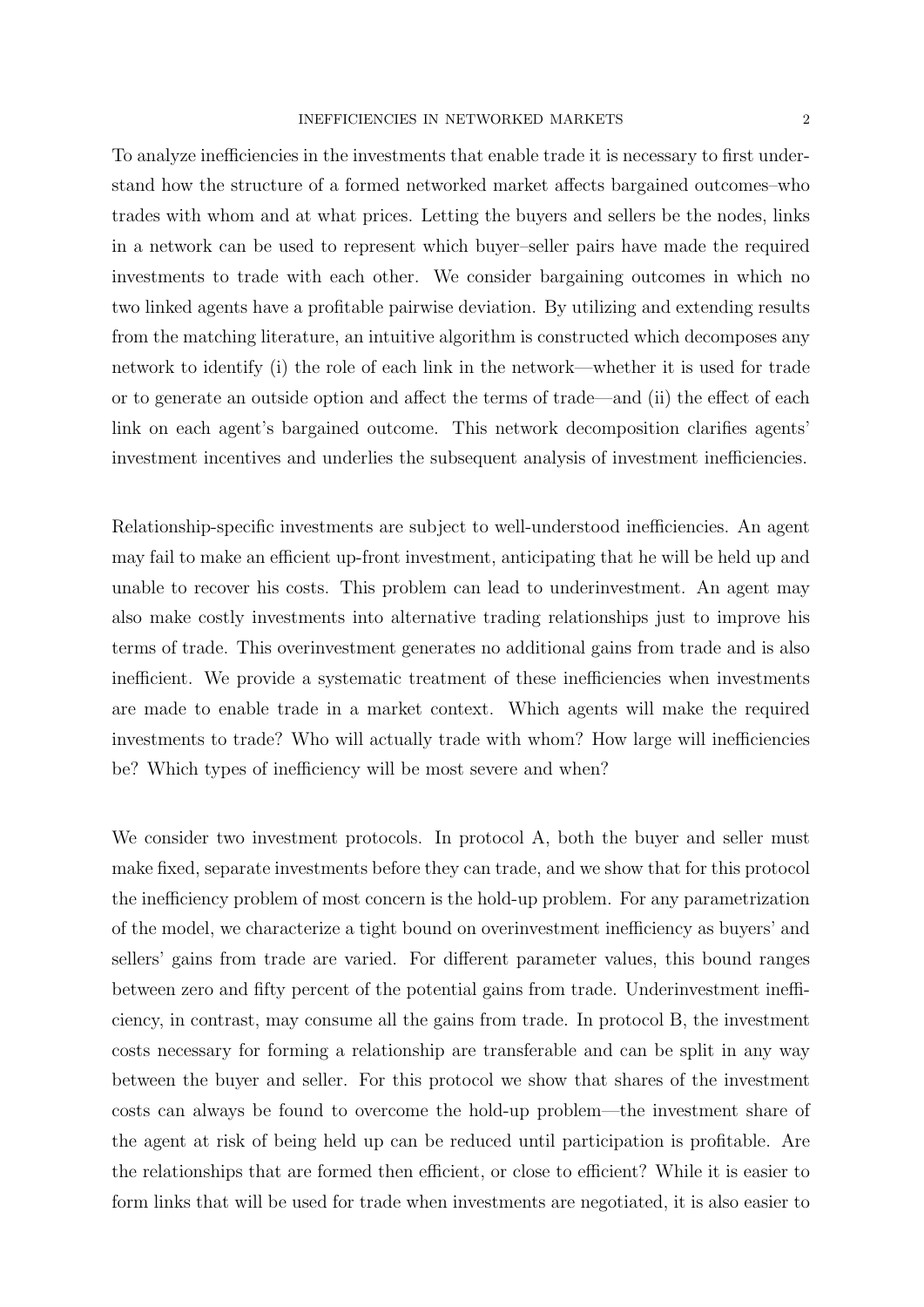form links to establish outside options that will not be used for trade. Although protocol B overcomes the hold-up problem, it exacerbates the overinvestment problem. With negotiated joint investments, overinvestment can consume all the gains from trade.

Both investment protocols seem important in practice. In some markets the relationshipspecific investments that enable trade are naturally separate and non-substitutable, while in others the share of investments each agent is responsible for is negotiated. We examine three applications in detail. In high-skill labor markets, interviews are required before a firm can employ a worker. Investments into interviews are non-substitutable, and we argue that protocol A applies. Moreover, we make the case that firms have higher bargaining power and pay the majority of the interview costs. For this parameterization of the model, the scope for underinvestment is limited (although the losses can be large when it occurs) and the magnitude of overinvestment inefficiency is bounded fairly tightly. A second application we consider is industry consolidation, where due diligence must be completed before credible offers can be made. The widespread use of termination fees<sup>[2](#page-2-0)</sup> provides a mechanism through which transfers are made and means that protocol B fits this application better. In the context of the model, we examine the Omnicare, Inc. v. NCS Healthcare, Inc. decision that ruled against the use of an exclusive-dealing agreement. We argue that by expanding the contracting space, such agreements can help overinvestment be avoided. The final application we consider is the international market for natural gas, where pipelines must be constructed before trade is possible. We again argue that protcol B fits and identify possible instances of overinvestment.

This paper contributes primarily to the growing literatures on trade within, and the formation of, networked markets. The cooperative game theoretic approach we take to modeling trade builds on the matching literature and is most closely related to Kranton and Minehart  $(2000a)$ .<sup>[3](#page-2-1)</sup> The main contribution to this literature is the network decomposition algorithm, which identifies how different trading opportunities affect market outcomes. Our cooperative approach yields the same solution Corominas-Bosch [\(2004\)](#page-41-0) finds in her non-cooperative bargaining model.<sup>[4](#page-2-2)</sup> However, the Corominas-Bosch approach is only applied to environments with homogeneous gains from trade—and cannot be readily extended to environments with heterogeneous gains from trade. Experimental evidence

<span id="page-2-0"></span><sup>&</sup>lt;sup>2</sup> These are lump-sum transfers made from the target to a potential acquirer following a failed bid.

<span id="page-2-1"></span><sup>3</sup> Nava [\(2011\)](#page-43-2) models quantity competition in networked markets and Blume et al [\(2009\)](#page-41-1) model trade through intermediaries that quote bid and ask prices, while Fainmesser [\(2010\)](#page-42-0) and Fainmesser and Goldberg [\(2011\)](#page-42-1) study repeated trade over networks.

<span id="page-2-2"></span><sup>4</sup> Navarro and Perea [\(2001\)](#page-43-3), Polanski [\(2007\)](#page-43-4), Gale and Kariv [\(2007\)](#page-42-2), Abreu and Manea [\(2012,](#page-41-2) [2010\)](#page-41-3), Manea [\(2011\)](#page-43-5) and Elliott and Nava [\(2014\)](#page-42-3) also model non-cooperative bargaining games over networks.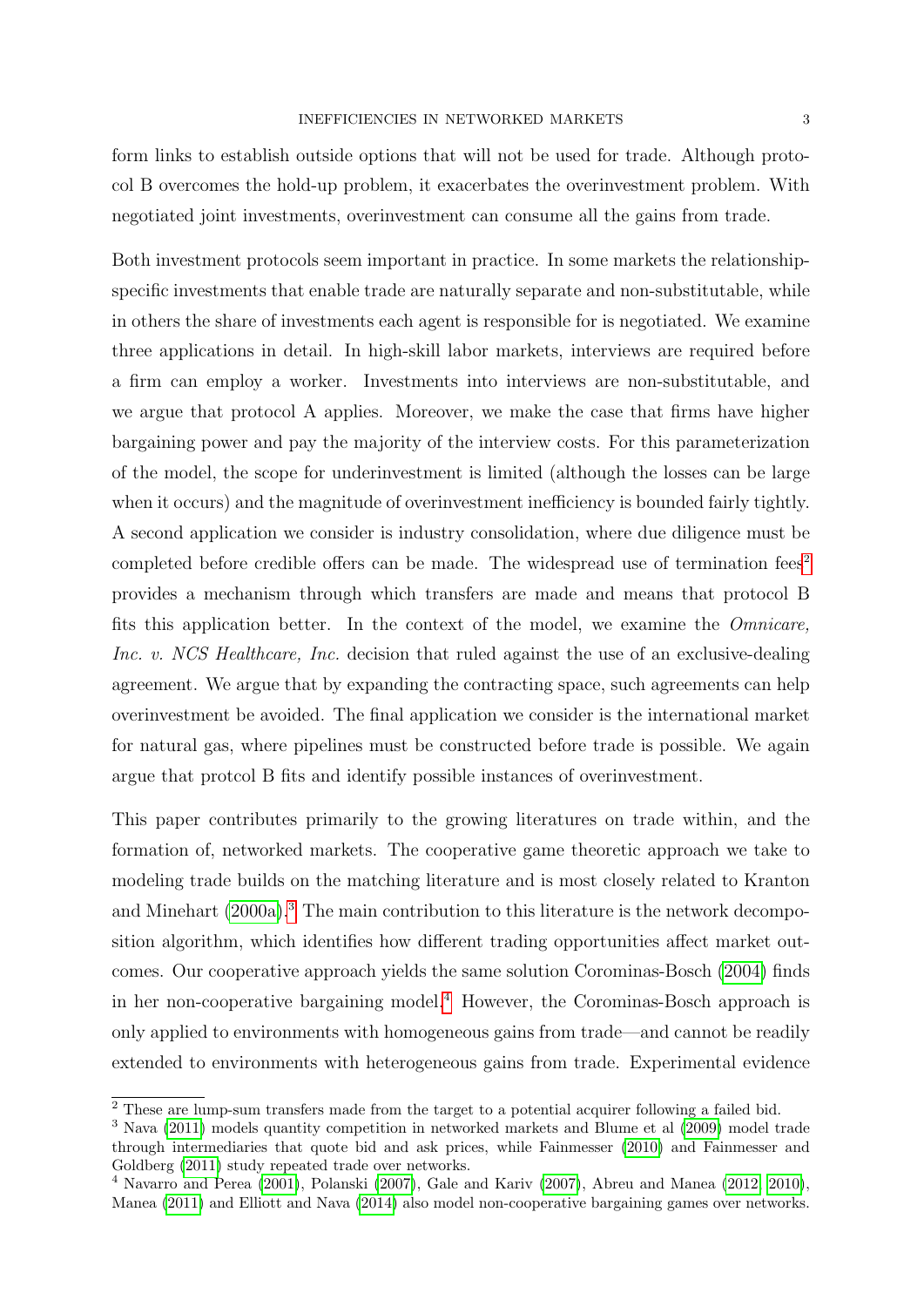supports her theory and, by extension, our theory (Charness, Corominas-Bosch, and Fréchette, [2007\)](#page-41-4).

A key feature of the bargaining approach we take is that players have endogenous disagreement payoffs or "outside options," and these depend on the network structure. A related and complementary literature modeling input markets endogenizes disagreement payoffs in a different way. Building on the foundations laid in Horn and Wolinsky [\(1988\)](#page-42-4), Iozzi and Valletti [\(2014\)](#page-42-5) consider a supplier who simultaneously bargains bilaterally with multiple downstream producers over input prices. Suppose competition downstream is in quantities. If an agreement is not reached with a producer, the supplier may be able to switch some additional supply to their other producers at the agreed-upon price, as these producers will now demand more. When this is possible, the supplier's outside option is better and they negotiate a higher input price. In contrast, we turn off potential product market effects by assuming that the surplus a buyer and seller generate does not depend on the trades of other buyer-seller pairs. This allows us to consider general networked markets, with multiple suppliers and multiple producers, permitting an analysis of the network formation problem. How substantial product market effects can be depends on how competitive the product market is and how much producers rely on a single supplier.<sup>[5](#page-3-0)</sup>

There is a large literature on inefficient investment due to hold-up problems and over-investment in outside options.<sup>[6](#page-3-1)</sup> Unlike much of this literature, we analyze investments in a market context with multiple buyers and multiple sellers, and where investments enable trade. In Cole, Mailath, and Postlewaite [\(2001a,](#page-41-5) [2001b\)](#page-41-6), investments are made in attributes valued by multiple potential trade partners, albeit at possibly different rates, and conditions are found under which investments are efficient. Felli and Roberts [\(2002\)](#page-42-6) consider investments in quality where buyers and sellers are vertically differentiated. In both cases it is critical for the results that investments be valuable to multiple potential trade partners. Investments that enable trade are modeled by Kranton and Minehart [\(2001\)](#page-43-6), [\(2000b\)](#page-43-7). We generalize the Kranton and Minehart environment by permitting two-sided investments in links, heterogeneous potential gains from trade and a more general bargaining solution.

<span id="page-3-0"></span><sup>5</sup> Lee and Fong [\(2013\)](#page-43-8) have an interesting recent paper that builds a dynamic model with general externalities between buyers and sellers. While the cost of this generality is the loss of analytical tractability, the paper helps draw out differences between a static and dynamic approach. In Section [7.4](#page-28-0) we argue that some markets are likely to be well approximated by static models, while others will be better suited to a dynamic treatment.

<span id="page-3-1"></span><sup>6</sup> See Segal [\(1999\)](#page-44-0) for a general treatment of inefficiencies that arise when one principal contracts with many agents in the presence of externalities.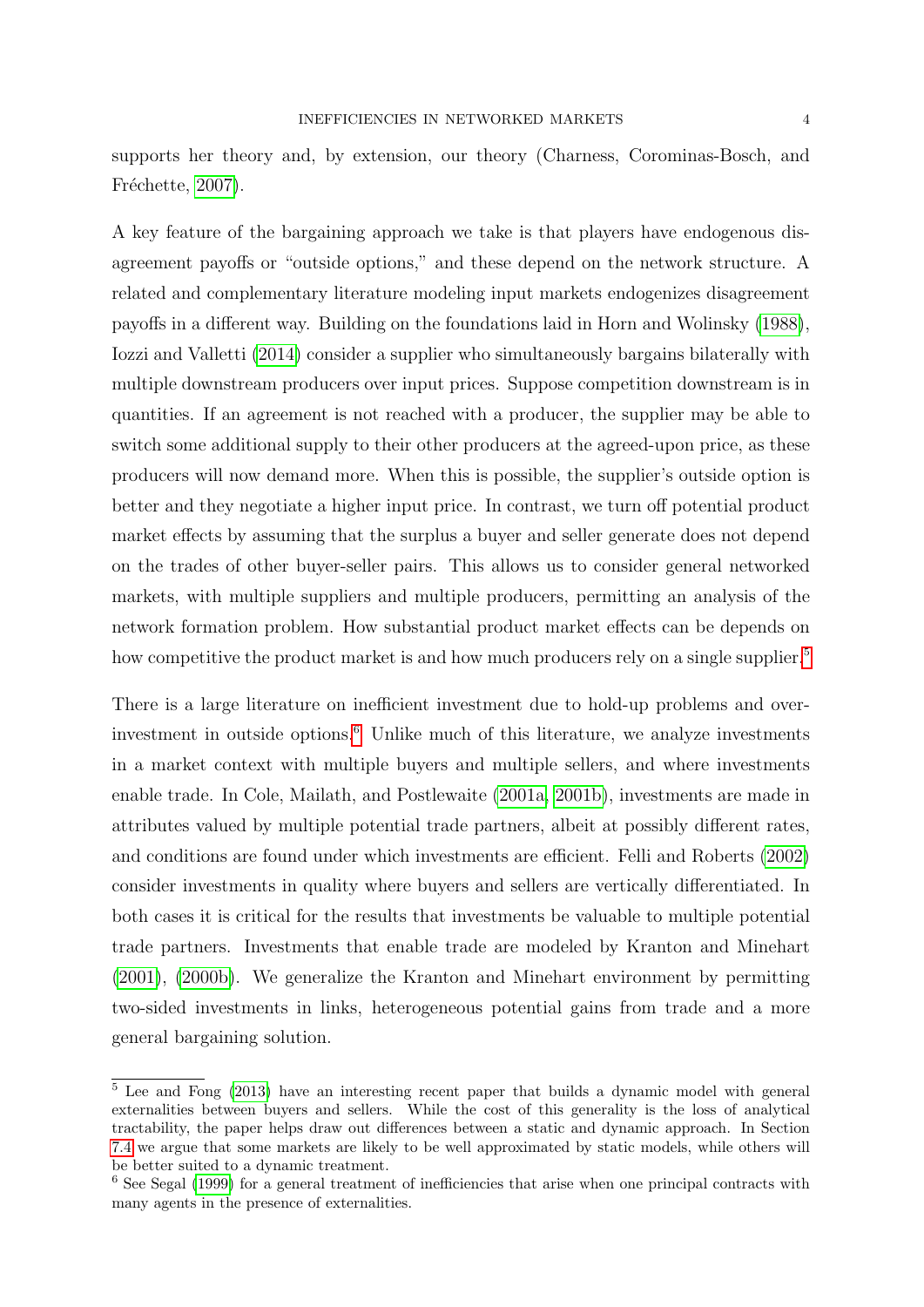Kranton and Minehart [\(2001,](#page-43-6) [2000b\)](#page-43-7), like Cole, Mailath, and Postlewaite [\(2001a\)](#page-41-5), [\(2001b\)](#page-41-6), and Felli and Roberts [\(2002\)](#page-42-6), focus on finding conditions under which efficient investments are made. We take a different approach by identifying different types of inefficiency and measuring the efficiency losses due to them. This is complicated by the presence of multiple stable networks. Even for given gains from trade in a very small market with five buyers and five sellers, just finding the set of stable networks is hard—there are over thirty million possible (bipartite) networks to consider.<sup>[7](#page-4-0)</sup> We make some progress with these questions by importing two concepts from the computer science literature: the cost of anarchy and the price of anarchy, which measure the efficiency loss in the best and worst stable networks respectively (Koutsoupias and Papadimitriou, [2009;](#page-42-7) Roughgarden and Tardos, [2004\)](#page-44-1). When bounding inefficiency losses from above, we focus on the worst stable network; and when bounding inefficiency losses from below, we focus on the best stable network. Despite taking this conservative approach, we find tight upper and lower bounds on different types of inefficiency that vary with the investment protocol. These results contrast with the positive efficiency results from the existing literature. We also depart from the existing literature by allowing investments to be negotiated.<sup>[8](#page-4-1)</sup>

The paper proceeds as follows. Section [2](#page-4-2) provides a simple example illustrating the main points of the paper. Section [3](#page-6-0) then sets up the model, and Section [4](#page-7-0) analyzes bargaining over a formed network. Section [5](#page-15-0) identifies the efficient network(s), providing a useful benchmark for the set of stable networks which are considered in Section [6.](#page-17-0) Section [6](#page-17-0) examines the inefficiency present in stable networks. Section [7](#page-23-0) discusses three applications of the model, and Section [8](#page-29-0) concludes.

# 2. Example

<span id="page-4-2"></span>This section presents a very simple example to illustrate the inefficiency results. Suppose that there are two sellers,  $s_1$  and  $s_2$ , and a single buyer  $b_1$ . Each seller has a single unit to sell and the buyer demands one unit. To enable trade between either seller and  $b_1$ , a specific investment must be made at cost  $c = \frac{1}{2} - \varepsilon$ , where  $\varepsilon$  is small and positive. Neither seller directly values the good they sell, and  $b_1$  values the good from  $s_1$  at 1 and the good from  $s_2$  at  $1 - \varepsilon$ . Figure [1a](#page-5-0) shows the potential gains from trade.

<span id="page-4-0"></span><sup>&</sup>lt;sup>7</sup> The relevant set of networks are bipartite, as buyers can trade only with sellers. For  $m$  buyers and  $n$ sellers, there are  $2^{mn}$  such networks.

<span id="page-4-1"></span><sup>8</sup> Currarini and Morelli [\(2000\)](#page-41-7) consider a non-cooperative network formation game in which players form links and propose surplus splits, thereby endogenizing these splits. They find that the efficient network is stable under their condition of 'size monotonicity.'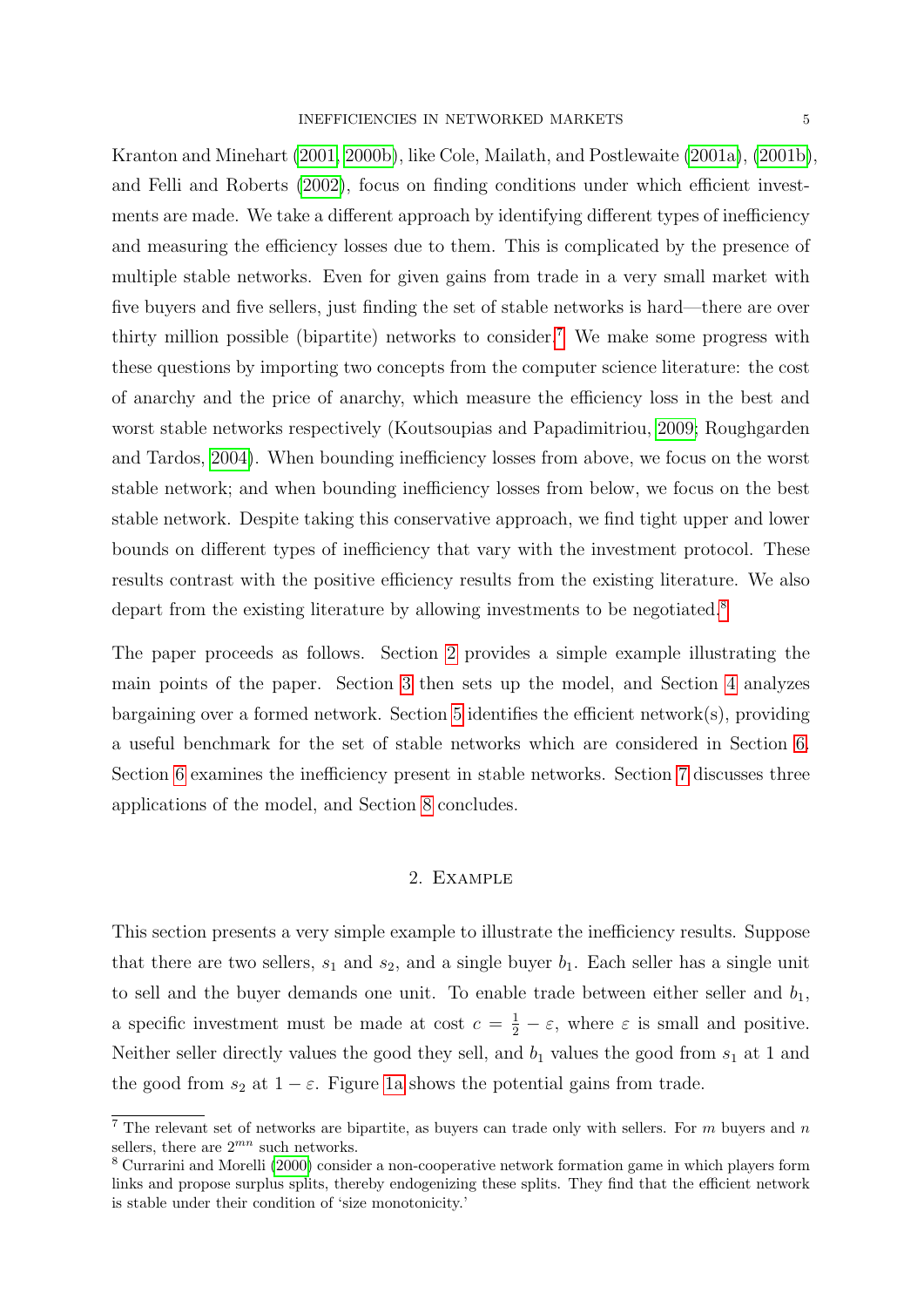<span id="page-5-0"></span>

<span id="page-5-1"></span>Figure 1. Networked market

The efficient network maximizes the net gains from trade (the realized gains from trade less resources spent on forming links) and is shown in Figure [1b.](#page-5-1) The net gains from trade generated by this network are  $1 - (\frac{1}{2} - \varepsilon) = \frac{1}{2} + \varepsilon$ .

We first consider investment protocol A and suppose a buyer must pay  $\gamma c$  towards forming a link, while a sellers must pay  $(1 - \gamma)c$ , where  $\gamma \in (0, 1)$  is an exogenous parameter. Let the sellers have all the bargaining power and make take-it-or-leave-it offers after a network is formed. If the efficient network were formed  $b_1$  would have no alternative but to trade with  $s_1$ , and  $s_1$  would sell to  $b_1$  at a price of 1, extracting all the surplus and leaving  $b_1$  with a net payoff of  $-\gamma c$ . Anticipating this,  $b_1$  will not invest in a single link to  $s_1$ , for fear of being held up. The complete network is not stable either. Sellers  $s_1$  and  $s_2$  will compete with each other to supply  $b_1$ , driving the price down until at least one of them is unable to recover their (sunk) investment. The empty network is the unique stable network. Underinvestment inefficiency due to a hold-up problem consumes all the possible gains from trade.

Consider instead protocol B, and let the buyer and sellers negotiate their investment shares. These negotiations are bilateral, and contingent contracts cannot be written. The empty network is no longer stable:  $b_1$  and  $s_1$  could agree to split the cost c so that  $s_1$  paid the entire cost, leaving  $b_1$ 's payoff unaffected but strictly increasing  $s_1$ 's payoff. However, the efficient network is not stable either. If the efficient network were formed  $s_1$  would extract all the rents and  $b_1$  would receive a payoff of at most 0. Buyer  $b_1$  would then be willing to pay the entire investment cost required to form a link to  $s_2$ . With this additional link,  $s_1$  and  $s_2$  would compete to supply  $b_1$ , and  $b_1$  would extract rents  $1 - \varepsilon$ less his investment costs. With negotiation, the unique stable network is the complete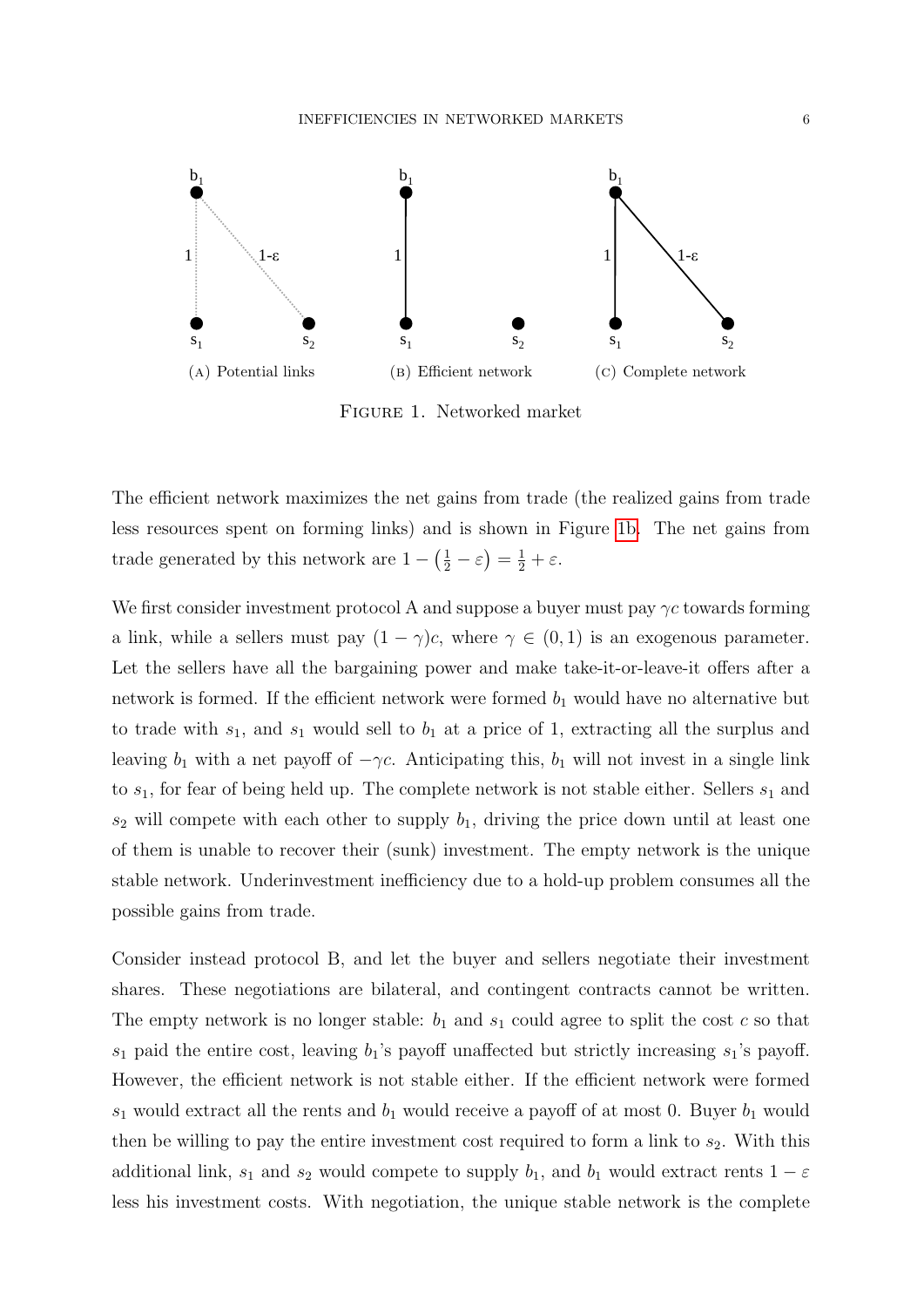network, with  $b_1$  paying all the investment costs of forming the link to  $s_2$  and at least  $c - \varepsilon$  of the investment costs of forming the link with  $s_1$ .

Under protocol A, the unique stable network is the empty network, and all gains from trade are lost to underinvestment. Under protocol B, there is no longer any underinvestment. However, underinvestment inefficiency is replaced by overinvestment inefficiency. Buyer  $b_1$  forms a link to  $s_2$  for the sole purpose of improving his terms of trade with  $s_1$ . From an efficiency perspective, this investment generates no gains from trade and is a waste of resources. Furthermore, as  $\varepsilon \to 0$  overinvestment inefficiency consumes all the possible gains from trade.

## 3. MODEL

<span id="page-6-0"></span>There is a set of m buyers denoted **P** and a set of n sellers denoted **Q**. The value of trade between a buyer i and a seller j is given by  $a_{ij} \geq 0$ . Each buyer demands one unit of the good, and each seller supplies one unit of the good. The  $m \times n$  dimensional matrix a describes the value of all potential bilateral trades.

There are two stages. In stage one, buyers and sellers make relationship-specific investments to enable trade, where the gains from trade a are common knowledge. The resulting network of potential trading relationships is labeled L. A link is formed enabling trade between i and j  $(l_{ij} = 1)$  if and only if their joint investment is at least c; otherwise no link is formed  $(l_{ij} = 0)$ . Two investment protocols are considered. In protocol A, buyers and sellers choose whether or not to pay an exogenously fixed proportion of the cost c:  $\gamma$  and  $1 - \gamma$ , respectively. In protocol B, buyers and sellers negotiate over how the cost  $c$  is split between them, so that a link is formed whenever they jointly benefit from it. It is assumed that future terms of trade are non-contractible.<sup>[9](#page-6-1)</sup>

In stage two, buyers and sellers bargain over the network. The trades implemented are described by an  $m \times n$  matrix **x**, where element  $x_{ij}$  indicates that buyer i purchases  $x_{ij} \in [0,1]$  units from seller j. All rows and all columns of **x** must sum to no more than 1, as each buyer demands only a single unit and each seller supplies only a single unit.<sup>[10](#page-6-2)</sup>

For  $x_{ij} > 0$ , the price buyer i pays seller j per unit is  $p_{ij}$ . Bargaining solutions that map the potential gains from trade  $a$  and network  $L$  into trades  $x$  and prices  $p$  will be considered. Buyer *i*'s payoff is denoted by  $u_i(\mathbf{a}, \mathbf{L}) : \mathbb{R}^{+^{m \times n}} \times \{0, 1\}^{m \times n} \to \mathbb{R}^+$ , and seller

<span id="page-6-1"></span><sup>9</sup> This assumption is discussed in Section [7.4.](#page-28-0)

<span id="page-6-2"></span><sup>&</sup>lt;sup>10</sup> While it is possible for *i* to purchase  $x_{ij} \in (0,1)$  of a unit from seller *j* and  $x_{ik}$  of a unit from another seller k, it will turn out that endogenously  $x_{ij} \in \{0, 1\}.$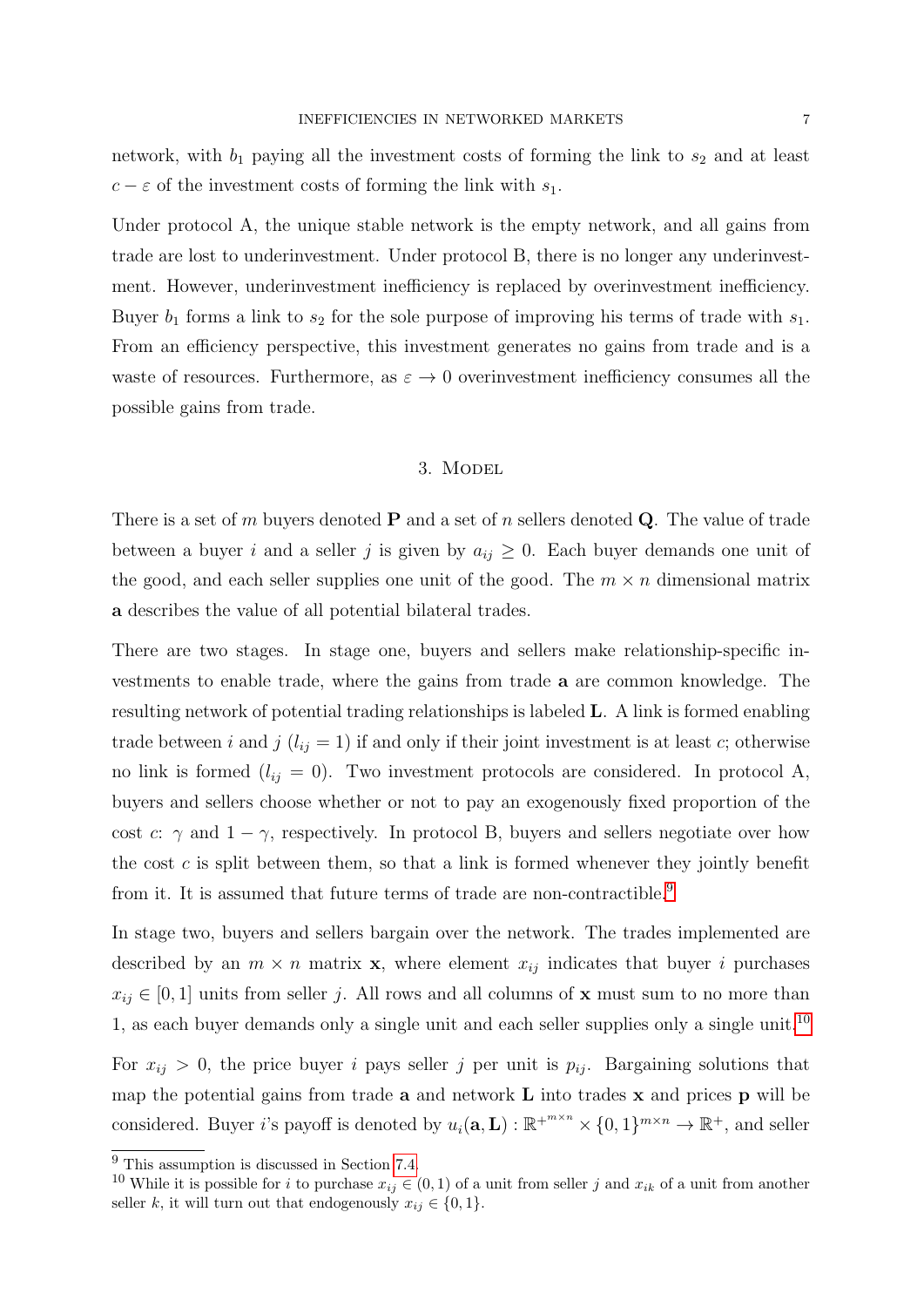j's payoff by  $v_j(\mathbf{a}, \mathbf{L}) : \mathbb{R}^{m \times n} \times \{0, 1\}^{m \times n} \to \mathbb{R}^+$ . The utilities of buyer i and seller j are the surpluses they extract from each of their transactions.<sup>[11](#page-7-1)</sup>

$$
u_i = \sum_{k \in \mathbf{Q}} x_{ik} (a_{ik} - p_{ik}) \qquad \qquad v_j = \sum_{k \in \mathbf{P}} x_{kj} p_{kj}.
$$

<span id="page-7-0"></span>The symmetry of buyers and sellers means that for all the results found for buyers, there are symmetric results for sellers. Some results will be stated for just buyers or just sellers.

# 4. Bargaining over a formed Network

To analyze network formation, a backward induction approach will be applied and trade over a given network considered first. This section proposes a mapping from the formed network  $(L)$  and potential gains from trade  $(a)$  into outcomes (quantities traded by different pairs and prices) and identifies how the network structure affects these outcomes.

A bargaining outcome is a triple  $(x, u, v)$ . Bargaining outcomes are considered that satisfy pairwise stability. An outcome  $(x, u, v)$  is *stable* if payoffs are individually rational  $(u_i \geq 0, v_j \geq 0$  for all  $i, j$  and no buyer and seller could both increase their payoffs by trading with each other and splitting the resulting gains from trade in any way: for all  $i, j, u_i + v_j \ge a_{ij}l_{ij}$ . The set of stable outcomes is denoted by  $\Omega$ .<sup>[12](#page-7-2)</sup>

Let the matrix  $\alpha$ , with elements  $\alpha_{ij} := a_{ij} l_{ij}$ , summarize the values of feasible trades after investments have been made. Unlinked buyer–seller pairs then generate no surplus if they match, and will do equally well by remaining unmatched. The bargaining over a network problem with potential gains from trade a and possible trades given by the network L is then a matching with transferable utility (assignment) problem with gains from trade  $\alpha$ .

A match  $\mu$  is a function from the set of all buyers and sellers into itself,  $\mu$ :  $P \cup Q \rightarrow P \cup Q$ , such that (i) each buyer (seller) is matched to a seller (buyer) or himself (herself), and (ii) buyer i is matched to seller j if and only if seller j is matched to buyer  $i^{13}$  $i^{13}$  $i^{13}$  Although in principle a buyer can multihome and buy from multiple sellers, such outcomes are

<span id="page-7-1"></span><sup>11</sup> Without loss of generality, sellers' values from keeping their goods are normalized to 0, and buyers' values of goods are adjusted to reflect the net gains from trade.

<span id="page-7-2"></span><sup>&</sup>lt;sup>12</sup> An alternative approach would be to require bargaining outcomes to satisfy the Shapley value (Myerson, [1977\)](#page-43-9). However, in this environment, the Shapley value is not always stable (consider, for example the network shown in Figure [2\)](#page-9-0).

<span id="page-7-3"></span><sup>&</sup>lt;sup>13</sup> Formally:  $\mu(i; \alpha) \in \mathbf{Q} \cup i$ ;  $\mu(j; \alpha) \in \mathbf{P} \cup j$ ; and  $\mu(i; \alpha) = j$  if and only if  $\mu(j; \alpha) = i$ .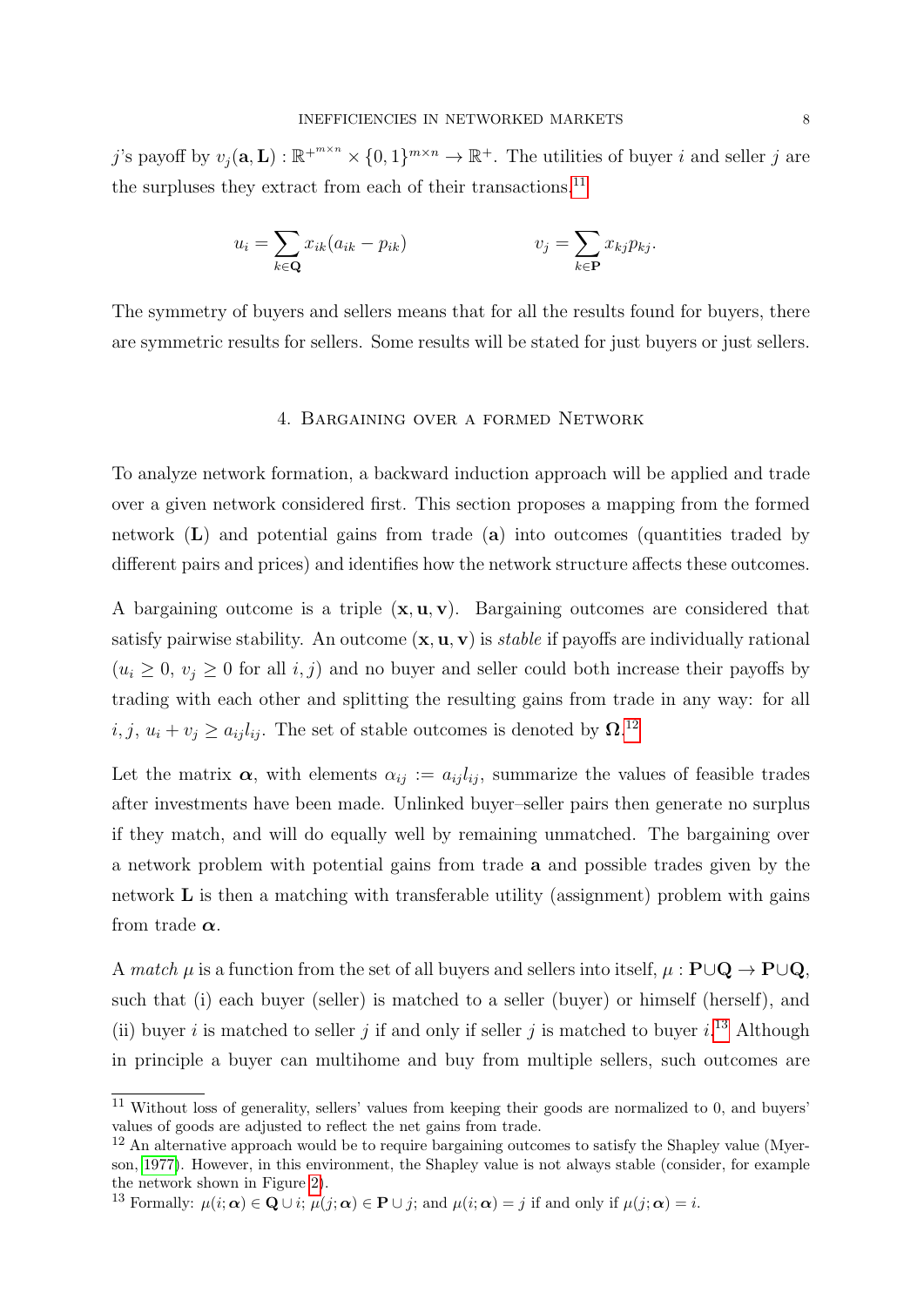typically unstable: Generically<sup>[14](#page-8-0)</sup> the quantity traded  $x_{ij}$  is an element of  $\{0, 1\}$  in all stable outcomes. This follows from the linearity in the utility functions. It is then without loss of generality that bargaining outcomes consisting of the triple  $(\mu, \mathbf{u}, \mathbf{v})$  are considered. Denote the set of all possible matches M. Where there should be no confusion notation will be abused and arguments dropped.

There is a generically unique match  $\mu^*(\cdot; \alpha)$  that maximizes the gains from trade:

$$
\mu^*(\cdot;\boldsymbol{\alpha}) := \underset{\mu \in \mathbf{M}}{\operatorname{argmax}} \left\{ \sum_{i \in \mathbf{P}} \alpha_{i\mu(i)} \right\}.
$$
 (1)

Shapley and Shubik [\(1972\)](#page-44-2) show that the set of stable outcomes (matches and payoffs) has many nice properties.<sup>[15](#page-8-1)</sup> First, we know that there exist payoffs for which a match is stable if and only if that match maximizes the total surplus. This implies that there is a (generically) unique pairwise stable match. Second, when there are multiple surplus-maximizing matches, the same payoffs support all such matches as a stable outcome. Third, each matched buyer and seller must split their gains from trade between themselves in a stable outcome:  $u_i + v_{\mu^*(i)} = \alpha_{ij}$ . Fourth, even though we look only for outcomes robust to pairwise deviations, this also implies there are no profitable coalitional deviations—the set of stable outcomes coincides with the set of core outcomes. Finally, the set of stable payoffs forms a complete lattice for the partial ordering of buyers' payoffs, <sup>[16](#page-8-2)</sup> where  $\mathbf{u} > \mathbf{u}'$ if and only if  $u_i > u'_i$  for all  $i \in \mathbf{P}.^{17}$  $i \in \mathbf{P}.^{17}$  $i \in \mathbf{P}.^{17}$ 

It will be helpful to define the lowest and highest stable payoffs the agents can receive:

$$
\underline{u}_i := \min_{(\mu, \mathbf{u}, \mathbf{v}) \in \Omega} u_i, \qquad \qquad \overline{u}_i := \max_{(\mu, \mathbf{u}, \mathbf{v}) \in \Omega} u_i, \n\underline{v}_i := \min_{(\mu, \mathbf{u}, \mathbf{v}) \in \Omega} v_i, \qquad \qquad \overline{v}_i := \max_{(\mu, \mathbf{u}, \mathbf{v}) \in \Omega} v_i.
$$

We will refer to a buyer *i*'s lowest possible stable payoff  $(\underline{u}_i)$  as his "outside option." Seller *j*'s outside option  $(\underline{v}_j)$  is defined analogously. The lattice structure of the stable outcomes implies that the payoff vectors  $(\mathbf{u}, \overline{\mathbf{v}})$  and  $(\overline{\mathbf{u}}, \mathbf{v})$  are stable.

<span id="page-8-0"></span><sup>&</sup>lt;sup>14</sup> Let  $\varepsilon_{ij}$  be a noise terms drawn independently from an atomless distribution with continuous support. If we take any gains from trade and perturb them by adding these noise terms, and so consider gains from trade  $\hat{a}_{ij} = a_{ij} + \varepsilon_{ij}$ , then with probability 1,  $x_{ij} \in \{0,1\}$  for all  $i, j$  in all stable outcomes. See Roth and Sotomayor, [\(1990\)](#page-44-3).

<span id="page-8-2"></span><span id="page-8-1"></span><sup>&</sup>lt;sup>15</sup> We discuss and provide intuition for these results in Section [SA-1](#page-0-1) of the supplementary appendix. <sup>16</sup> The equivalent partial ordering for sellers' payoffs could be used.

<span id="page-8-3"></span><sup>&</sup>lt;sup>17</sup> More formally, suppose  $(\mathbf{u}, \mathbf{v})$  and  $(\mathbf{u}', \mathbf{v}')$  are stable payoff vectors. Let  $\hat{\mathbf{u}} = \mathbf{u} \vee \mathbf{u}'$  such that for all  $\hat{\mathbf{u}} = \max(\mathbf{u}, \mathbf{u}')$  and  $\hat{\mathbf{u}} = \max(\mathbf{u}, \mathbf{u}')$ . Define  $\hat{\mathbf{u}}$  and  $\hat{\$  $i, \hat{u}_i = \max(u_i, u'_i);$  and let  $\widetilde{\mathbf{v}} = \mathbf{v} \wedge \mathbf{v}'$  such that for all  $j \tilde{v}_j = \min(v_j, v'_j)$ . Define  $\widetilde{\mathbf{u}}$  and  $\widehat{\mathbf{v}}$  analogously.<br>The payoff vectors  $(\widehat{\mathbf{u}}, \widehat{\mathbf{v}})$  and  $(\widetilde{\mathbf{u}}, \widehat{\mathbf{v}})$  must t The payoff vectors  $(\widehat{\mathbf{u}}, \widetilde{\mathbf{v}})$  and  $(\widetilde{\mathbf{u}}, \widehat{\mathbf{v}})$  must then also be stable.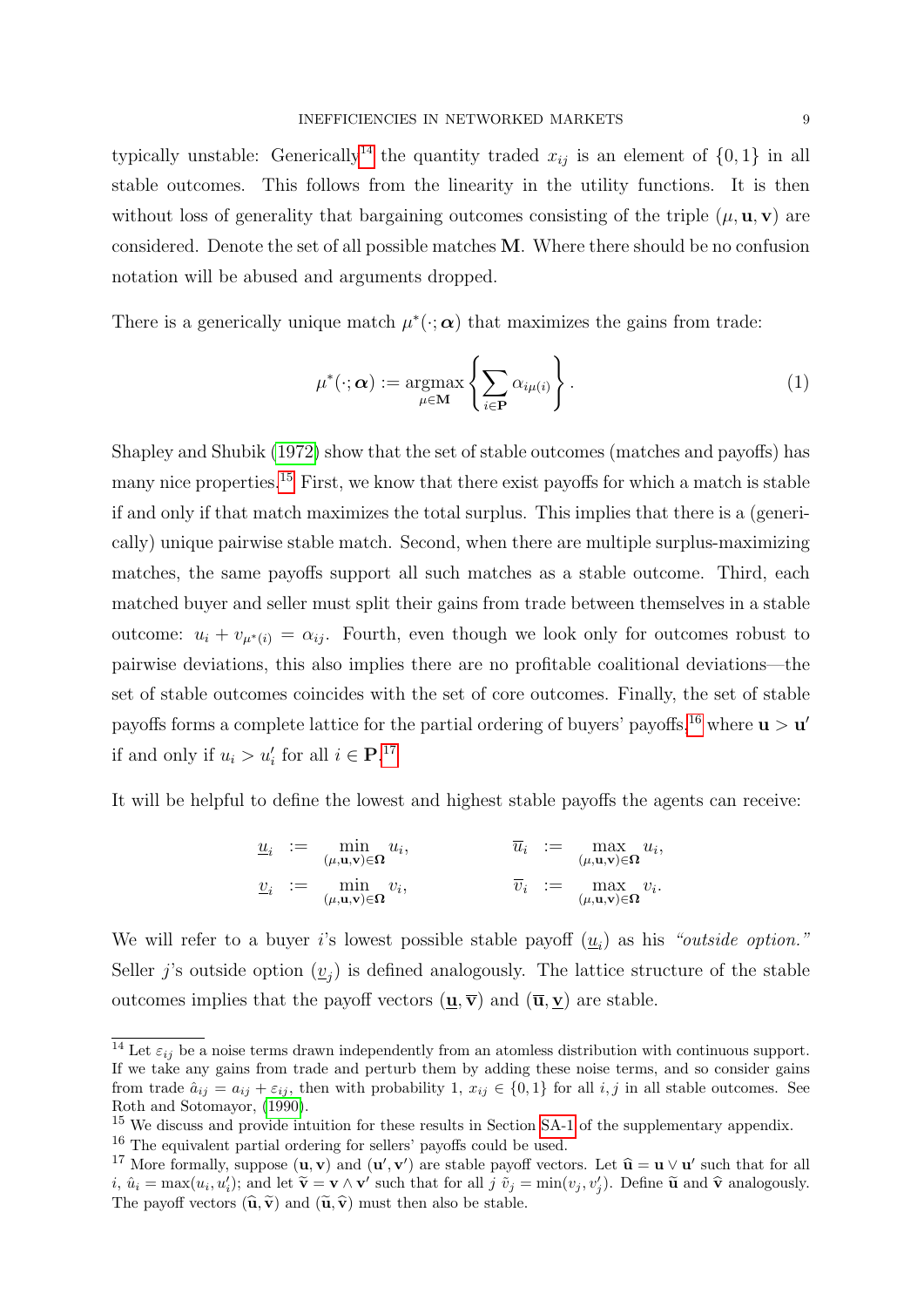<span id="page-9-0"></span>Figure [2](#page-9-0) shows a simple formed network. On this network,  $b_1$  will be matched to seller  $s_1$  (otherwise  $b_1$  and  $s_1$  would have a profitable deviation). The worst-case scenario for  $b_1$  is to receive a payoff of 5. If  $b_1$  received any worse terms of trade, he would have a profitable deviation by instead trading with  $s_2$ . Thus  $\underline{u}_{b_1} = 5$  and the set of stable outcomes are  $u_{b_1} = 5 + 5\beta$ ,  $v_{s_1} = 5(1 - \beta)$  and  $v_{s_2} = 0$  for a parameter  $\beta \in [0, 1]$ .



Figure 2. Simple network

Démange, Gale and Sotomayor [\(1986\)](#page-41-8) identify an algorithm to find buyers' and sellers' minimum stable payoffs. However, not much is known about how the structure of the network  $\alpha$  affects payoffs. The *network decomposition algorithm* identifies a simple way of decomposing any weighted network  $\alpha$  into a directed weighted network from which the effect of every link on each agent's outside option can be easily found:<sup>[18](#page-9-1)</sup>

- (1) Identify trade partners. Given a network  $\alpha$ , find the match that maximizes the possible gains from trade. This match  $(\mu^*(\cdot; \alpha))$  defines each agent's trade partner. Represent these relationships by directed solid links.
- (2) Identify outside trade partners. To find an agent k's *outside trade partner*, remove his trade partner  $\mu^*(k)$  from the network and identify the agent he rematches to for the gains from trade to be maximized over the new network.<sup>[19](#page-9-2)</sup> More formally, let  $\alpha/\mu^*(k;\alpha)$  be the gains once player  $\mu^*(k;\alpha)$  is removed from the network so that i and j have gains from trade  $\alpha_{ij}$  if  $i, j \neq \mu^*(k; \alpha)$ , and 0 otherwise. Agent k's outside trade partner is then  $\eta(k; \alpha) := \mu^*(k; \alpha/\mu^*(k; \alpha))$ . Find all agents' outside trade partners in this manner, and represent these relationships (outside option links) by directed dashed links from k to  $\eta(k)$ .

The network decomposition algorithm runs in polynomial time and can be programmed as the solution to  $m+n+1$  linear programming problems. To see how the decomposition

<span id="page-9-1"></span><sup>&</sup>lt;sup>18</sup> Generically, there is a unique network decomposition. When there are multiple directed network representations, any one can be selected and all results will carry through.

<span id="page-9-2"></span><sup>&</sup>lt;sup>19</sup> If k is unmatched, k has no outside trade partner.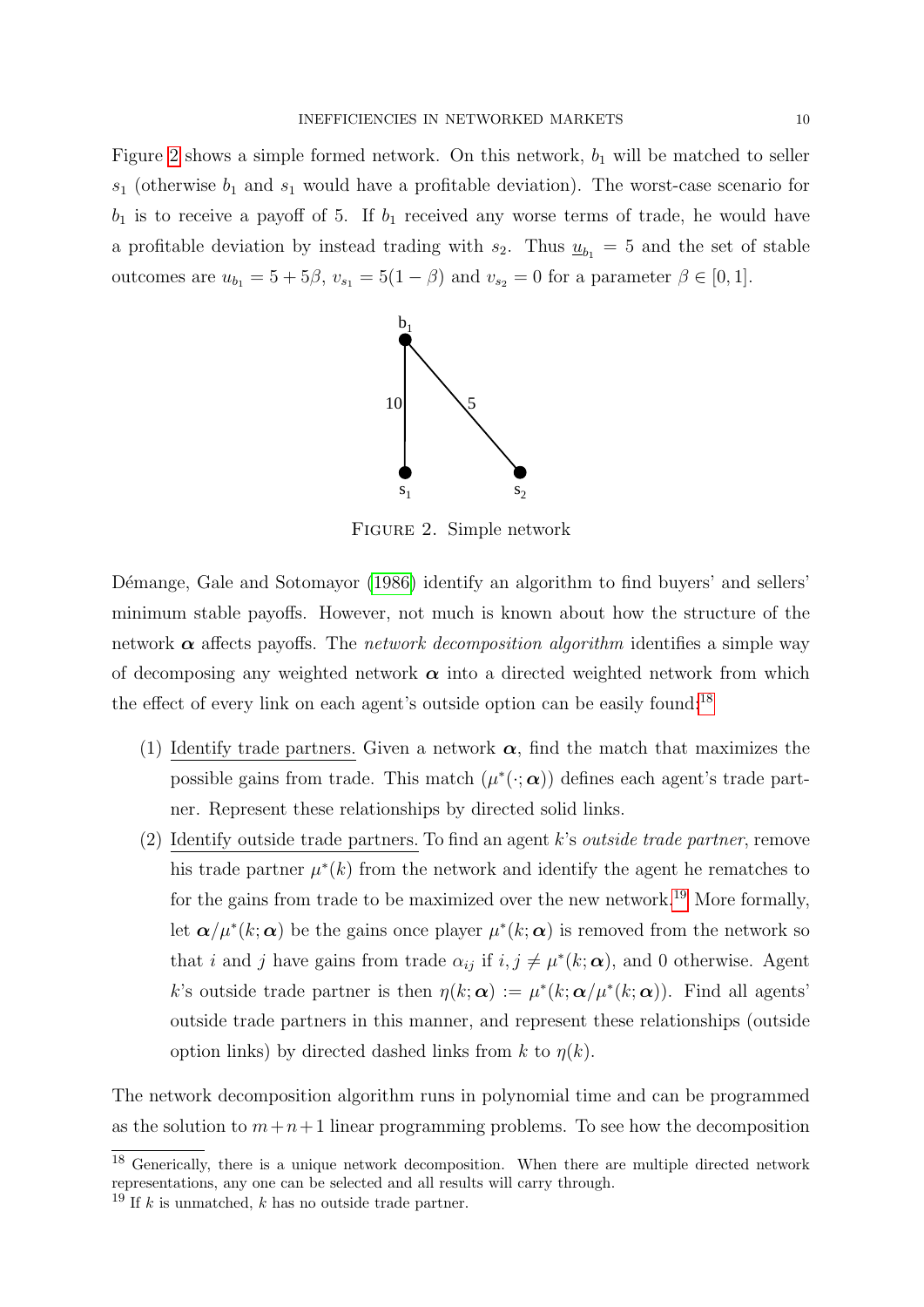is implemented (by hand), consider the network in figure [3a.](#page-10-0) The links traded over are found first by considering the match that maximizes the gains from trade. These relationships are represented by directed solid links in Figure [3b.](#page-10-1) For example,  $b_1$  must trade with  $s_1$  for the gains from trade to be maximized and so  $s_1$  is  $b_1$ 's trade partner. To find each agent's outside trade partner, his trade partner is removed from the network and the match that maximizes the gains from trade on this reduced network is found. If  $s_1$  is removed from the network,  $b_1$  has to rematch to  $s_2$  for the gains from trade to be maximized, and so  $b_1$ 's outside trade partner is  $s_2$ , as shown by the dashed directed link from  $b_1$  to  $s_2$ . It is interesting that in this example the highest-value link does not feature in the decomposed network and so is redundant.

<span id="page-10-3"></span><span id="page-10-0"></span>

<span id="page-10-1"></span>Figure 3. Directed network decomposition

Agent k's *outside option chain* is a sequence of links that can be easily identified from the network decomposition. Start at the node  $k$ . Then alternately follow the directed dashed links and then directed solid links, until this is no longer possible. Let  $\mathbf{L}_{k}^{dl}$  denote the set of dashed links in k's outside option chain, and  $\mathbf{L}_{k}^{sl}$  the set of solid links in k's outside option chain.[20](#page-10-2) The outside option chains for the network in Figure [3a](#page-10-0) are shown in Figure [5a.](#page-13-0)

We now show how agents' outside option chains determine the value of their outside options. Suppose k's trade partner  $(\mu^*(k))$  is removed from the network. The gains from trade being generated by k and  $\mu^*(k)$ ,  $\alpha_{k\mu^*(k)}$ , will then be lost but a rematching may recover some of these losses. Lemma [1](#page-11-0) shows that the optimal rematching, which maximizes the gains from trade generated on the network without  $\mu^*(k)$ , occurs along

<span id="page-10-2"></span> $20$  Outside option chains, although defined and motivated in a different way, are similar to the opportunity paths identified by Kranton and Minehart [\(2000a\)](#page-43-1) for networks with homogeneous gains from trade. Outside option chains can be viewed as a generalization of opportunity paths. However, there is no counterpart to Theorem [1](#page-12-0) in Kranton and Minehart [\(2000a\)](#page-43-1). In concurrent independent work, Caplin and Leahy [\(2014,](#page-41-9) [2010\)](#page-41-10) have identified similar mathematical structures using a different methodology.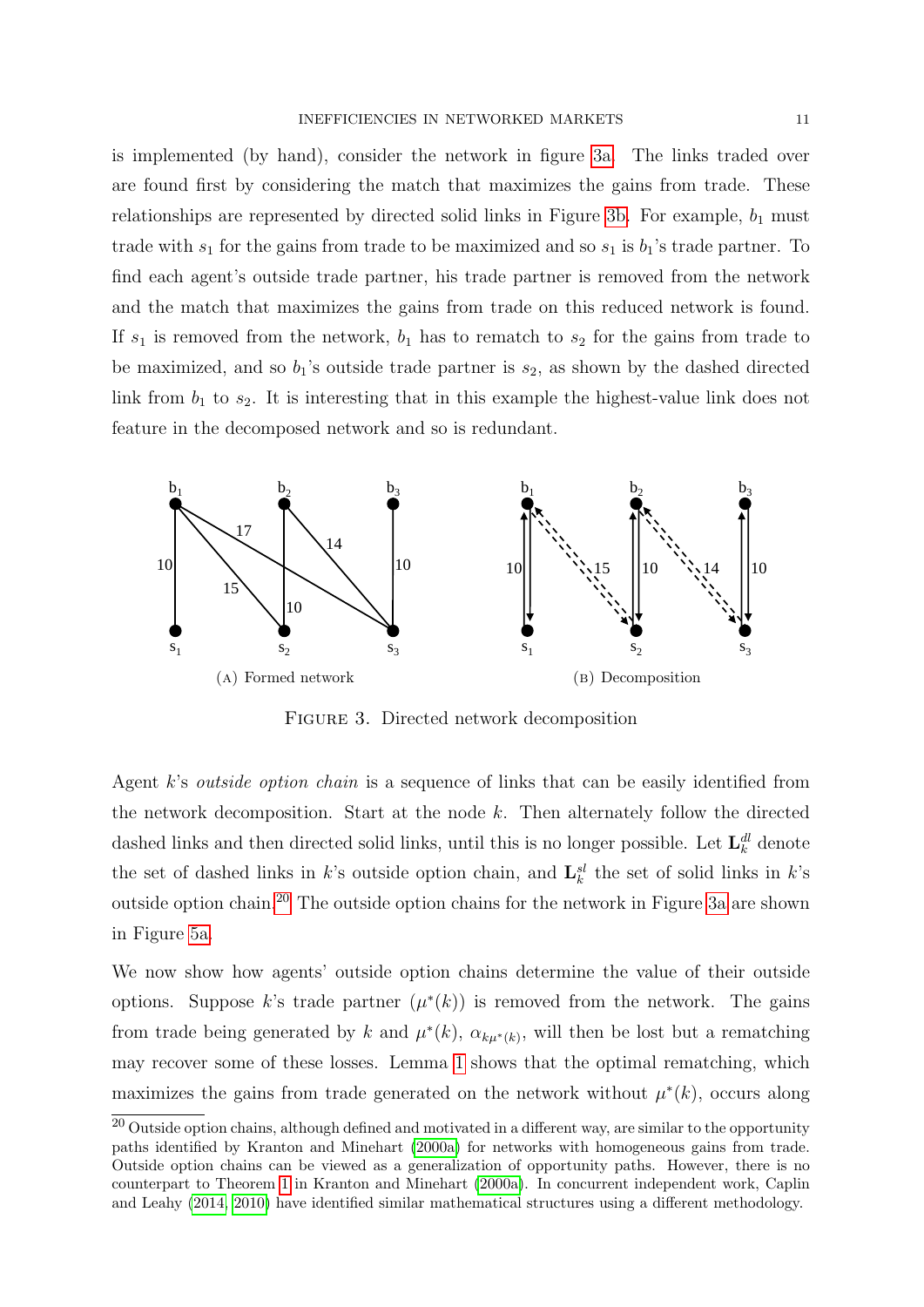k's outside option chain: k rematches to his outside trade partner  $\eta(k)$ , which leaves  $\eta(k)$ 's trade partner unmatched, so he rematches to his outside trade partner, and so on. Whenever an agent is rematched in any optimal rematching, he rematches to the same person.

Denote the set of links that are no longer matched over in an optimal rematching following the removal of  $\mu^*(k)$  by  $\mathbf{L}_{\mu^*}^ \mu^*(k)$ , and the set of links that are newly matched over by  $\mathbf{L}^{\mathbf{+}}_{\mu^*(k)}$ , and recall that the links in  $\mathbf{L}_k^{dl}$  are the dashed links in k's outside option chain, while the links in  $\mathbf{L}_{k}^{sl}$  are the solid links in k's outside option chain.

## <span id="page-11-0"></span>Lemma 1.

- $(i)$  If an agent is removed from the network, every agent displaced as part of the subsequent optimal rematching is rematched to his outside trade partner—the same agent he would rematch to if his trade partner were directly removed from the network:
- ${\bf L}_{\mu^*(k)}^\pm = {\bf L}_k^{dl} \qquad and \qquad {\bf L}_{\mu^*(k)}^- = {\bf L}_k^{sl} \cup \{l_{k\mu^*(k)}\} \qquad \quad k \in {\bf P} \cup {\bf Q}.$  $(ii)$  Outside option chains are always finite; they never cycle.

The proof of Lemma [1](#page-11-0) and subsequent proofs are in Appendix [B.](#page-31-0) To gain intuition for Lemma [1,](#page-11-0) consider the simple three-buyer and three-seller network shown in Figure [4a.](#page-11-1) The dashed ovals represent the optimal match on this network. Now suppose that  $s_1$  is removed from the network and in the optimal rematching  $b_2$  rematches to  $s_3$ , as shown in Figure [4b.](#page-11-2) One implication of Lemma [1](#page-11-0) is that  $b_2$  must also rematch to  $s_3$  if  $s_2$  were removed from the network instead of  $s_1$ ; thus the rematching shown in Figure [4c](#page-11-3) *cannot* be optimal.

<span id="page-11-4"></span><span id="page-11-1"></span>

<span id="page-11-3"></span><span id="page-11-2"></span>Figure 4. Inconsistent optimal rematchings which violate Lemma [1](#page-11-0)

To see why the rematchings in Figure [4](#page-11-4) are inconsistent, note that the following two equations must hold: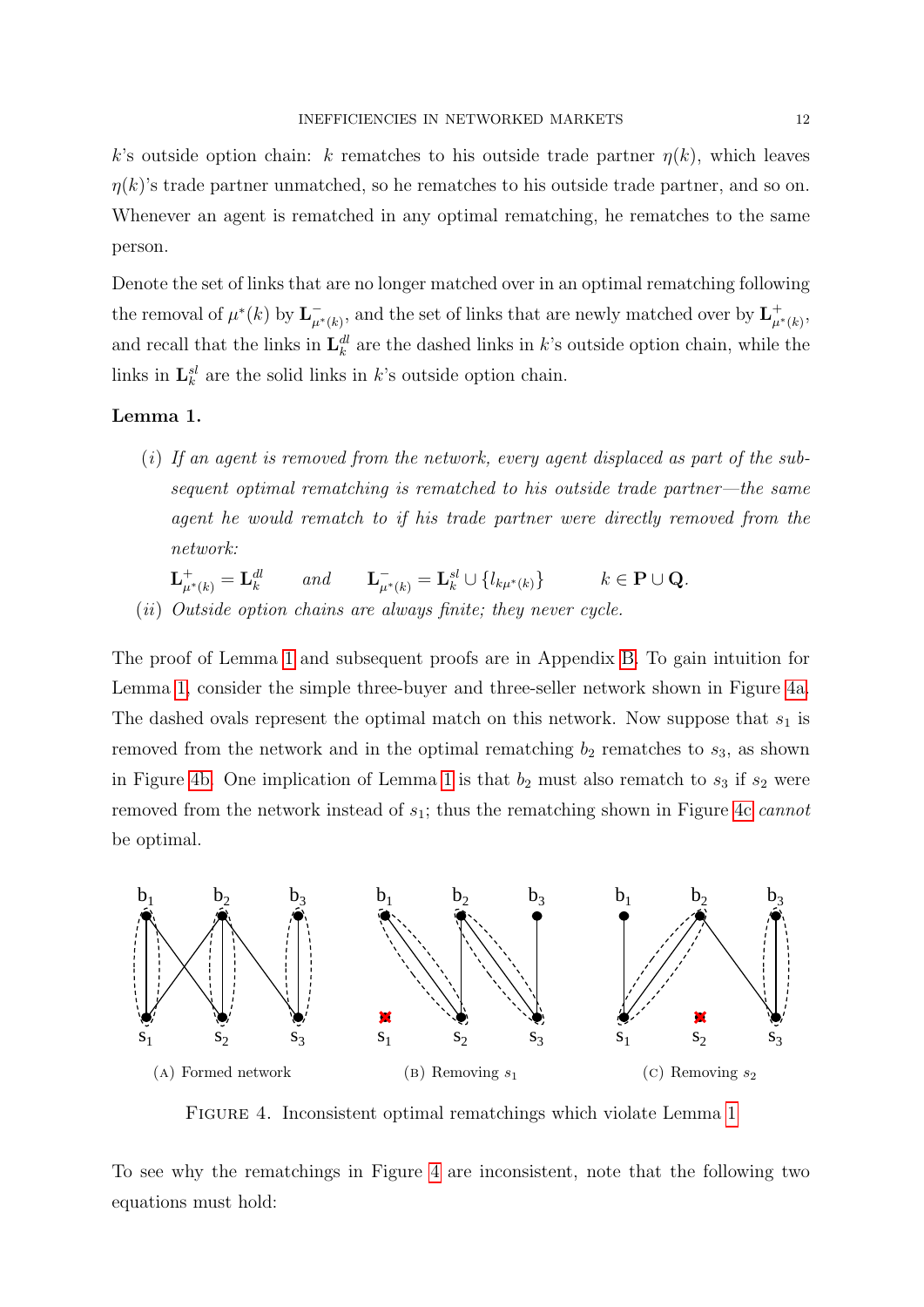<span id="page-12-1"></span>
$$
\alpha_{11} + \alpha_{22} + \alpha_{33} > \alpha_{12} + \alpha_{21} + \alpha_{33}, \tag{2}
$$

$$
\alpha_{12} + \alpha_{23} > \alpha_{22} + \alpha_{33}.
$$
 (3)

Equation [2](#page-12-1) holds from the optimal match being the one shown in Figure [4a,](#page-11-1) and Equation [3](#page-12-1) holds from the optimal match shown in Figure [4b.](#page-11-2) Summing these inequalities:

$$
\alpha_{11} + \alpha_{23} > \alpha_{21} + \alpha_{33}.
$$
 (4)

It follows immediately that the rematching shown in Figure [4c](#page-11-3) does not maximize the gains from trade and cannot be optimal. The proof of Lemma [1](#page-11-0) generalizes this intuition, showing that on *any* finite network no players rematch to *anyone* other than their outside trade partner. Lemma [1](#page-11-0) provides the key step in proving Theorem [1,](#page-12-0) which shows how agents' outside options can be found from the directed network decomposition.

<span id="page-12-0"></span>**Theorem 1.** Each agent's outside option can be found by alternatively adding and then subtracting the values of the links in his outside option chain:

<span id="page-12-2"></span>
$$
\underline{u}_i = \sum_{l \in \mathbf{L}_i^{dl}} \alpha_l - \sum_{l \in \mathbf{L}_i^{sl}} \alpha_l, \qquad \qquad \underline{v}_j = \sum_{l \in \mathbf{L}_j^{dl}} \alpha_l - \sum_{l \in \mathbf{L}_j^{sl}} \alpha_l.
$$

Whenever an agent's trade partner  $(\mu^*(i))$  is removed from the network, by Lemma [1](#page-11-0) the optimal rematching occurs along i's outside option chain. The change in total surplus after  $\mu^*(i)$  is removed can be found by adding the new links matched over and subtracting the old links no longer matched over. This change in total surplus is  $\mu^*(i)$ 's marginal contribution to total surplus. Using a result from Démange  $(1982)$  and Leonard  $(1983)$ , this is also  $\mu^*(i)$ 's maximum possible pairwise stable payoff. As i and  $\mu^*(i)$  must split the surplus they generate, and by the lattice structure of the pairwise stable payoffs,  $\alpha_{i\mu^*(i)}$ less  $\mu^*(i)$ 's marginal contribution to total surplus is *i*'s outside option.

Outside option chains for the network given in Figure [3](#page-10-3) are illustrated in Figure [5a.](#page-13-0) Each agent's outside option is then found by alternately adding and subtracting the values of these links. For example,  $b_1$ 's outside option chain consists of the sequence of links  $\{l_{b_1s_2}, l_{b_2s_2}, l_{b_2s_3}, l_{b_3s_3}\}\$ and so his outside option is given by  $\alpha_{b_1s_2} - \alpha_{b_2s_2} + \alpha_{b_2s_3} - \alpha_{b_3s_3}$ as shown in Figure [5b.](#page-13-1)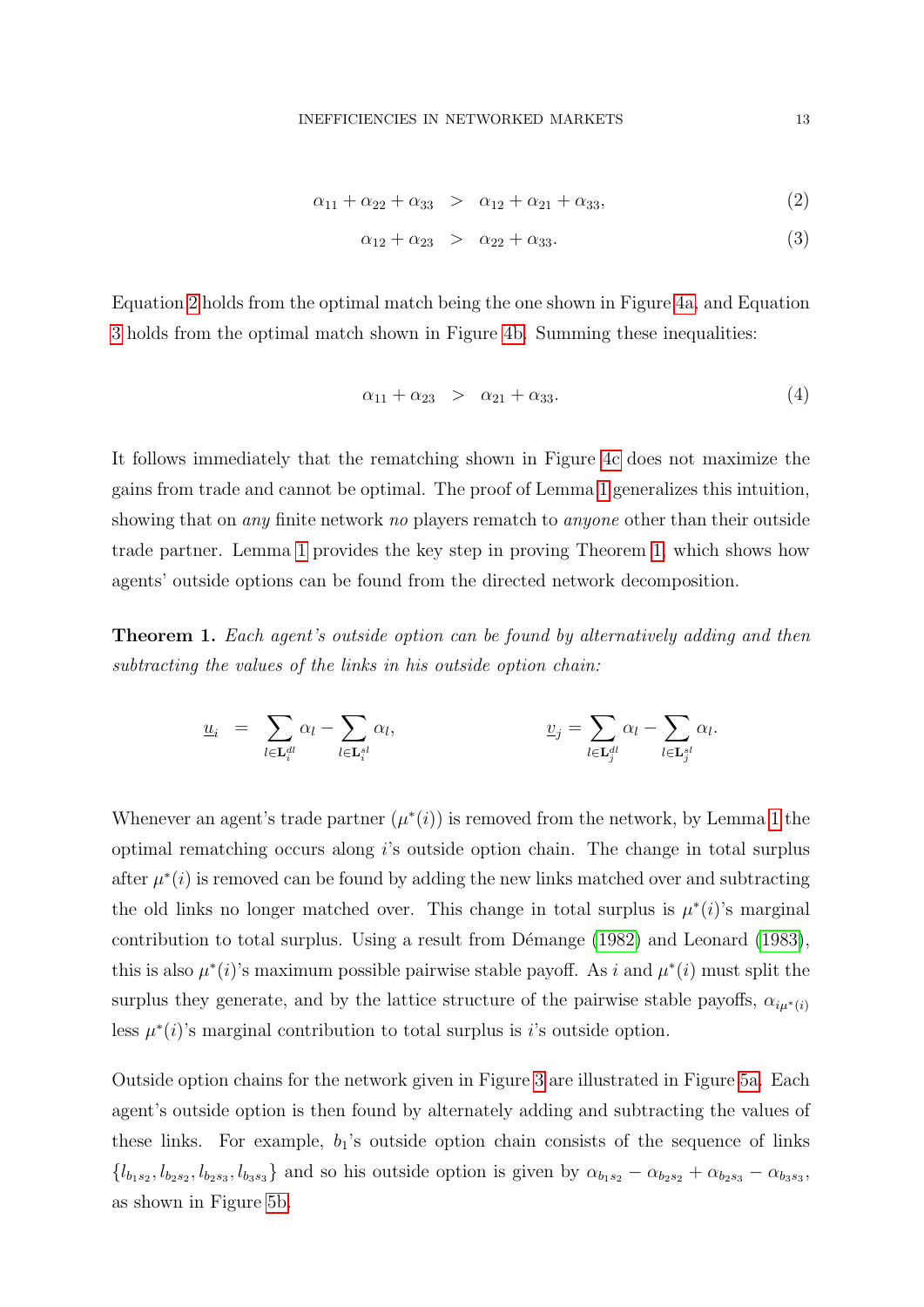<span id="page-13-0"></span>

<span id="page-13-1"></span>Figure 5. Directed network decomposition

There is a strong relationship between the outside trade partners identified in the network decomposition algorithm and players' profitable pairwise deviations.<sup>[21](#page-13-2)</sup>

<span id="page-13-3"></span>Corollary 1. Consider any stable outcome. Suppose agent k's terms of trade are now weakened to the extent that he receives a payoff below his outside option. Agent k will then have a profitable deviation by trading with his outside trade partner  $\eta(k)$ .

Corollary [1](#page-13-3) shows that it is the potential for an agent to trade with his outside trade partner that generates a binding constraint on his minimum possible stable payoff and establishes his outside option.

Stability implies that for all buyers  $i, u_i \in [\underline{u}_i, \alpha_{i\mu^*(i;\alpha)} - \underline{v}_{\mu^*(i;\alpha)}],$  with analogous bounds on sellers' payoffs.[22](#page-13-4) The value of the network decomposition and Theorem [1](#page-12-0) is that it identifies how the structure of the network affects agents' outside options and informs us about their incentives to invest in specific links. In the next section we will analyze these investment incentives and show that inefficiencies in investments can be large. Without any further restrictions on the mapping from formed networks to bargained outcomes, such a result would not be too surprising—a mapping from formed networks to stable payoffs could be picked to create bad incentives to form links. To demonstrate the possibility of inefficiencies more forcefully, we will tie our hands and look at point predictions rather than set-valued predictions. Pairwise stability ensures that agents receive at least their outside option from a trade, but their investment incentives will

<span id="page-13-2"></span><sup>21</sup> Recall that outside trade partners are identified by removing an agent's trade partners from the network and seeing who he rematches to. If instead an agent's link to his trade partner is removed from the network and the subsequent rematching is used to identify outside trade partners, it is possible to construct examples in which an agent has an outside trade partner but can still receive a payoff of 0 without having a profitable pairwise deviation. See Section [SA-4](#page-7-0) of the supplementary appendix.

<span id="page-13-4"></span><sup>&</sup>lt;sup>22</sup> In the example of Figure [3a,](#page-10-0)  $u_{b1} \in [9, 10]$ ,  $u_{b2} \in [4, 5]$ ,  $u_{b3} \in [0, 1]$ ,  $v_{s1} \in [0, 1]$ ,  $v_{s1} \in [5, 6]$  and  $v_{s3} \in [9, 10].$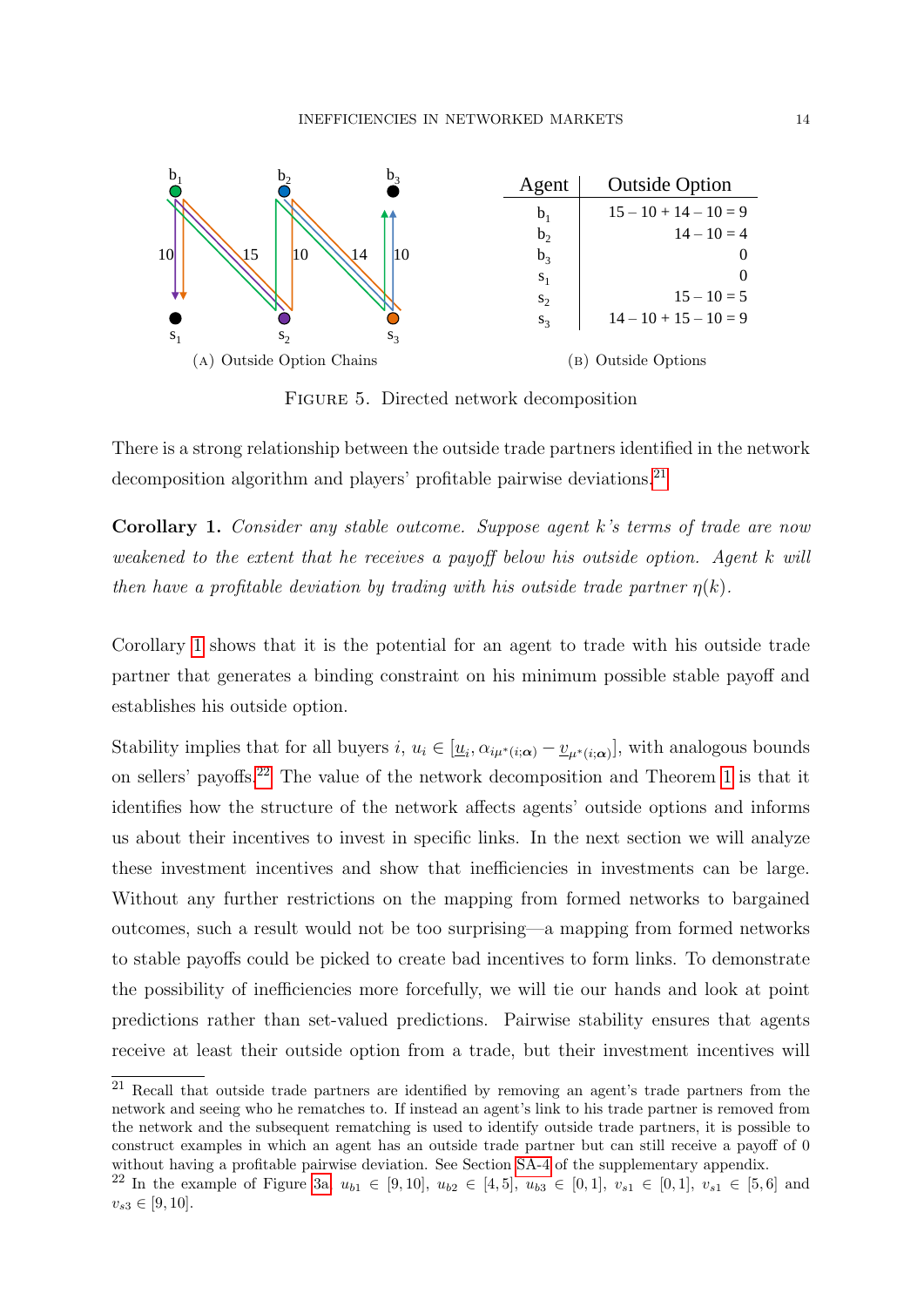depend crucially on how the remaining surplus is split. To capture this, we generalize the parametrization of stable outcomes found for the network in Figure [2.](#page-9-0)

Suppose that i is matched to j on the network  $\alpha$ :  $\mu^*(i; \alpha) = j$ . Consider terms of trade in which  $i$  and  $j$  receive their outside options for sure, and then the remaining gains from trade are split according to an exogenous parameter  $\beta \in [0, 1]$ , which can be interpreted as buyers' relative bargaining power:

$$
u_i = \underline{u}_i + \beta(\alpha_{ij} - \underline{u}_i - \underline{v}_j), \tag{5}
$$

$$
v_j = \underline{v}_j + (1 - \beta)(\alpha_{ij} - \underline{u}_i - \underline{v}_j). \tag{6}
$$

Focusing on these terms of trade, with an exogenously specified bargaining-power parameter, emphasizes the role of the network in providing outside options. In Corominas-Bosch [\(2004\)](#page-41-0), players are selected at random and then make offers simultaneously to all of their possible trade partners. The terms of trade in equations [5](#page-12-2) and [6](#page-12-2) are the same as those found in Corominas-Bosch [\(2004\)](#page-41-0), although she analyzes only environments with homogeneous gains from trade. $^{23}$  $^{23}$  $^{23}$ 

As in all stable payoffs in which i and j are matched,  $u_i + v_j = \alpha_{ij}$ ,  $\overline{u}_i = \alpha_{ij} - \underline{v}_j$ . Equations [5](#page-12-2) and [6](#page-12-2) can therefore be rewritten as:

$$
u_i = \beta \overline{u}_i + (1 - \beta) \underline{u}_i,\tag{7}
$$

$$
v_j = (1 - \beta)\overline{v}_j + \beta \underline{v}_j. \tag{8}
$$

These payoffs are a convex combination of agents' maximum and minimum possible stable payoffs. When  $\beta = 1$ , all buyers receive their maximum possible payoffs, while sellers receive their minimum possible payoffs; and when  $\beta = 0$ , all buyers receive their minimum possible payoffs, while sellers receive their maximum possible payoffs. At both these payoff vectors, no buyer i and seller j has a profitable pairwise deviation, so  $\overline{u}_i + \underline{v}_j \ge \alpha_{ij}$ and  $\underline{u}_i + \overline{v}_j \ge \alpha_{ij}$ . It follows immediately that for any  $\beta \in [0,1]$ ,  $\beta(\overline{u}_i + \underline{v}_j) + (1-\beta)(\underline{u}_i + \beta)$  $\overline{v}_i$ )  $\geq \alpha_{ij}$ , so the payoffs from equations [5](#page-12-2) and [6](#page-12-2) are stable.<sup>[24](#page-14-1)</sup>

<span id="page-14-0"></span><sup>&</sup>lt;sup>23</sup> It is not straightforward to directly extend Corominas-Bosch's model to include heterogeneous gains from trade. Indeed, she concludes that although it is "natural to ask for the introduction of a little bit of heterogeneity in the model [. . . ] [w]e believe that this line of research is unlikely to lead to fruitful results." Section [SA-3](#page-6-0) of the supplementary appendix shows the equivalence of the Corominas-Bosch [\(2004\)](#page-41-0) outcomes and the terms of trade in equations [5](#page-12-2) and [6.](#page-12-2)

<span id="page-14-1"></span><sup>&</sup>lt;sup>24</sup> These terms of trade are generally only a subset of the stable terms of trade. Were individualized pairwise bargaining powers  $\beta_{ij}$  modeled, all pairwise outcomes would be included but also some nonstable outcomes. For a complete characterization of pairwise stable outcomes see Quint [\(1991\)](#page-43-11).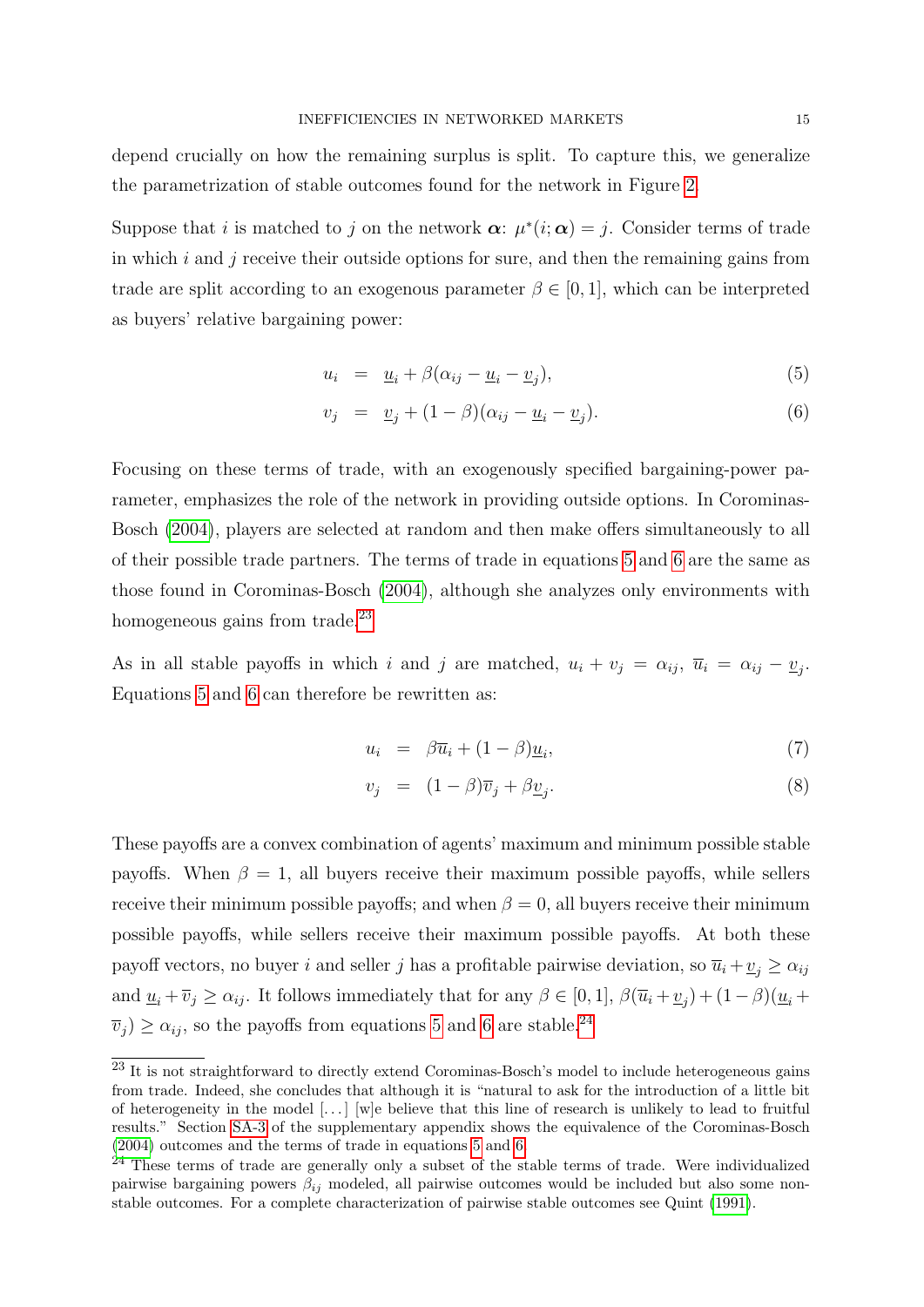With the above parametrization of agents' payoffs, the network decomposition algorithm identifies who has incentives to form which links. It is straightforward to substitute the result from Theorem [1](#page-12-0) into the agents' payoff functions (equations [5](#page-12-2) and [6\)](#page-12-2) to find how the value of each link affects each agent's payoff at the margin. This will be very helpful when considering the network formation problem in Section [6.](#page-17-0) For example, if a link would be redundant, there will be no incentives to invest in it; despite  $l_{b_1s_3}$  being the highest-value link in Figure [3a,](#page-10-0) neither  $b_1$  nor  $s_3$  will be willing to invest in it if the other links are formed.

### 5. Efficiency Losses

<span id="page-15-0"></span>Using the simple mapping from formed networked markets into bargaining outcomes provided by combining Theorem [1](#page-12-0) with equations [5](#page-12-2) and [6,](#page-12-2) investment inefficiencies in the network formation stage will be analyzed. Ideally, statements would be made about how efficiency losses change with the potential gains from trade between different buyers and sellers, the relative bargaining power of buyers to that of sellers and how the costs of forming links is split. However, a number of difficulties inhibit such statements. There are typically multiple stable networks, and so comparisons across sets of networks are required. Moreover, the set of stable networks does not have a simple mathematical struc-ture that could facilitate set-based statements.<sup>[25](#page-15-1)</sup> And even when there is a unique stable network, efficiency losses can be non-monotonic in the model's parameters.<sup>[26](#page-15-2)</sup> Despite these problems, some progress will be possible by identifying upper and lower bounds on inefficiency that apply to all stable networks.

5.1. The efficient network. The efficient network maximizes the net gains from trade  $(NGT(L))$ —the gains generated from trade less the costs of forming the links in L:

$$
\mathbf{L}^{e} := \max_{\mathbf{L}\in\mathcal{L}} NGT(\mathbf{L}) = \max_{\mathbf{L}\in\mathcal{L}} \left\{ \sum_{i\in\mathbf{P}} \alpha_{i\mu^{*}(i,\alpha(\mathbf{L}))} - c|\mathbf{L}|\right\},
$$
(9)

where  $\alpha_{ii} = 0$  for each buyer  $i \in \mathbf{P}$ ,  $|\mathbf{L}|$  is the number of links in network **L**, and  $\mathcal{L}$  is the set of all possible bipartite networks.

<span id="page-15-1"></span><sup>25</sup> More specifically, the set of stable networks does not form a complete lattice or semi-lattice when partially ordered by set inclusion of links, inhibiting comparisons that might otherwise be made in the strong set order.

<span id="page-15-2"></span><sup>26</sup> See Section [SA-9](#page-0-2) of the supplementary appendix.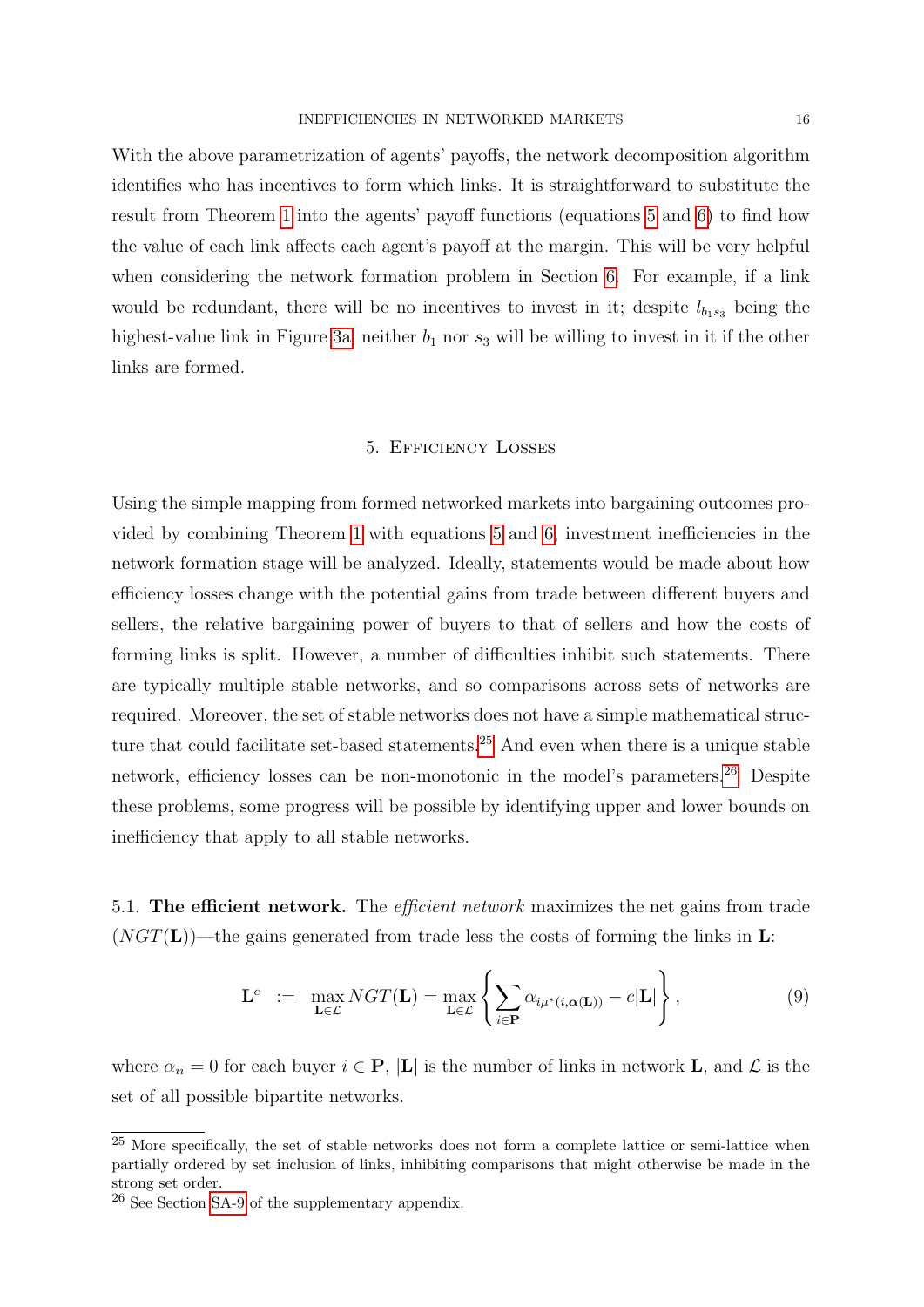5.2. **Measuring inefficiencies.** The *efficiency loss*  $EL(L)$  of a network L will be measured as the percentage of the possible net gains from trade that are lost:  $EL =$  $(NGT(L<sup>e</sup>) - NGT(L))/NGT(L<sup>e</sup>) \in [0,1].$  There are then two subtleties to deal with. First, when the supremum of possible efficiency losses for all potential gains from trade is 1, it will be said that the efficiency losses are 100%. Second, when there are multiple stable networks, a conservative approach will be taken, and only results that apply to all stable networks will be stated.<sup>[27](#page-16-0)</sup>

5.3. Types of inefficiency. Overinvestment inefficiency  $OII(L)$  on a network L is the efficiency loss due to the formation of links that are not used for trade. Denoting the links in a network L used for trade by  $K \subseteq L$ , the efficiency loss due to overinvestment in non-trade links is  $2^8$ 

<span id="page-16-4"></span>
$$
OII(\mathbf{L}) \quad := \quad \frac{(|\mathbf{L}| - |\mathbf{K}|)c}{NGT(\mathbf{L}) + (|\mathbf{L}| - |\mathbf{K}|)c} \in [0, 1]. \tag{10}
$$

Overinvestment inefficiency occurs when a link that is not used for trade is formed. An agent might want to form such a link to establish an outside option and affect his terms of trade with his trade partner.

Underinvestment inefficiency  $(UII(\mathbf{L}))$  on a network **L** is the efficiency loss due to forgone net gains from trade that could be realized by forming links between unmatched buyers and unmatched sellers.<sup>[29](#page-16-2)</sup> Consider a network **L** such that buyers  $\hat{\mathbf{P}} \subseteq \mathbf{P}$  and sellers  $\hat{\mathbf{Q}} \subseteq \mathbf{Q}$  will end up unmatched in stable outcomes. For this subset of buyers and sellers, denote the efficient network by  $\hat{\mathbf{L}}^e := \max_{\mathbf{L}' \in \hat{\mathcal{L}}} NGT(\mathbf{L}'),$  where  $\hat{\mathcal{L}}$  is the set of all possible bipartite networks between the buyers  $\hat{\mathbf{P}}$  and sellers  $\hat{\mathbf{Q}}$ . Underinvestment inefficiency on  $L$  is then<sup>[30](#page-16-3)</sup>

<span id="page-16-5"></span>
$$
UII(\mathbf{L}) \quad := \quad \frac{NGT(\hat{\mathbf{L}}^e)}{NGT(\mathbf{L}) + NGT(\hat{\mathbf{L}}^e)} \in [0, 1]. \tag{11}
$$

<span id="page-16-0"></span><sup>&</sup>lt;sup>27</sup> Equivalently, we use the "price of anarchy" and "cost of anarchy" (Koutsoupias and Papadimitriou, [2009;](#page-42-7) Roughgarden and Tardos, [2004\)](#page-44-1), by considering the worst stable network when bounding the efficiency losses from above and the best stable network when bounding inefficiency losses from below. <sup>28</sup> All results go through, with the same proofs, if the denominator in equation [10](#page-16-4) is changed to  $NGT(\mathbf{L}^e)$ .

<span id="page-16-2"></span><span id="page-16-1"></span> $^{29}$  While it may also be possible to increase the net gains from trade by forming links involving either a matched buyer and/or a matched seller, this will necessarily result in a link currently matched over becoming redundant. Inefficiencies of this type are attributed to coordination problems.

<span id="page-16-3"></span><sup>&</sup>lt;sup>30</sup> All results go through, with the same proofs, if the denominator in equation [11](#page-16-5) is changed to  $NGT(\mathbf{L}^e)$ .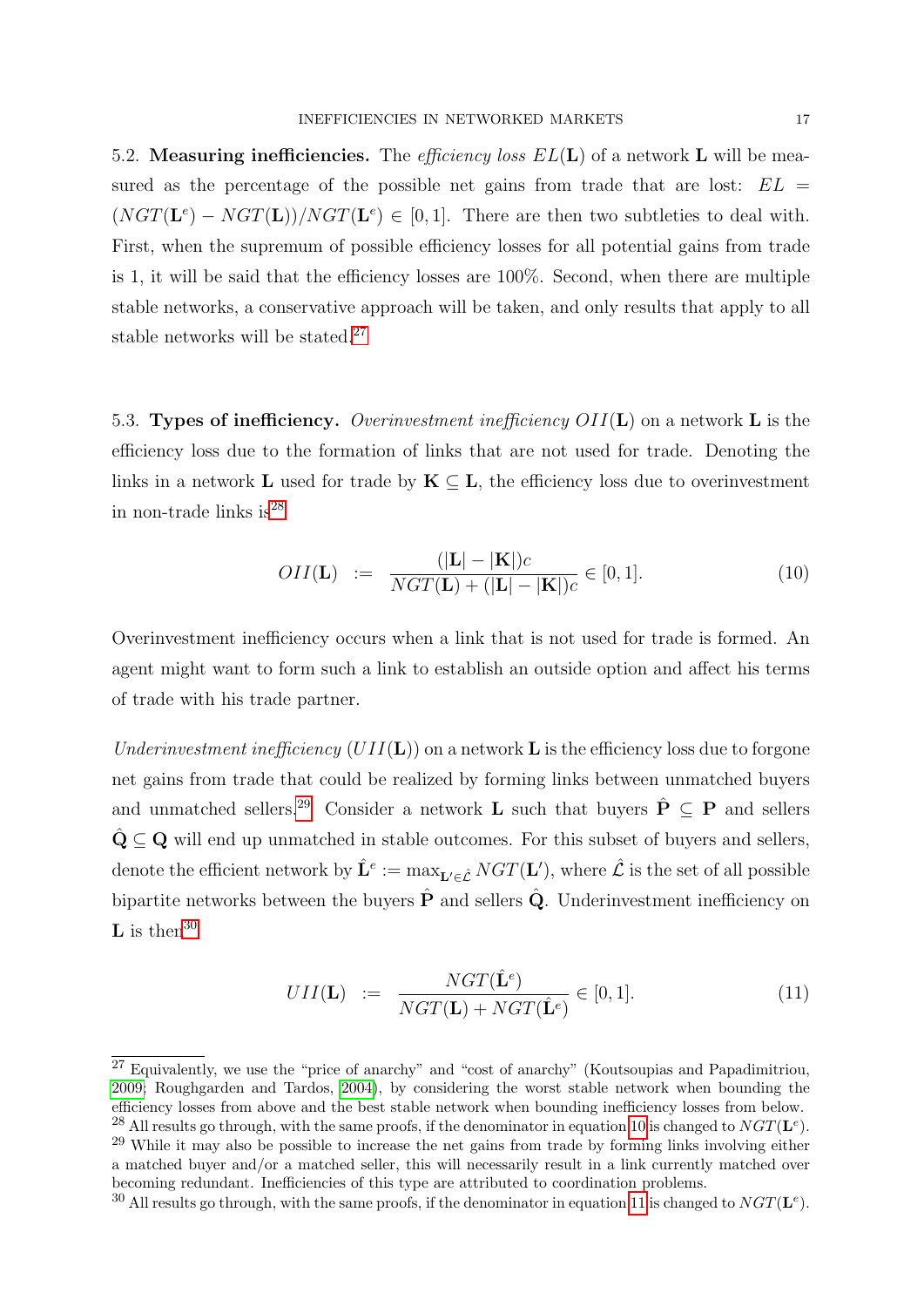Underinvestment inefficiency can occur due to a hold-up problem. Unmatched buyers and sellers may have positive net gains from trade but remain unlinked on a stable network, anticipating that they will be held up once they have sunk their investment costs.[31](#page-17-1)

## 6. Inefficiencies in Stable Networks

<span id="page-17-0"></span>In this section we compare stable (equilibrium) networks to the efficient network.

6.1. Protocol A. We first assume that cost shares are exogenous, so that buyers and sellers must make separate, non-substitutable investments to enable trade: For a link to be formed, the buyer must pay  $\gamma c$  while the seller pays  $(1 - \gamma)c$ , where  $c > 0$  and  $\gamma \in [0,1].$ 

The simultaneous link formation game is a simultaneous move game with complete information. Buyers and sellers are the players. Each player chooses a subset of the players on the other side of the market to attempt to form a link to. Buyers invest  $\gamma c$  in each link they select, while sellers invest  $(1 - \gamma)c$  in each link they select. A buyer  $i \in \mathbf{P}$ therefore has a strategy set  $\{0,1\}^n$ , while a seller  $j \in \mathbf{Q}$  has a strategy set  $\{0,1\}^m$ . A link is formed if and only if a total investment of  $c$  is made in it. Links therefore require investment from both the buyer and seller to be formed, except when  $\gamma \in \{0, 1\}$ . Payoffs are players' payoffs from trade on the formed network less their investment costs.

If stable networks were defined to be a pure strategy Nash equilibrium of the simultaneous link formation game, there would be stable networks where a buyer and a seller fail to coordinate on forming a link that would benefit them both. Furthermore, the empty network would be stable for all  $\gamma \in (0,1)$ . To eliminate these types of networks from the set of stable networks, buyers and sellers will be allowed to coordinate on forming a link that benefits them both.

A network will be considered stable when it is pairwise Nash stable. A network L is *pairwise Nash stable*<sup>[32](#page-17-2)</sup> if and only if it is a pure strategy Nash equilibrium of the simultaneous link formation game and pairwise stable, so that no unformed link would benefit both the buyer and seller were it formed. Formally, pairwise stability requires that, for all i, j such that  $l_{ij} \notin \mathbf{L}$ , the following conditions hold:<sup>[33](#page-17-3)</sup>

<span id="page-17-2"></span><span id="page-17-1"></span><sup>&</sup>lt;sup>31</sup> There may be positive levels of inefficiency remaining once overinvestment and underinvestment inefficiency have been taken into account. This inefficiency can be attributed to coordination problems. <sup>32</sup> Jackson and Wolinsky [\(1996\)](#page-42-8) introduced the concept of pairwise stability and suggested pairwise Nash stability as a refinement.

<span id="page-17-3"></span><sup>&</sup>lt;sup>33</sup> For all potential gains from trade (a), for all levels of bargaining power ( $\beta$ ) and for cost shares  $\gamma \in (0,1)$ there exists a pairwise Nash stable network where all inefficiency can be attributed to underinvestment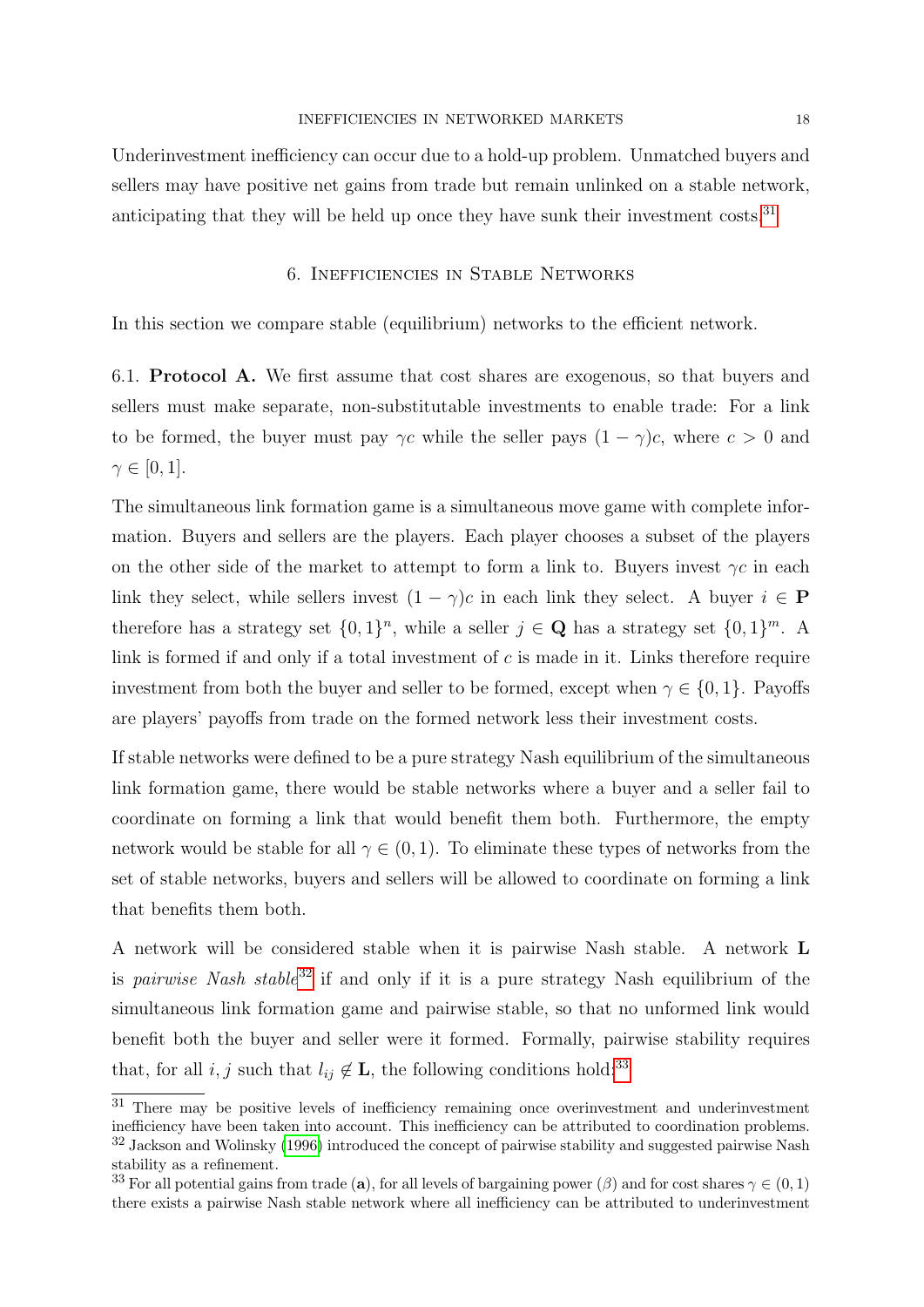- (i) If  $u_i(\mathbf{L} \cup l_{ij}) \gamma c > u_i(\mathbf{L})$ , then  $v_j(\mathbf{L} \cup l_{ij}) (1 \gamma)c < v_j(\mathbf{L})$ .
- (ii) If  $v_j(\mathbf{L} \cup l_{ij}) (1 \gamma)c > v_j(\mathbf{L})$ , then  $u_i(\mathbf{L} \cup l_{ij}) \gamma c < u_i(\mathbf{L})$ .

Unlike pairwise stability alone, pairwise Nash stability ensures that agents' "individual rationality" constraints are met because agents always have the option of deleting all their links and receiving a payoff of 0. Networks that are pairwise stable but not a Nash equilibrium of the simultaneous link formation game can involve agents receiving negative payoffs without having a profitable deviation, because the only deviations they are able to consider are those that delete or add one link at a time. Although stronger than pairwise stability, pairwise Nash stability is a relatively weak stability criterion. A network can be pairwise Nash stable even if a buyer and a seller could profit from forming a link between themselves while simultaneously deleting some other links. However, as discussed below, our results that use pairwise Nash stability are robust to other, stronger stability requirements.

## <span id="page-18-0"></span>Proposition 1. Under investment protocol A, the following hold:

- (i) For all gains from trade **a**, all cost shares  $\gamma \in (0,1)$ , and all levels of buyer bargaining power  $\beta \in [0, 1]$ , overinvestment inefficiency on all stable networks is bounded by a function  $h(\gamma, \beta, m, n) \in [0\%, 50\%]$ , and this bound is tight.
- (ii) For all non-empty sets P, Q of buyers and sellers, respectively, and all  $\beta \neq \gamma$ , there exist gains from trade a with underinvestment inefficiency of 100% on all stable networks.

Proposition [1](#page-18-0) is proved in Appendix [B.](#page-31-0) The second part is proved by constructing an example in which there is a unique stable network that has 100% efficiency loss for any  $\beta \neq \gamma$  and any  $m, n \geq 1$  $m, n \geq 1$ . The proof of the first part of Proposition 1 is more involved and relies heavily on the network decomposition algorithm. Without restricting the possible gains from trade a, it is possible to place an upper bound (which is at most 50%) on overinvestment inefficiency in the worst stable network. The upper bound of 50% is obtained only for  $\beta = \gamma = \frac{1}{2}$  $\frac{1}{2}$ . For all other parameter values, the overinvestment bound is tighter. Indeed, as all the bargaining power is concentrated at either the buyers  $(\beta \to 1)$  or the sellers  $(\beta \to 0)$ , the upper bound on overinvestment inefficiency goes to 0. To illustrate this, the function  $h(\gamma, \beta, m, n)$  is shown for  $m = n = 10$  in Figure [6.](#page-19-0) There are similar bounds for other values of m and n.

and overinvestment. This helps motivate the focus on underinvestment and overinvestment inefficiency rather than coordination problems. See Section [SA-5](#page-15-0) of the supplementary appendix.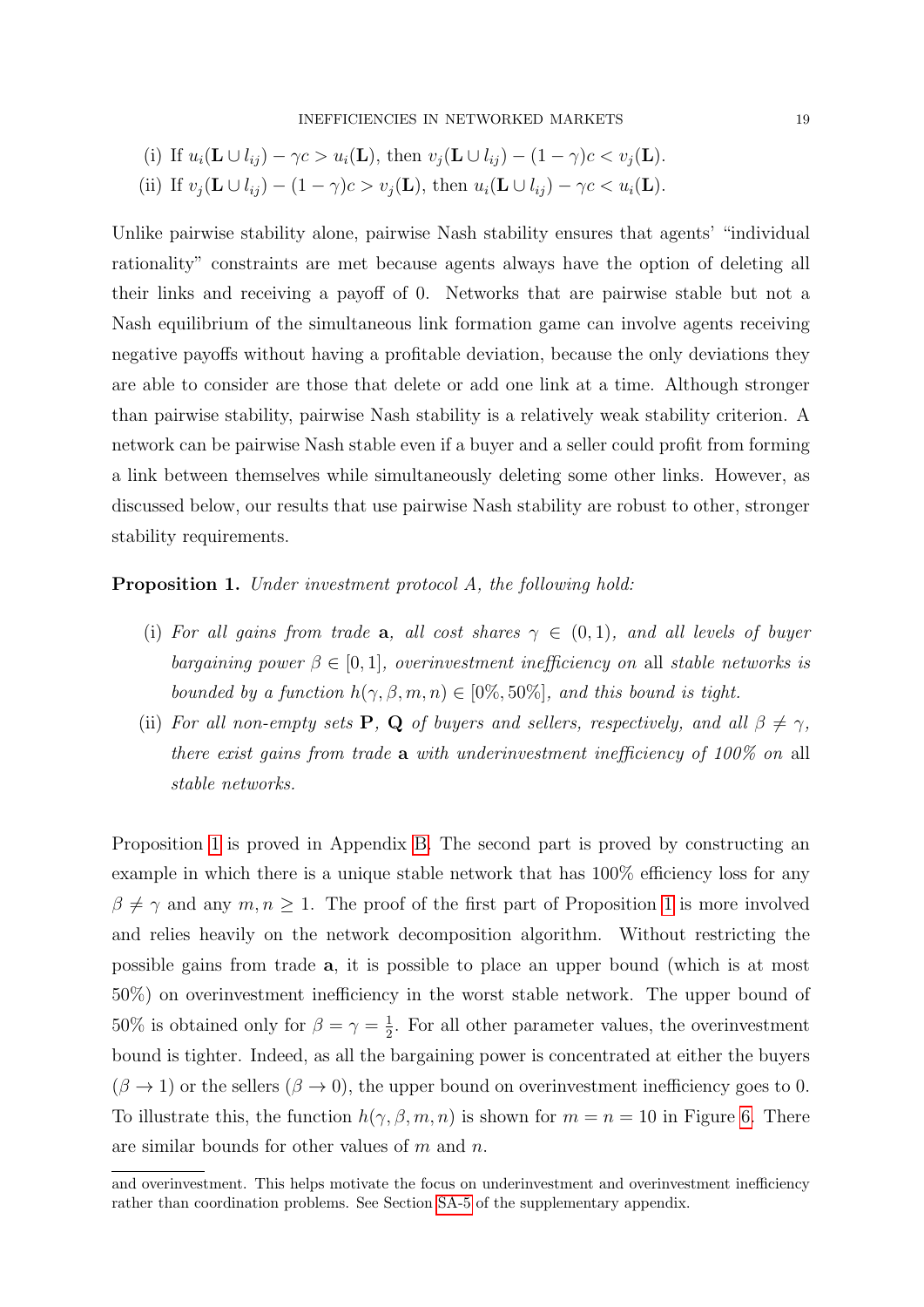#### INEFFICIENCIES IN NETWORKED MARKETS 20

<span id="page-19-0"></span>

FIGURE 6. Overinvestment inefficiency bound for  $m = n = 10, \gamma \in (0, 1)$ , and  $\beta \in (0,1)$ 

To gain intuition for the efficiency bound in Figure [6,](#page-19-0) consider the incentives of a matched buyer and matched seller to form an outside option link with each other. For interior cost shares ( $\gamma \in (0,1)$ ), both the buyer and seller must invest in the outside option link for it to be formed. When the buyer's bargaining power is high  $(\beta \text{ high})$ , he has little incentive to make this investment; the buyer already receives most of the surplus an outside option would guarantee him. The outside option link will not be formed if the buyer has high bargaining power and has to pay at least some moderate cost towards forming the link. Similarly, the seller will not be willing to invest much in an outside option when his bargaining power is high ( $\beta$  low). This explains why the inefficiency bound goes to 0 as  $\beta \to 0$  and as  $\beta \to 1$ .

We now provide some intuition for why the bound is never more than 50%. Consider a matched buyer–seller pair  $(i, j)$ , where both the buyer i and seller j have no other links, and consider the maximum amount that  $i$  and  $j$  would each be willing to invest in an outside option. For i and j to still trade once they have invested in their outside options, the combined value of their outside options must be weakly less than their gains from trade  $(\alpha_{ij})$ . We will consider the overinvestment possible when both i and j invest in an outside option. Suppose then that both  $i$  and  $j$  have the opportunity to form an outside option link that will guarantee each of them half of the gains from trade. As between them  $i$  and  $j$  were already splitting the surplus, the creation of these two outside options can lead to a reallocation of at most half the surplus, and so overinvestment cannot exceed 50%.[34](#page-19-1)

<span id="page-19-1"></span><sup>&</sup>lt;sup>34</sup> Buyer *i*'s payoff without his outside option is  $\beta(\alpha_{ij} - \underline{v}_j)$ , and his payoff with his outside option is  $\frac{\alpha_{ij}}{2} + \beta(\alpha_{ij} - \frac{\alpha_{ij}}{2} - \underline{v}_j)$ . Thus *i* is willing to pay at most  $(1 - \beta) \frac{\alpha_{ij}}{2}$  for his outside option (an amount independent of  $\underline{v}_j$ ). A similar calculation reveals that j is willing to pay at most  $\beta \frac{\alpha_{ij}}{2}$ . Summing these amounts, overinvestment can be at most  $\frac{\alpha_{ij}}{2}$ .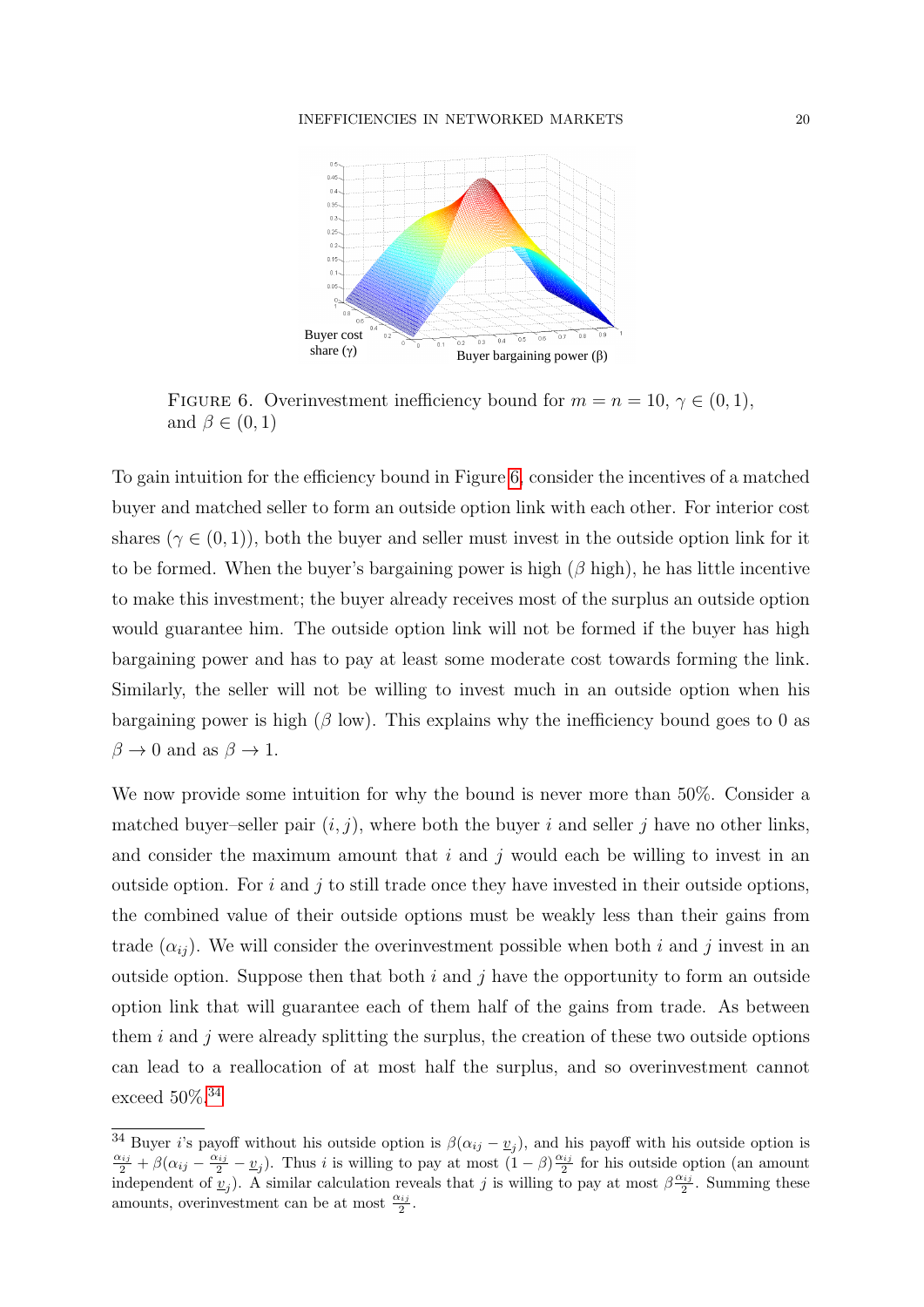Stability concepts can be categorized by the deviations that they permit. Pairwise Nash stability permits two types of deviations we view as desirable: (i) An agent can adjust his investment in any set of links, ensuring that agents can always delete all their links, thereby guaranteeing that they receive weakly positive payoffs on stable networks, and (ii) any pair of agents can form a new link that would benefit them both, preventing the empty network from being stable. However, there are many stronger definitions of stability that might be used and would permit additional deviations.

Permitting additional deviations can only make fewer networks stable and strengthen the bound on overinvestment inefficiency. Moreover, the constructive proof that 100% underinvestment is possible whenever  $\beta \neq \gamma$  is robust to permitting many more deviations. As long as agents' strategy sets remain the set of links they can invest in (so that transfers are still not permitted and the mapping from formed networks to payoffs cannot be manipulated), there are no profitable coalitional deviations. More precisely, for the constructive proof in which the empty network is the unique stable network, the empty network is also the unique strong Nash equilibrium of the simultaneous link formation game.[35](#page-20-0) Proposition [1](#page-18-0) therefore extends to several stronger definitions of stability.

<span id="page-20-1"></span>6.2. Protocol B. A critical assumption underlying Proposition [1](#page-18-0) is that buyers and sellers cannot negotiate their investment shares. Underinvestment occurs when a buyer and a seller have positive net gains from trade by forming a link, but either the buyer or seller would extract more than these net gains from trade, thereby leaving the other worse off. If buyers and sellers could negotiate how much they each contribute towards forming a link, they would be able to find a split of the investment costs for which they are both better off. Underinvestment would then be eliminated. This intuition is now made precise.

Suppose now that a link is formed whenever the sum of the increases in a buyer and a seller's utilities is greater than the cost of forming the link. This assumption can be motivated in a couple of ways. Most simply, buyers and sellers just have to make a joint investment where investment by one of them is perfectly substitutable with investment by the other. Alternatively, buyers and sellers may be able to make transfers to one another based on the (non-substitutable) investments they make.

To accommodate negotiated cost shares, we adjust the definition of a stable network. First, the strategy space of the simultaneous link formation game is expanded. Each

<span id="page-20-0"></span><sup>35</sup> A strong Nash equilibrium (Aumann, [1959\)](#page-41-12) requires every coalition to play a best response. For a formal definition, and a proof of the statment, see Corollary [5](#page-39-0) in Appendix [B.](#page-31-0)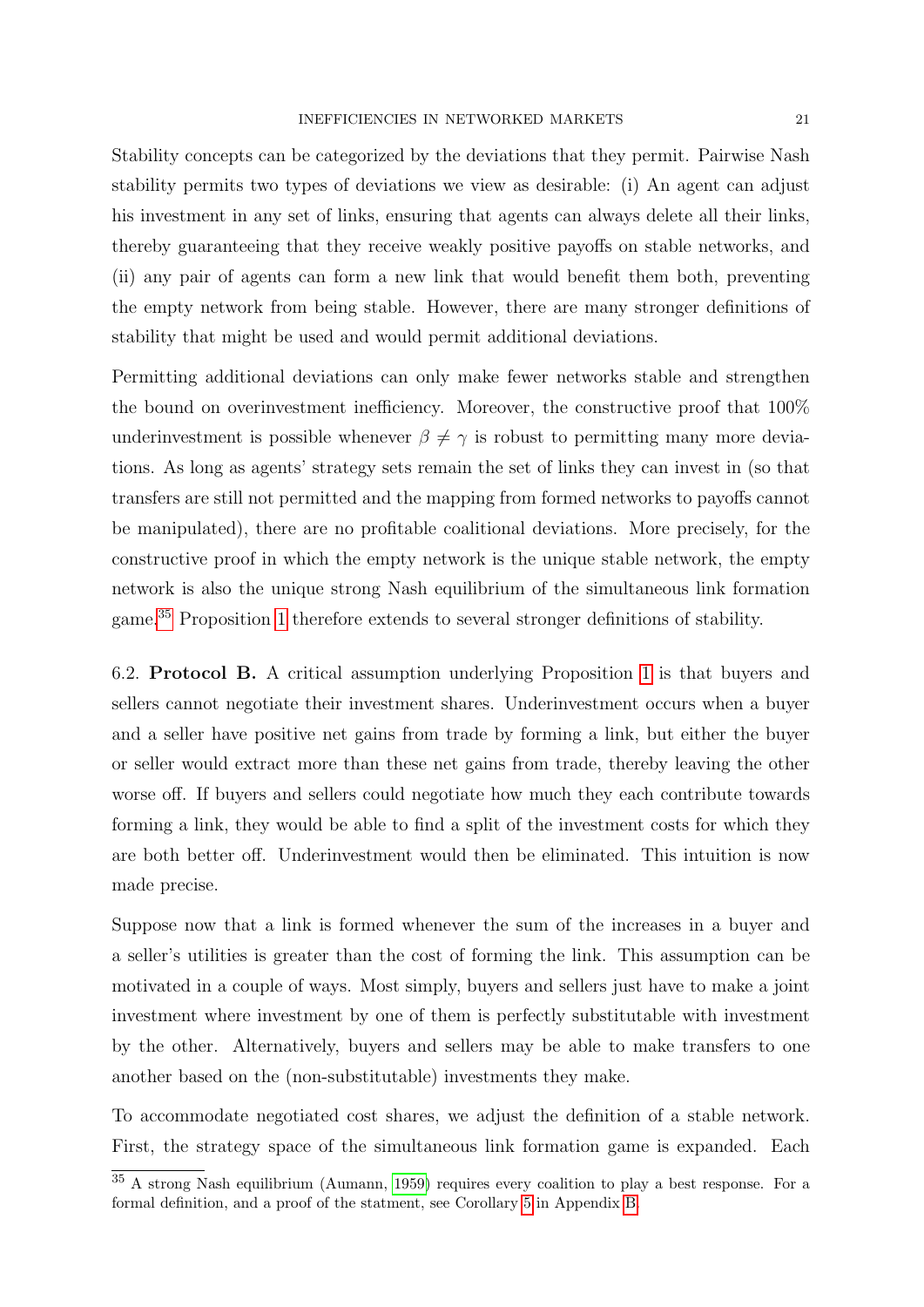agent k can now invest  $I_{kk'} \in [0, c]$  in a link to each potential trade partner k'. A buyer's strategy space is  $[0, c]^n$ , while a seller's strategy space is  $[0, c]^m$ . Again, a link is formed if and only if a joint investment of at least  $c$  is made in it. A network is a Nash equilibrium of the expanded simultaneous link formation game if all agents' investments are mutual best responses. As in all pure strategy Nash equilibria joint investments of either 0 or c must be made in each link, agents' strategy spaces can be restricted, without loss of generality, to choosing investment shares  $(\gamma_{ij}, \gamma_{ji})$  such that  $\gamma_{ij} + \gamma_{ji} \in \{0, 1\}.$ 

A network **L** is *pairwise Nash stable with transfers*<sup>[36](#page-21-0)</sup> if and only if it is a pure strategy Nash equilibrium of the expanded simultaneous link formation game and unformed links would not jointly benefit the unconnected agents:  $u_i(\mathbf{L})+v_j(\mathbf{L}) \geq u_i(\mathbf{L}\cup\{l_{ij}\})+v_j(\mathbf{L}\cup\{l_{ij}\})-c$ for all  $l_{ij} \notin L$ . The Nash equilibrium requirement again ensures that agents' individual rationality constraints are satisfied, while pairwise stability again prevents the empty network from always being stable.

It is assumed that if an additional link  $l' \notin L$  were added to L, the cost shares over each link  $l \in L$  would remain the same on the network  $L \cup l'$  as they were on  $L^{37}$  $L^{37}$  $L^{37}$  Necessary and sufficient conditions for the efficient network to be pairwise Nash stable with transfers are identified and discussed in the supplementary appendix.[38](#page-21-2) Of particular interest is that a sufficient condition for the efficient network to be stable is that agents have anti-assortative preferences.<sup>[39](#page-21-3)</sup> For  $\beta \in (0,1)$  and c sufficiently small, this condition is also necessary.

# <span id="page-21-4"></span>Proposition 2. Under investment protocol B, the following hold:

- (i) There is no underinvestment inefficiency in any stable network.
- (ii) For all levels of buyer bargaining power  $\beta \in [0,1]$ , and all set of **P**, **Q** of  $m > 2$ buyers and  $n > 2$  sellers, respectively, there exist gains from trade **a** with overinvestment inefficiency of 100% on all stable networks.

<span id="page-21-0"></span><sup>&</sup>lt;sup>36</sup> This terminology is from Bloch and Jackson [\(2006\)](#page-41-13). The definition we use differs slightly because investments (transfers) are (implicitly) restricted to be weakly less than the cost of link formation  $(c)$ , although this upper bound never binds.

<span id="page-21-1"></span><sup>&</sup>lt;sup>37</sup> While this condition restricts the scope of possible profitable deviations (i.e., a link cannot be added and the cost shares of different links simultaneously changed), it is in the same spirit as pairwise Nash stability, which considers a network to be stable even if it is profitable for a link to be jointly formed while other links are simultaneously deleted. In this respect, pairwise Nash stability with transfers is a relatively minimal requirement.

<span id="page-21-2"></span><sup>38</sup> See Section [SA-6](#page-17-0) of the supplementary appendix.

<span id="page-21-3"></span><sup>&</sup>lt;sup>39</sup> This requires that no two buyers' most preferred seller is the same when prices are 0 and no two sellers' most preferred buyer is the same when sellers can extract all their potential gains from trade from each buyer.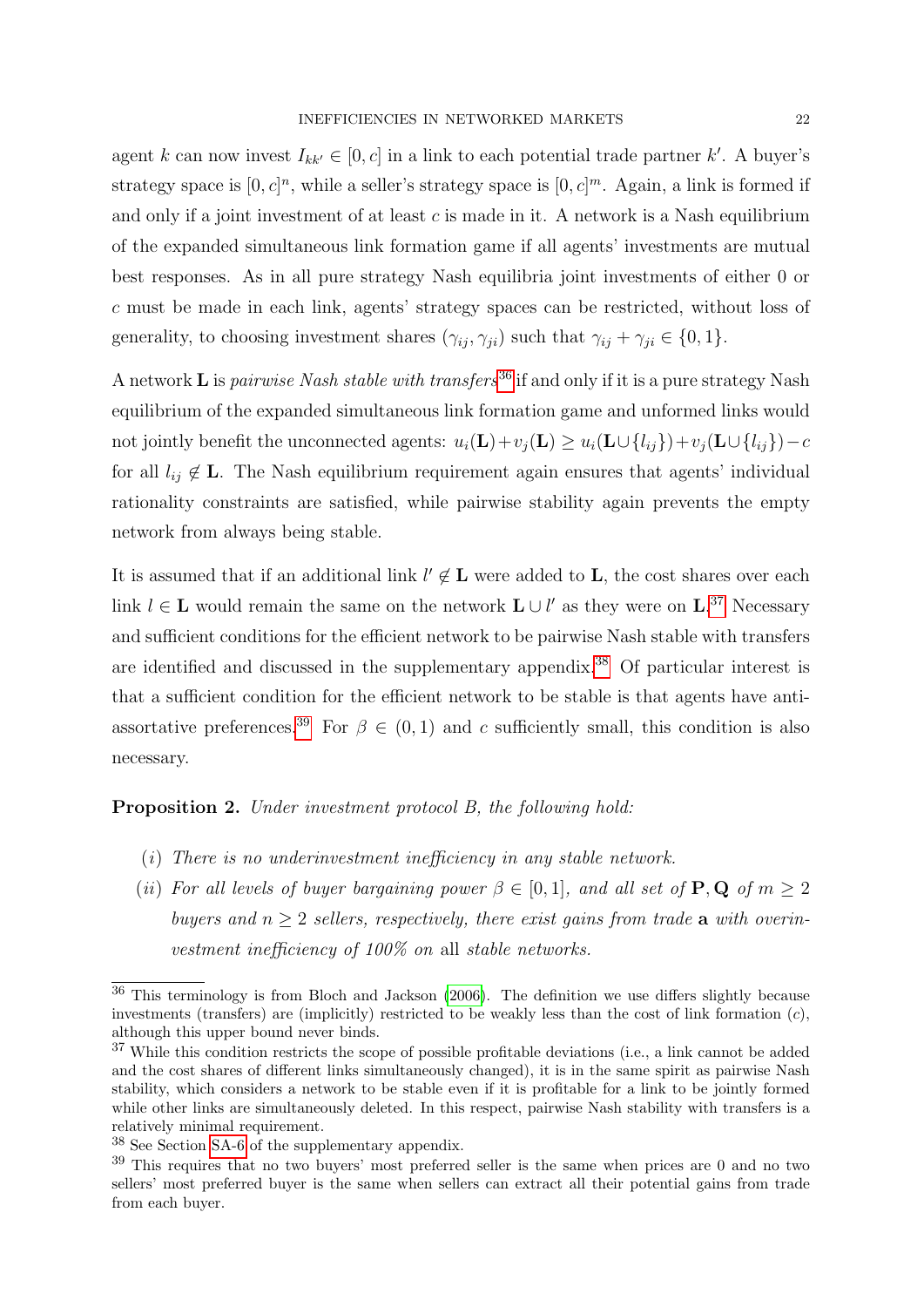The proof of Proposition [2](#page-21-4) is in Appendix [B.](#page-31-0) Under protocol B, a buyer–seller pair can always agree to set the buyer's investment cost share equal to his bargaining power  $(\gamma_{ij} = \beta)$ . Underinvestment inefficiency is then eliminated. In contrast, gains from trade can always be found in which the agents on the side of the market with lower bargaining power unilaterally establish outside option links to someone on the other side of the market who would otherwise be unmatched. Extending the example from Section [2,](#page-4-2) for any parameter values  $\beta, m, n$  such that there are at least two buyers and two sellers, these outside options can be made just valuable enough for the side of the market with lower bargaining power to invest to the extent that all net gains from trade are lost.<sup>[40](#page-22-0)</sup>

6.3. Discussion of Results. Propositions [1](#page-18-0) and [2](#page-21-4) show that extreme inefficiency is possible under both protocol A and protocol B, although the protocol does affect what causes it.[41](#page-22-1) Removing underinvestment inefficiency problems by permitting buyers and sellers to endogenously negotiate their investment shares exacerbates overinvestment inefficiency problems insofar as they can no longer be bounded below 100%.

It is interesting to contrast Propositions [1](#page-18-0) and [2](#page-21-4) with the efficiency results from the previous literature. Kranton and Minehart [\(2001\)](#page-43-6) show that when buyers have all the bargaining power ( $\beta = 1$ ) and have to pay all the costs of link formation ( $\gamma = 1$ ) the efficient network is stable for any potential gains from trade  $a^{42}$  $a^{42}$  $a^{42}$ . It is already well known that this result is sensitive to small changes in assumptions (Jackson, [2008\)](#page-42-9). However, Propositions [1](#page-18-0) and [2](#page-21-4) identify something further. There is a discontinuity in the inefficiency bound at this point, so that the possible efficiency losses go from being bounded at 0% to potentially consuming all the gains from trade.

**Corollary 2.** When buyers have all the bargaining power  $(\beta = 1)$  and have to pay all the costs of link formation ( $\gamma = 1$ ) the efficient network is stable for any potential gains from trade a. Furthermore, there does not exist a stable network with any inefficiency due to overinvestment in non-trade links or underinvestment in trade links. However, if  $\beta$  < 1 or  $\gamma$  < 1, or if investments are made under protocol B, there exist potential gains

<span id="page-22-0"></span><sup>&</sup>lt;sup>40</sup> A stronger stability requirement in which any coalition could realize a profitable deviation would sometimes (but not always) reduce overinvestment inefficiency. The key constraint that prevents efficiency from always being achieved when all coalitional deviations are possible is that transfers between two agents are limited by their joint investment costs. For a case in which all gains from trade are still lost to overinvestment even when all coalitional deviations are possible, consider the example in Section [2.](#page-4-2) The assumptions underlying the overinvestment result in Proposition [2](#page-21-4) are discussed in Section [7.4.](#page-28-0) <sup>41</sup> Section [SA-6](#page-17-0) of the supplementary appendix identifies conditions under which the stable network is efficient, and Section [SA-8](#page-29-0) shows how these conditions simplify in a vertically differentiated market.

<span id="page-22-2"></span><span id="page-22-1"></span> $42$  Kranton and Minehart [\(2001\)](#page-43-6) also have uncertainty in their model.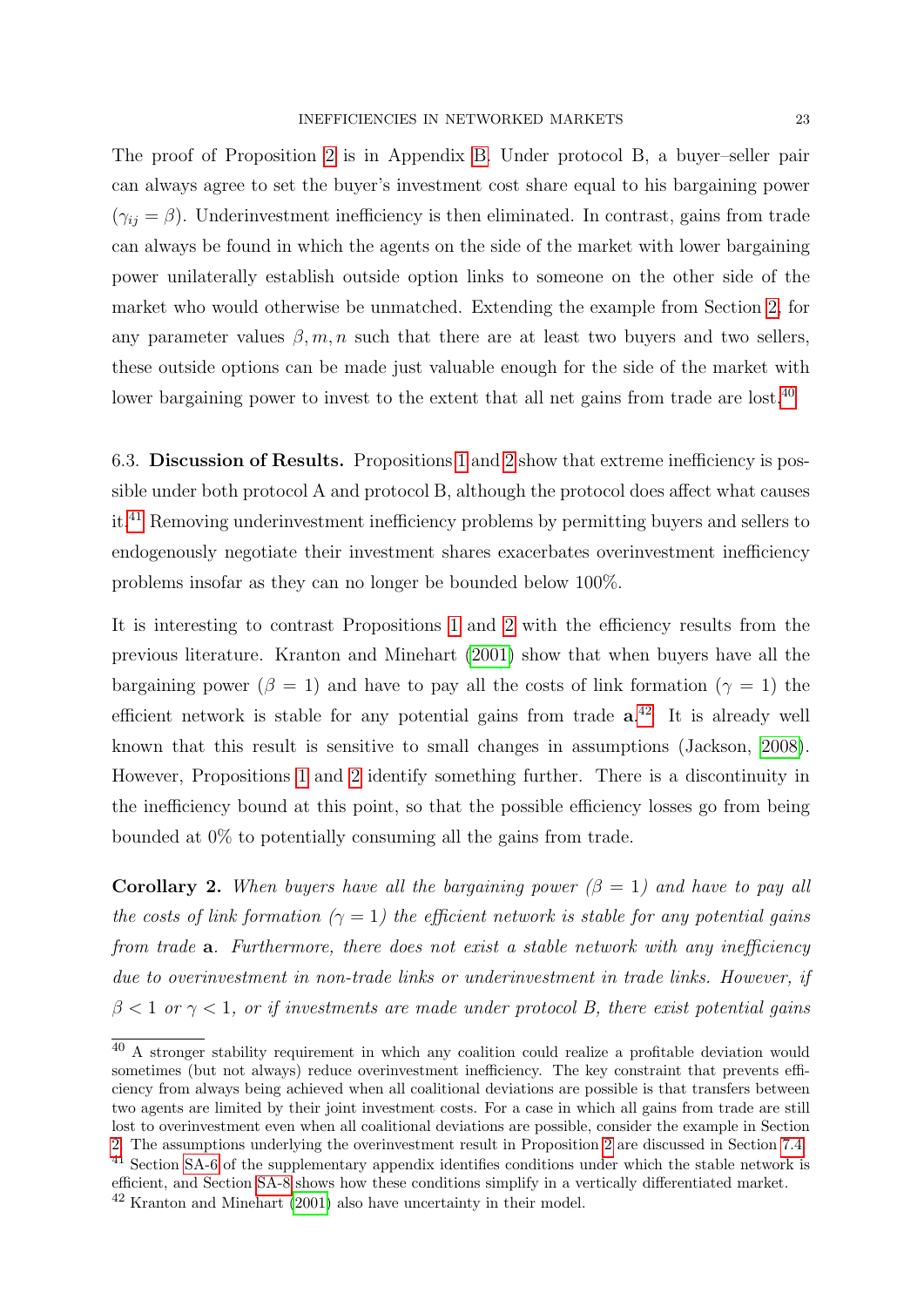<span id="page-23-0"></span>from trade a where, on even the most efficient stable network, all the gains from trade are lost to inefficiencies.

### 7. Applications

7.1. High-Skill Labor Markets. There is an extensive "directed search" literature that models workers targeting their search towards certain firms. For the most part, this literature models firms posting non-negotiable wages, and finds that labor market search is efficient in many dimensions.<sup>[43](#page-23-1)</sup> However, while firms post wages in some markets, in other markets wages are negotiated. Hall and Krueger [\(2009\)](#page-42-10) survey workers about the wage determination process for their most recent jobs. They find that somewhere between one-third and two-thirds of workers bargain over their wages, and that wage negotiations are more prevalent in high-skill markets.

A couple of recent papers model simultaneous bargaining between workers and firms following application and interview decisions. These papers typically avoid the technical difficulties generated by modeling multilateral bargaining in the resulting networked market. Gautier and Holzner [\(2013\)](#page-42-11) is an exception. However, they assume that all potential worker–firm pairs generate a surplus of either 1 or 0. The approach taken in this paper permits search inefficiencies to be explored in a model with heterogeneous gains from trade, which are a prominent feature of high-skill labor markets.[44](#page-23-2)

Suppose that a firm and worker must invest in an interview before the worker can be employed by that firm. Preparing for and then conducting the interview can be costly for the firm, especially in high-skill labor markets, where time may have to be invested by senior management. Interview preparation can also be costly for workers, but to a first approximation, firms seem likely to bear the majority of these costs. There are limited ways in which firms can pass interview costs onto workers, and investments by the worker into the interview process cannot (effectively) substitute for effort by the firm. We therefore apply investment protocol A to these markets.

How valuable outside options are to agents depends on their bargaining powers.

<span id="page-23-3"></span>**Remark 1.** When firms (respectively, workers) have all the bargaining power ( $\beta = 1$ , respectively,  $\beta = 0$ ), their payoffs are independent of their outside options. Moreover,

<span id="page-23-1"></span><sup>43</sup> See, for example, Acemoglu and Shimer [\(1999\)](#page-41-14), where investments can be made prior to matching to increase the available gains from trade.

<span id="page-23-2"></span><sup>44</sup> Elliott [\(2014\)](#page-42-12) also uses the second-stage model developed here to determine matches and the terms of trade in networked labor markets. The paper investigates the fragility of labor markets in the presence of shocks. Workers and firms pay only entry costs to search, and so investments are not relationship-specific.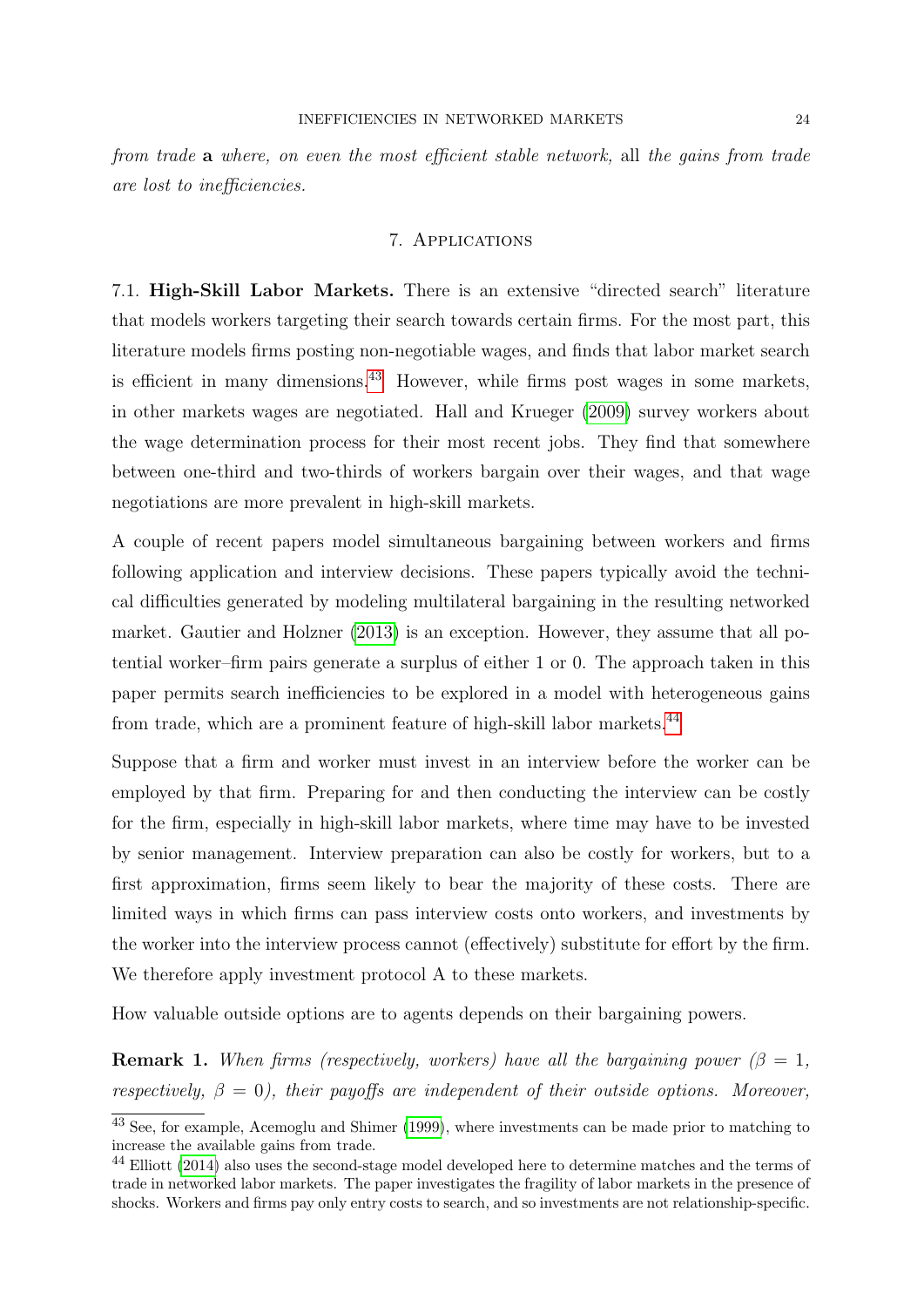how sensitive an agent's payoff is to his outside option is decreasing in his bargaining power—whenever there is a unique efficient match, for a firm i,  $\partial u_i/\partial \underline{u}_i = 1 - \beta$ ; and for a worker j,  $\partial v_j/\partial \underline{v}_j = \beta$ .

Casual observation of high-skill labor markets suggests that workers value their outside options more than firms. While it is common for workers to use alternative employment opportunities to improve their terms of employment, it is harder to find examples of firms using their alternative employment opportunities to affect their terms of trade with workers. This is suggestive of firms' having most of the bargaining power, which also accords with the observation that firms tend to make offers to workers more frequently than workers make offers (or counteroffers) to firms. We therefore assume that  $\beta$  is high.

So far, we have argued that firm bargaining power  $(\beta)$  is typically high and the firm's cost share when establishing a link  $(\gamma)$  is also typically high. From Section [6.2,](#page-20-1) we know that when  $\beta = \gamma$  there is no underinvestment. While Proposition [1](#page-18-0) shows that large inefficiencies are possible for all  $\gamma \neq \beta$ , the possible gains from trade for which this will happen get smaller as  $\beta$  and  $\gamma$  get closer.

<span id="page-24-0"></span>Corollary 3. For any  $\gamma \neq \beta$ , there is 100% underinvestment inefficiency in a stable network if and only if

$$
c < \max_{i,j} a_{ij} < \max\left\{\frac{\gamma}{\beta}c, \frac{1-\gamma}{1-\beta}c\right\}.
$$

For any  $\gamma$  and any  $\beta$ , define  $\gamma' = \lambda \gamma + (1 - \lambda)\beta$ , where  $\lambda$  is a parameter. Corollary [3](#page-24-0) implies that, for any  $\lambda \in (0,1)$ , if there is 100% underinvestment inefficiency in a stable network for a market  $(\mathbf{a}, \gamma', \beta)$ , then there is also 100% underinvestment inefficiency in a stable network for the market  $(a, \gamma, \beta)$ . As  $\gamma$  gets further away from  $\beta$ , the set of potential surpluses for which there is 100% inefficiency in a stable network weakly increases in the strong set order. Appendix [A](#page-31-1) characterizes the underinvestment inefficiency bound for a simple example and illustrates this implication of Corollary [3.](#page-24-0)

Corollary [3](#page-24-0) also shows that the possibility of underinvestment depends on market thickness. Suppose that the potential surplus any worker–firm pair can generate is drawn independently at random before the game begins. The expected number of surplus draws over the threshold max $\{\gamma c/\beta,(1-\gamma)c/(1-\beta)\}\$ , is then a constant fraction of the number of potential worker–firm pairs. If, for example, there are  $n = m$  workers and firms, the expected number of such draws is proportional to  $n^2$ . In thicker markets, workers and firms will, on average, have opportunities for better matches, reducing the possibility of underinvestment. Underinvestment is more likely in thin markets, although for any fixed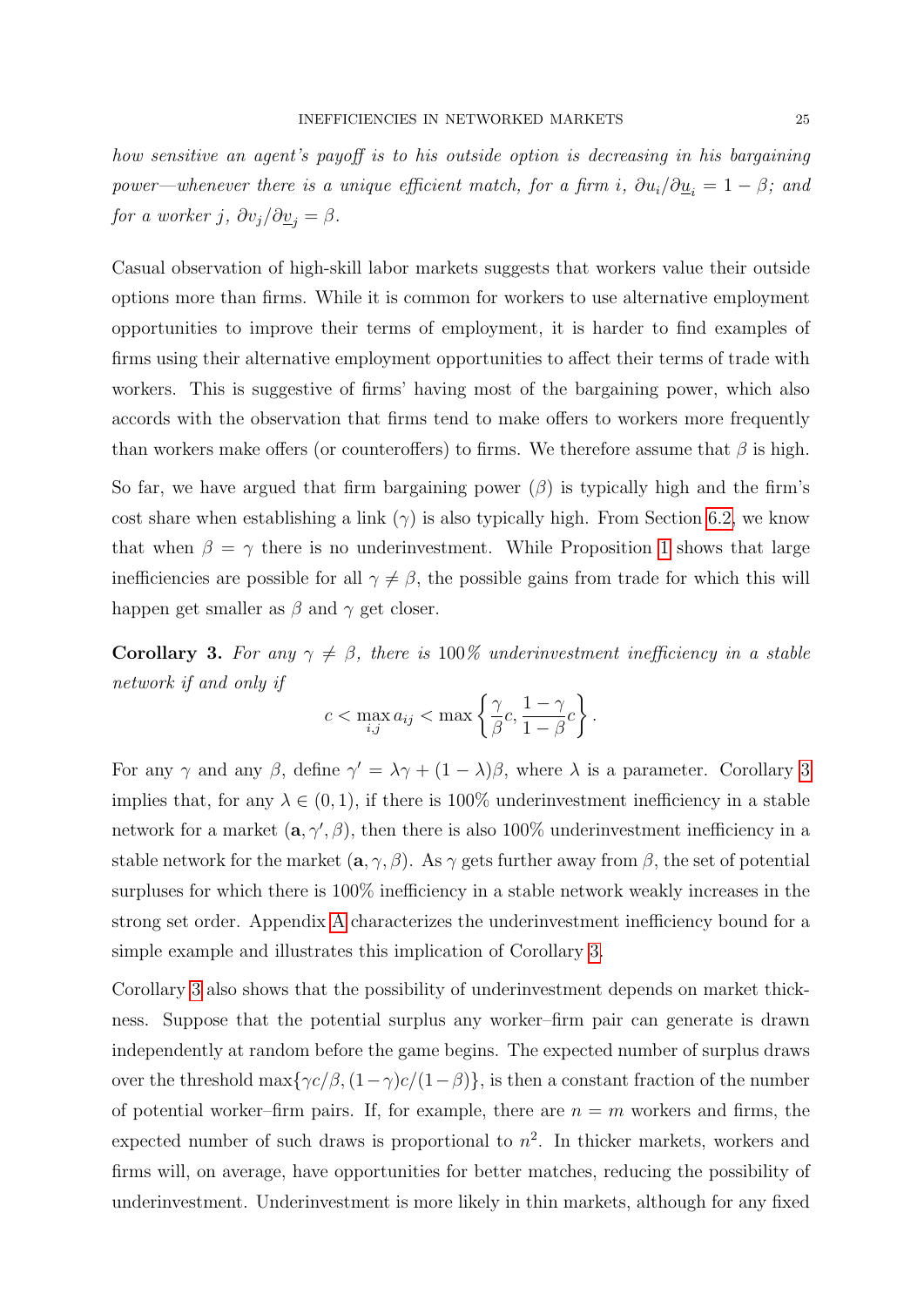level of market thickness, the possibility of underinvestment goes to zero as  $\beta$  approaches γ.

We now consider overinvestment. Recall that the function  $h(\gamma, \beta, m, n)$  provides a tight bound on overinvestment inefficiency for  $\gamma \in (0,1)$  and  $\beta \in (0,1)$ .<sup>[45](#page-25-0)</sup>

<span id="page-25-1"></span>Corollary 4. For a fixed  $\beta \in (0,1)$ , it is precisely when  $\gamma = \beta$  that overinvestment is most severe:  $\beta = \operatorname{argmax} h(\gamma, \beta, m, n)$ .  $\gamma \in (0,1)$ 

The proof of Corollary [4](#page-25-1) is in Appendix [B,](#page-31-0) and the result is illustrated in Figure [6.](#page-19-0) Although Corollary [4](#page-25-1) shows that for a fixed  $\beta$ , overinvestment is potentially worst when  $\beta = \gamma$ , the bound on overinvestment is still quite tight when  $\beta$  is high (and  $\gamma = \beta$ ). For example, if  $\beta = \gamma = 0.9$  and  $m = n = 20$ , then  $h(0.9, 0.9, 20, 20) = 0.12$  and overinvestment is at most 12% of the potential gains from trade.

This analysis suggests that we should not expect to see too much evidence of underinvestment, especially when markets are fairly thick, but we might see some overinvestment. It also provides a reason to exercise caution when considering labor market interventions that would subsidize interview costs.

7.2. Industry consolidation. When one firm wants to take over another, substantial relationship-specific investments are required. Due diligence costs are directly paid to lawyers, fees are paid to investment banks, and senior executives' time is forgone. Potential acquirers are typically not willing to make unconditional offers prior to due diligence, and while offers conditional on successful due diligence are often made, in practice what constitutes successful due diligence is non-contractible.<sup>[46](#page-25-2)</sup> As such agreements are typically non-binding and can be renegotiated, to a first approximation the market behaves as if investments in due diligence precede negotiations to determine the terms of an acquisition.

In the case of acquisitions, there is evidence that industries undergo periods of consolidation and many mergers occur in waves clustered by industry. This suggests that acquisition decisions are often made in a market context.<sup>[47](#page-25-3)</sup> Links are formed by potential acquirers undertaking a costly due diligence process. Target firms also have to

<span id="page-25-0"></span><sup>&</sup>lt;sup>45</sup> A closed-form expression for  $h(\gamma, \beta, m, n)$  is provided in Lemma [2](#page-34-0) in Appendix [B.](#page-31-0)

<span id="page-25-2"></span><sup>&</sup>lt;sup>46</sup> The following is a quote from Howson [\(2003\)](#page-42-13): "Not surprisingly, therefore, the buyer will want to retain its freedom to renegotiate some of the fundamental issues [...] such as the price. [...] In common law countries [...] the document is little more than a non-binding agreement to negotiate.'

<span id="page-25-3"></span><sup>47</sup> See Mitchell and Mulherin [\(1996\)](#page-43-12) and Andrade, Mitchell, and Stafford [\(2001\)](#page-41-15).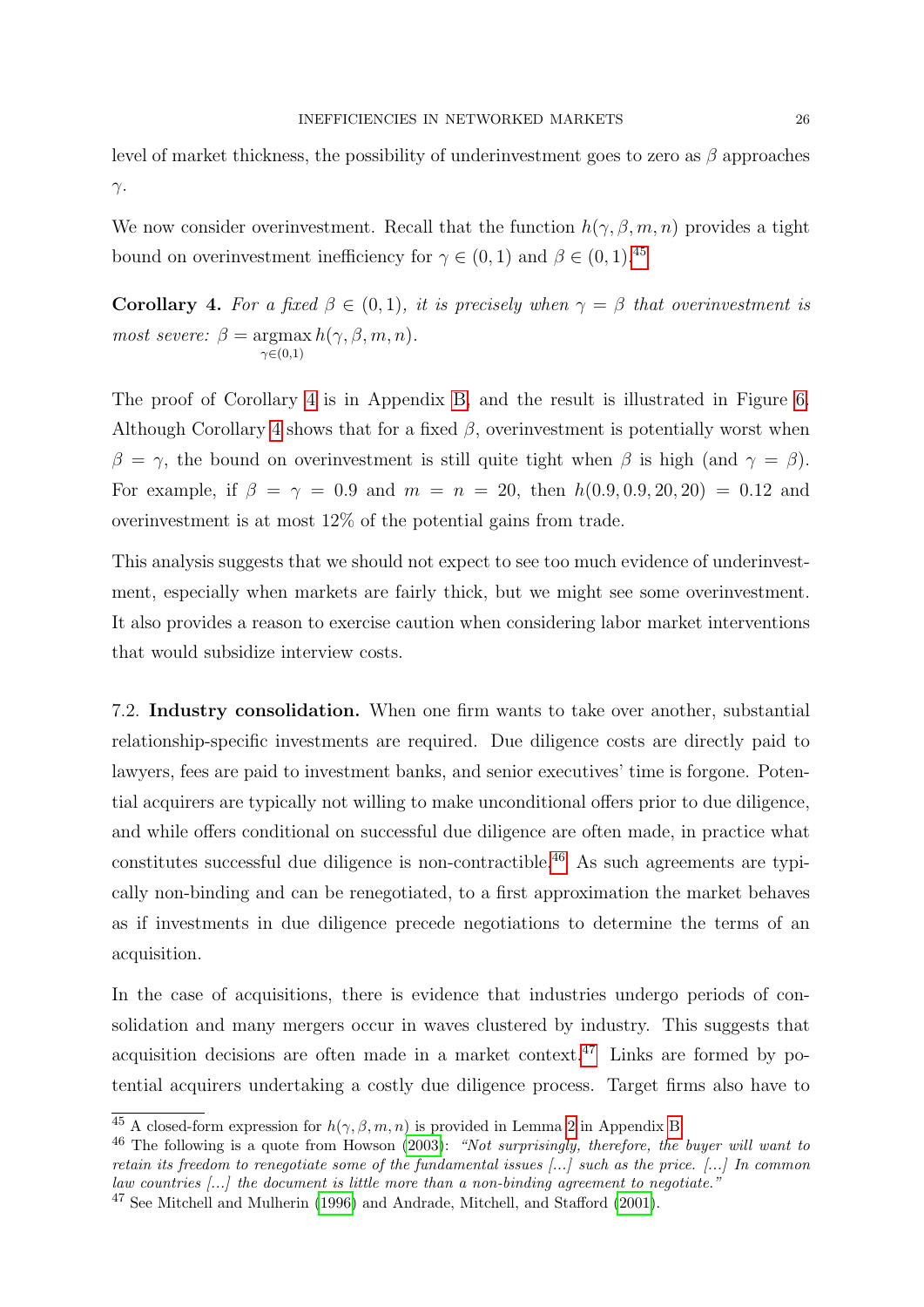agree to this process, and it may be costly for them to do so—revealing private information, particularly to a competitor, can reduce the value of the firm to other potential acquirers. When mergers occur, there is evidence that the network structure affects the acquisition price. Jarrell and Poulsen [\(1989\)](#page-42-14) find that competition to acquire a target firm redistributes rents to the target from the acquirer, while James and Wier [\(1987\)](#page-42-15) study bank acquisitions and show that competition matters on both sides of the market. An acquirer's takeover gains are increasing in the number of alternative target firms and decreasing in the number of other potential acquirers.

Although, on the face of it, investments in due diligence are non-substitutable, Officer [\(2003\)](#page-43-13) reports that almost two-thirds of the merger agreements announced between 1997 and 1999 included a target termination fee clause. These clauses require the target to pay a fixed fee to the acquirer if the taget does not consummate the proposed merger.<sup>[48](#page-26-0)</sup> Given these termination fees, protocol B is a better fit than protocol A.

Under protocol B, the theory predicts that there will be no underinvestment but that overinvestment can be severe. Indeed, the practice of finding alternative acquirers to get the acquisition price bid up is common. An example from 2006 is when Arcelor found itself the target of a hostile takeover bid by its competitor Mittal Steel. Arcelor searched for a white knight and persuaded Severstal to enter the bidding. Mittal Steel eventually acquired Arcelor with an improved bid, and Arcelor paid Severstal a \$177 million "fine" for the failure of Severstal's bid (New York Times, [07/21/06\)](#page-43-14).[49](#page-26-1) Brandenburger and Nalebuff [\(1996\)](#page-41-16) provide another example. Paraphrasing:

By 1989 Craig McCaw had acquired cellular phone licenses covering 50 million potential customers, but he wanted a national network which he could obtain by acquiring LIN Broadcasting Corporation. Although there were many potential acquirers of LIN, McCaw valued LIN much more than any of them. As with any takeover there were substantial costs associated with the due diligence process—advisory fees would have to be paid and managerial time forgone. Aware that they would likely be outbid by McCaw, no other potential acquirers entered the bidding. LIN responded by agreeing to compensate Bell South for bidding, paying them about \$75 million. Bell South is estimated to have bid up the acquisition price McCaw paid for LIN by about \$1 billion to about \$6.5 billion.

<span id="page-26-0"></span><sup>48</sup> Termination fees can be large. In 2005 Guidant paid a termination fee of \$705 million to Johnson & Johnson after accepting a competing offer.

<span id="page-26-1"></span><sup>49</sup> Congruent with the model, Officer [\(2003\)](#page-43-13) finds that termination fee use by targets is beneficial to their shareholders.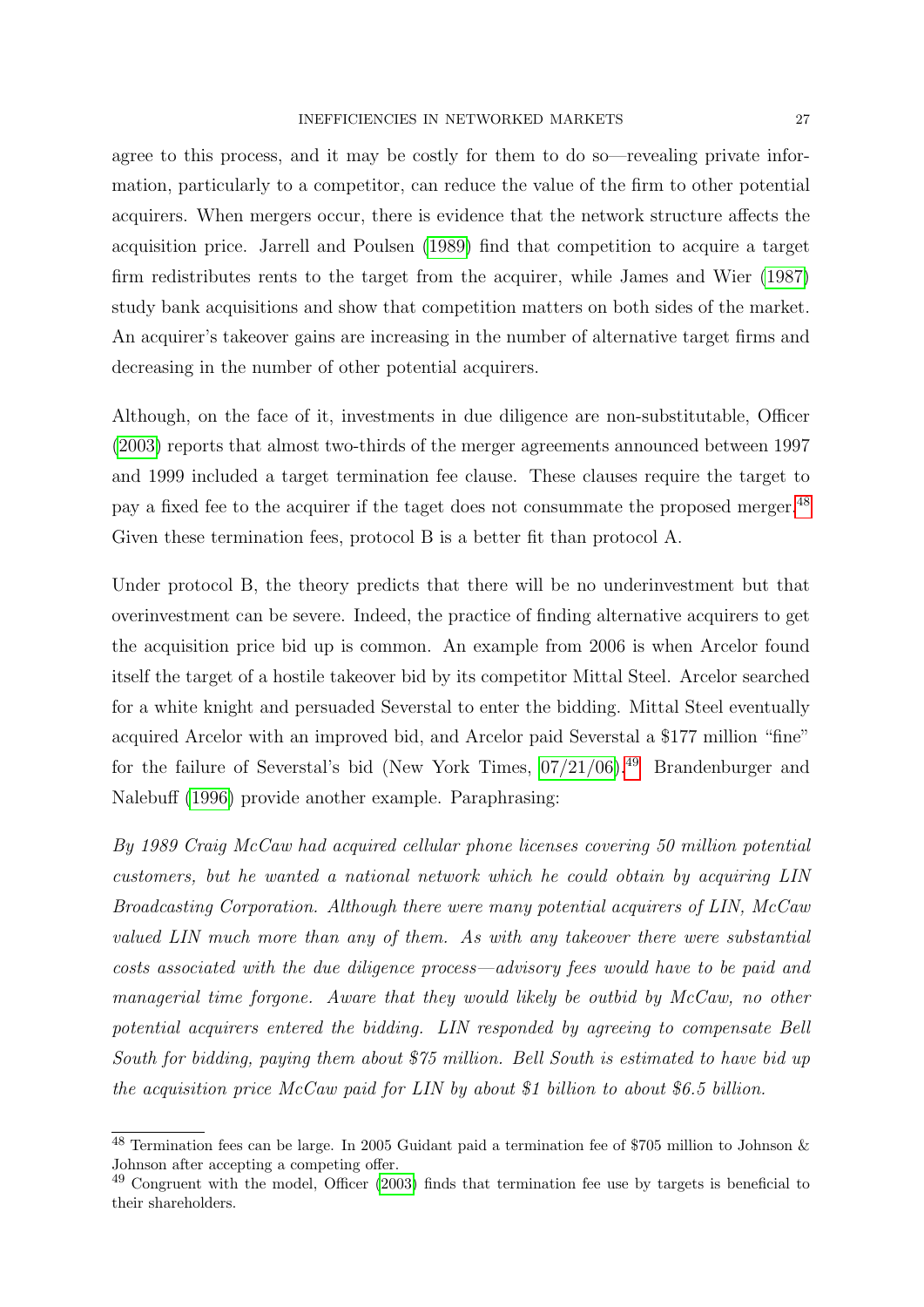One way in which overinvestment might be limited is by exclusivity agreements between a target and an acquirer. Such agreements can commit the target to not form links with alternative acquirers, thereby avoiding overinvestment.<sup>[50](#page-27-0)</sup> While exclusive-dealing contracts can have efficiency benefits, the Delaware Supreme Court has ruled against the use of such takeover defenses in *Omnicare*, *Inc. v. NCS Healthcare*, *Inc.*<sup>[51](#page-27-1)</sup>

In 2002 NCS Healthcare was insolvent. After Genesis showed interest in an acquisition, NCS agreed to use takeover defenses, including an exclusive-dealing contract, to prevent it from considering alternative offers. In effect, NCS agreed to bind their hands and to not use an alternative acquirer to bid up their price. However, NCS's competitor, Omnicare, did make an alternative bid for NCS (conditional on due diligence). NCS did not fully consider this bid and did not reveal their books to Omnicare. Omnicare (and some NCS stockholders) then took NCS to court, claiming that NCS had neglected their fiduciary responsibilities to stockholders. The case, Omnicare, Inc. v. NCS Healthcare, Inc., ended up in the Delaware Supreme Court, which reached a 3:2 majority decision against NCS. This undermines the role defensive measures might otherwise play in preventing future overinvestments. In accordance with this view, the Omnicare, Inc. v. NCS Healthcare, Inc. decision has been critiqued by Chief Justice Veasey.<sup>[52](#page-27-2)</sup>

7.3. Gas pipelines. When investments are made in the construction of pipelines, there is not a clear delineation between the investments the buying country and the selling country should make. Indeed, both countries need to contribute to the same investment, the construction of a pipeline between them. Moreover, there is direct evidence of negotiations over construction costs.[53](#page-27-3) We therefore apply protocol B.

Our model abstracts from a couple of potentially important features of the natural gas market. First, it is assumed that the network is bipartite, eliminating the scope for intermediation. Second, not all buyers have the same demand and not all suppliers have the same supply. While the model is quite far removed from the natural gas market application, the contention of this section is that it can nevertheless yield some insights.

<span id="page-27-0"></span><sup>50</sup> Shleifer and Vishney [\(1986\)](#page-44-4) consider how takeover defenses can benefit a target firm's shareholders. Segal and Whinston [\(2000\)](#page-44-5) and McAfee and Schwartz [\(1994\)](#page-43-15) both also recognize potential efficiency benefits from exclusive-dealing contracts.

<span id="page-27-1"></span><sup>&</sup>lt;sup>51</sup> Delaware courts are influential in corporation law, and the precedent set by the case might dissuade the boards of other takeover targets from taking defensive measures in the future, although subsequent cases such as Orman v. Cullen have helped to limit the scope of the Omnicare decision.  $52$  See Oravetz [\(2004\)](#page-43-16).

<span id="page-27-3"></span><span id="page-27-2"></span><sup>&</sup>lt;sup>53</sup> One example is the pipeline between between Turkmenistan and China. Negotiations over how to split the construction costs began in April 2006, and in July 2007 the Chinese National Petroleum Company and Turkmengaz reached an agreement.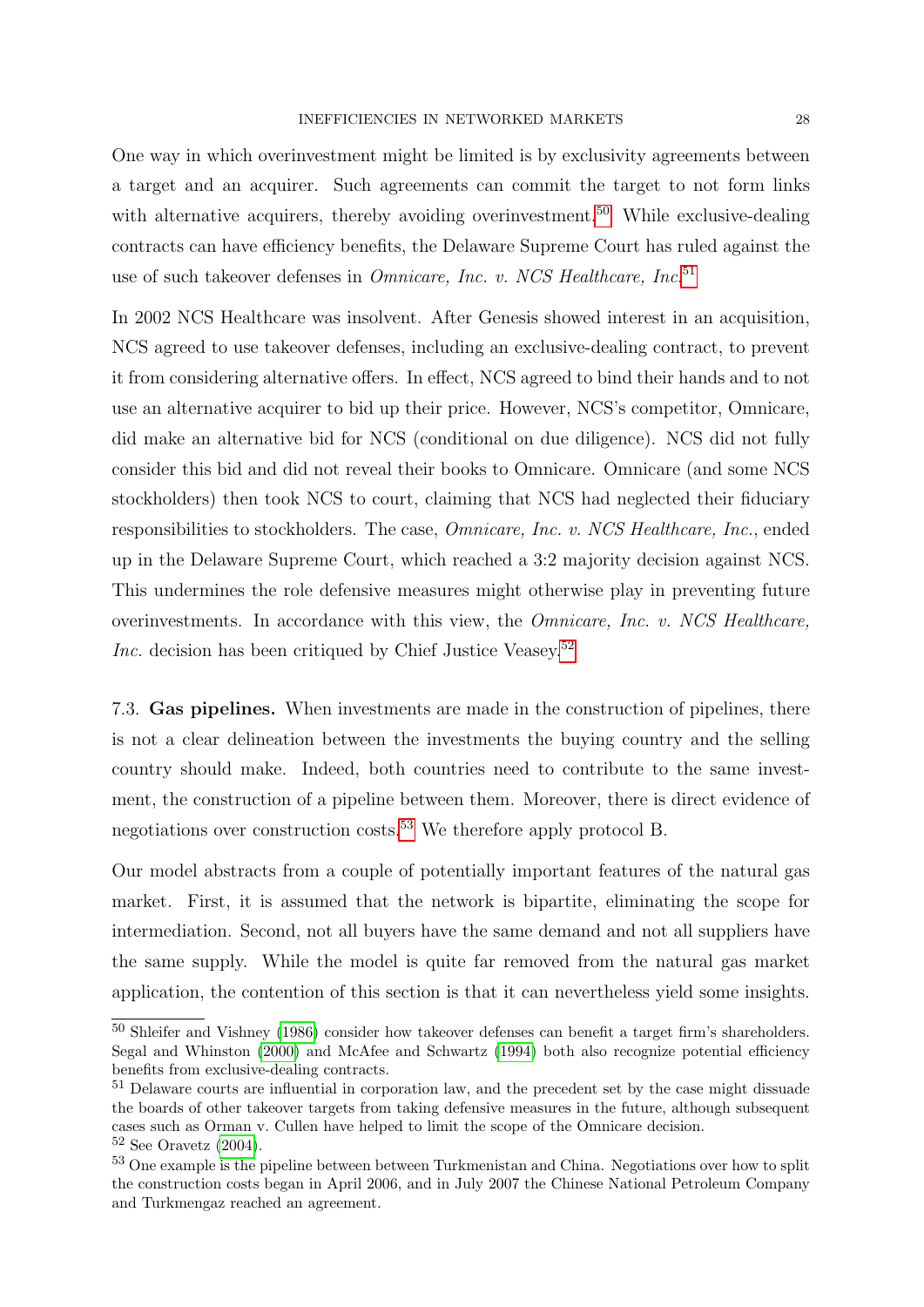Under protocol B there should be no underinvestment, but substantial overinvestment is possible. There are many examples of possible overinvestments. Before the pipeline between Turkmenistan and China was built, Turkmenistan relied largely on exporting to Russia. One motive for building the pipeline with China, in accordance with the forces studied in this paper, appears to be so that Turkmenistan could improve its terms of trade with Russia.<sup>[54](#page-28-1)</sup>

Europe relies heavily on gas supplies from Russia. Moreover, it appears that Russia has much of the bargaining power and is able to extract most of the gains from trade. It is politically infeasible for Europe to not import sufficient gas to heat homes in the winter. Thus, buyer bargaining power  $\beta$  is likely low, increasing the incentives for Europe to invest in alternative sources of supply (see Remark [1\)](#page-23-3).

The proposed 3, 300 km Nabucco pipeline would connect Europe to gas supplies in the Middle East. One reason for the EU's potential investment in Nabucco, estimated to eventually cost \$12.3 billion (Reuters, [05/29/08\)](#page-44-6), is likely to be to improve their terms of trade with Russia.[55](#page-28-2) Alternative pipelines that would connect Europe with Middle Eastern gas supplies, such as the Trans Adriatic Pipeline, have also been proposed. While it might be argued that higher import capacity is necessary to meet rising demand in Europe, it would most likely be cheaper to increase the capacity of existing pipelines. In addition, Russia has proposed building additional pipelines, Nord Stream and South Stream, into Europe.[56](#page-28-3)

<span id="page-28-0"></span>7.4. Assumptions. The model relies on a couple of important assumptions. First, it is assumed that buyer–seller pairs cannot write long-term enforceable contracts that specify their future terms of trade. If it were possible to write such contracts, the incentives for overinvestment would be directly removed, and terms of trade that ensure there is no underinvestment could be negotiated. Whether such contracts are used is an application-specific question. When international pipelines are built to enable the trade of natural resources, there is typically no effective court to enforce contracted future terms of trade and changing political climates can undermine agreements made by

<span id="page-28-1"></span><sup>&</sup>lt;sup>54</sup> "After a number of high-profile moves in recent months to raise the price of Turkmen natural gas for Russia, Ukraine, and Iran, [Turkmen president] Niyazov has now signed a deal with China to build an export pipeline to the east that would break Russia's monopoly on export routes for Turkmen gas" (Cutler, [2010\)](#page-41-17).

<span id="page-28-2"></span><sup>&</sup>lt;sup>55</sup> There are likely to be many other important factors also at play.

<span id="page-28-3"></span><sup>56</sup> At present, gas from Russia has to travel through either Ukraine or Belarus, with 80% coming through Ukraine, to reach Europe. This has led to hold-up problems and disputes. The planned Nord Stream and South Stream pipelines would transport natural gas directly into Europe.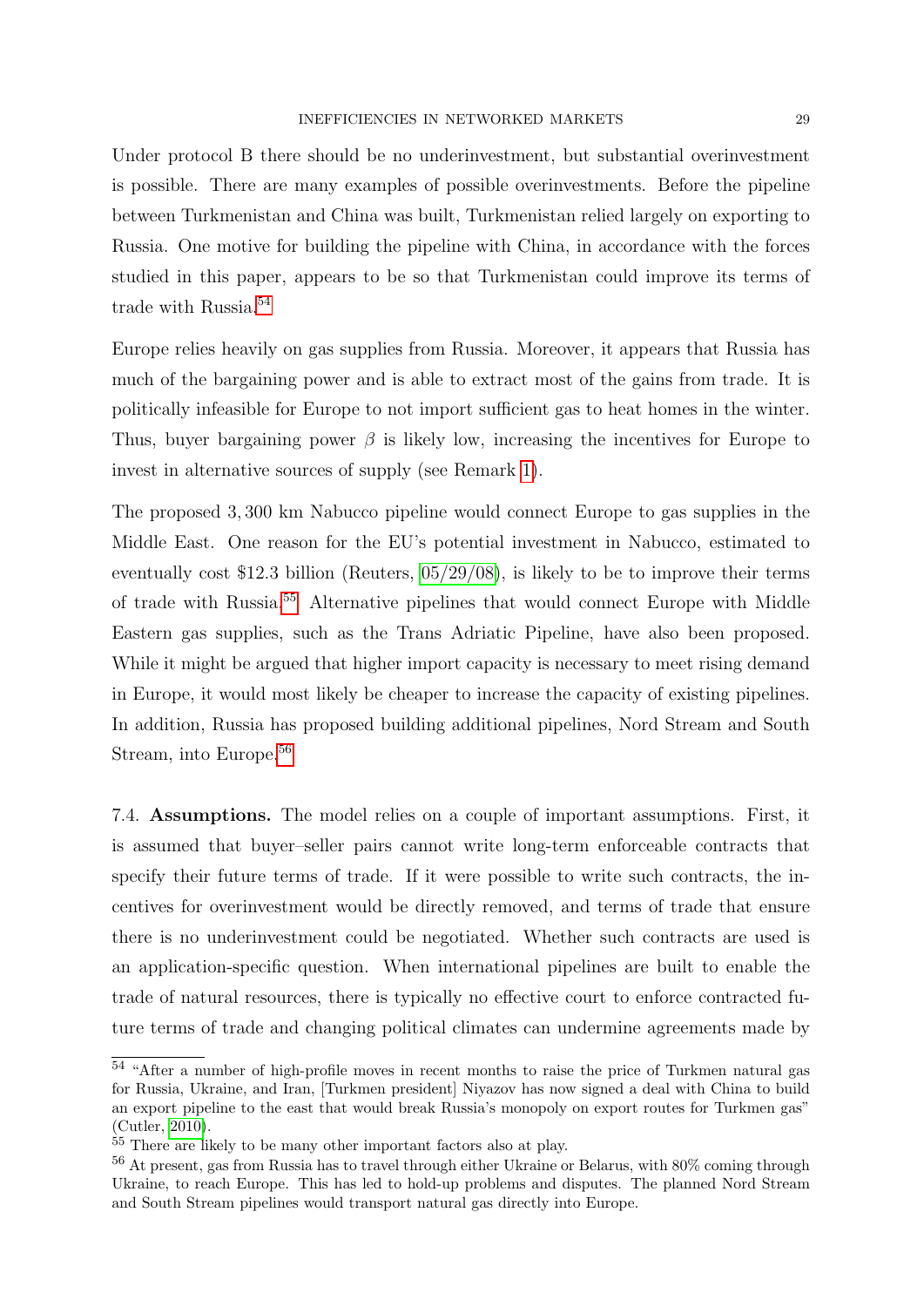current leaders. There are several examples of ex-post renegotiation (Walde, [2008\)](#page-44-7). Regarding industry consolidation, as already argued, contracts conditional on due diligence are typically unenforceable. In high-skill labor markets there is also little evidence of contracts being signed prior to interviews.

A second important feature of the model is that transfers are restricted. An agent k cannot make any transfers when cost shares are exogenous, and when cost shares are endogenous the transfers  $k$  can make are limited to those which compensate other agents for their investment in forming links to k. This means that transfers from a buyer  $i$  to a seller  $j$  cannot be made conditional on the other links  $j$  forms, and no transfer is possible between i and j if the link  $l_{ij}$  is not formed. Finally, the size of transfers is capped at the cost of link formation c. These transfers are sufficient for preventing underinvestment but not overinvestment. If unrestricted transfers from one agent to another could be made contingent on all the links formed by the other agent, the efficient network would always be stable (Bloch and Jackson, [2007\)](#page-41-18).

There are mechanisms through which more general transfers than we consider may be possible in practice. In the industry consolidation application, we discussed the potential of exclusivity agreements to make a transfer from  $i$  to  $j$  conditional on  $j$  not forming any other links, thereby reducing overinvestment. Also, in a dynamic version of the model, the threat of overinvestment could be sufficient to affect the terms of trade. The instances of overinvestment discussed in relation to the applications in Section [7](#page-23-0) suggest that at least some of the time such threats alone are not enough. Finally, in some applications, not only are interactions dynamic the costs associated with maintaining links overshadow the costs of establishing links.<sup>[57](#page-29-1)</sup> In these cases, dynamic game effects are likely to be more important.

## 8. Conclusions

<span id="page-29-0"></span>In many markets a buyer and a seller must make a relationship-specific investment before they can trade. We study inefficiencies in these markets by building on the work of Kranton and Minehart [\(2000a,](#page-43-1) [2000b,](#page-43-7) [2001\)](#page-43-6). We extend their model to consider different levels of bargaining power, different costs shares, negotiated investments, and ex-ante heterogeneous gains from trade. These generalizations are important for fitting the model to different applications: Both whether there is scope for intervention to avoid inefficiencies, and what this intervention should look like, depend on this fit. We also ask

<span id="page-29-1"></span><sup>57</sup> Lee and Fong [\(2013\)](#page-43-8) have a dynamic model that takes an approach along these lines.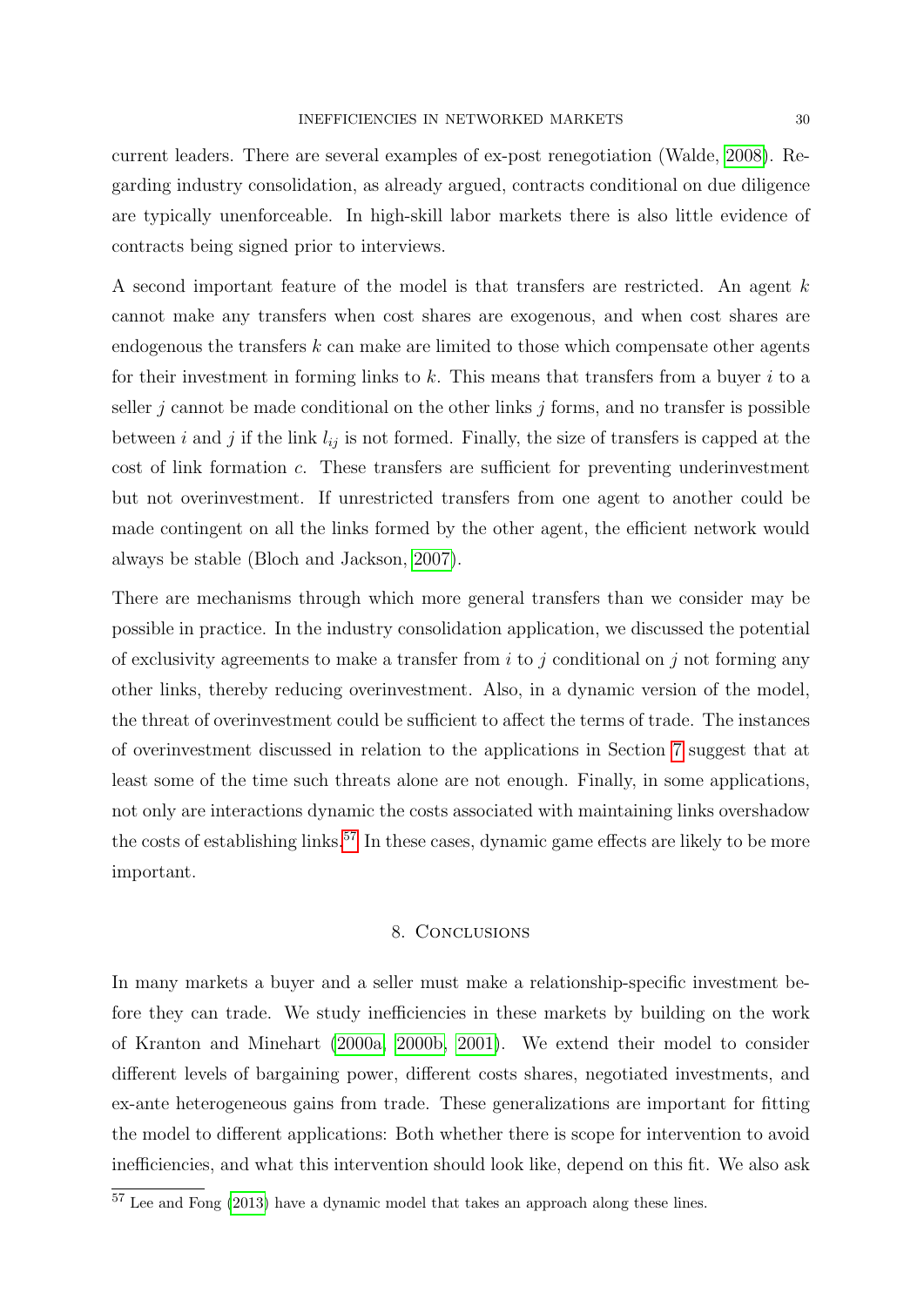new questions: How inefficient can these investments be? How can these inefficiencies be categorized? This requires new tools. To reveal agents' incentives to invest in different links, we develop an algorithm that identifies how the structure of a networked market influences payoffs. To analyze the size of inefficiencies, we use the cost of anarchy and price of anarchy from the computer science literature and explore the bounds on inefficiency across all stable networks. To investigate the size of different types of inefficiency, we define measures of overinvestment inefficiency and underinvestment inefficiency by adapting the cost of anarchy and price of anarchy to these specific types of inefficiency. We find that when investments are fixed and made separately, overinvestment is limited but—except in a knife-edge case—underinvestment due to hold-up problems can eliminate all the gains from trade. In contrast, when buyers and sellers can negotiate their investment shares, underinvestment inefficiency is eliminated but overinvestment inefficiency can consume all the gains from trade.

We apply the model to three applications: high-skill labor markets, industry consolidation, and the international trade of natural gas. While the model abstracts from details that could be important in all these markets, it nevertheless provides insights into the frictions present. The model can also help shed light on policy questions. For example, it provides an efficiency rationale for exclusivity agreements in networked markets and a framework for evaluating the potential of subsidizing interview costs to improve the functioning of high-skill labor markets. Although beyond the scope of the current paper, there are also modifications that could be made to tailor the model to additional applications. One limitation of the current approach is the unit demand and unit supply assumption. There are several examples of networked markets where this assumption does not fit well: Traders of agricultural produce in Madagascar trade via multiple relationships (Fafchamps and Minten, [1999\)](#page-42-16), corporate lawyers are instructed by multiple businesses (Lancaster and Uzzi, [2012\)](#page-43-17), suppliers trade with more than one manufacturer (Uzzi, [1997\)](#page-44-8) and restaurateurs buy from more than one vendor at fish markets (Kirman and Vriend, [2000\)](#page-42-17). Recent theoretical work has shown that with multi-unit demands and supplies, the set of competitive equilibria<sup>[58](#page-30-0)</sup> has the same lattice structure as with unit demand and supply (Milgrom, [2009;](#page-43-18) Jaume, Massó, and Neme [2012\)](#page-42-18). These results provide a platform for the approach taken in this paper to be extended to include buyers with heterogeneous demands and suppliers with heterogeneous supplies.

<span id="page-30-0"></span><sup>58</sup> With unit demand and unit supply, pairwise stable outcomes, core outcomes, and the competitive equilibria all coinside. This is not true generally. In competitive equilibria a seller must offer the same price to all buyers. While this non-discrimination constraint never binds in the unit demand and unit supply case, it can bind more generally.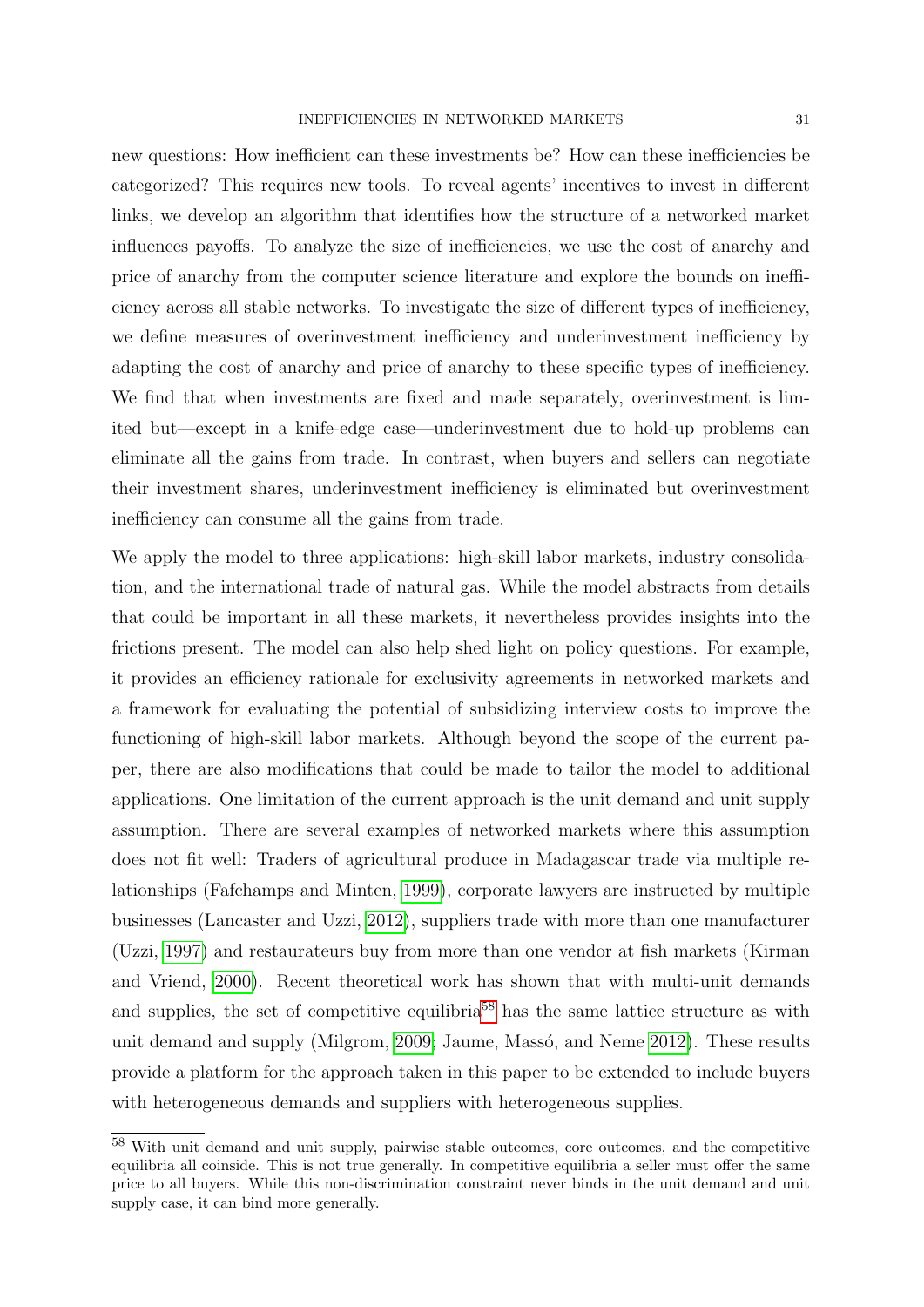#### Appendix A. Size of inefficiencies

<span id="page-31-1"></span>This section considers the size of inefficiencies, rather than just bounds on the size of inefficiencies, for a simple example: buyer bargaining power  $\beta = \frac{1}{2}$  where there is one buyer and two sellers with potential gains from trade  $a_{11}$  and  $a_{12}$ , respectively. All values of  $a_{11}$  and  $a_{12}$  are considered (c is normalized to 1). Under investment protocol A, the size of underinvestment inefficiency is shown in Figure [7a](#page-31-2) for different values of  $\gamma$  and  $\max(a_{11}, a_{12})$ . There is no overinvestment inefficiency for  $\gamma \in (0,1)$ . Under investment protcol B, the size of overinvestment inefficiency is shown in Figure [7b](#page-31-3) for different values of  $a_{11}$  and  $a_{12}$ .

<span id="page-31-2"></span>

Figure 7. The size of inefficiencies with exogenous and endogenous cost shares

Underinvestment inefficiency of  $100\%$  under protocol A is more pervasive than  $100\%$  overinvestment inefficiency under protocol B. However, when underinvestment inefficiency is not 100% it is  $0\%$ , while for a wide range of parameters there is some overinvestment inefficiency.

#### <span id="page-31-3"></span>Appendix B. Proofs

### <span id="page-31-0"></span>B.1. Proof of Lemma [1.](#page-11-0)

.

*Proof.* It will be assumed that a seller  $j'$  is removed from the network. The proof for removing a buyer is symmetric. We also assume, for simplicity, that there is a unique match that maximizes the gains from trade following the removal of any agent. This is generically true. The result and proof can be extended to include the non-generic case by comparing the sets of links that might be rematched over following the removal of an agent to the set of possible network decompositions.

Two definitions will be helpful. A *chain* is a sequence of different links of the following form:

$$
l_{i_1j_2}, l_{j_2i_2}, l_{i_2j_3}, l_{j_3i_3}, \ldots, l_{i_kj_k}
$$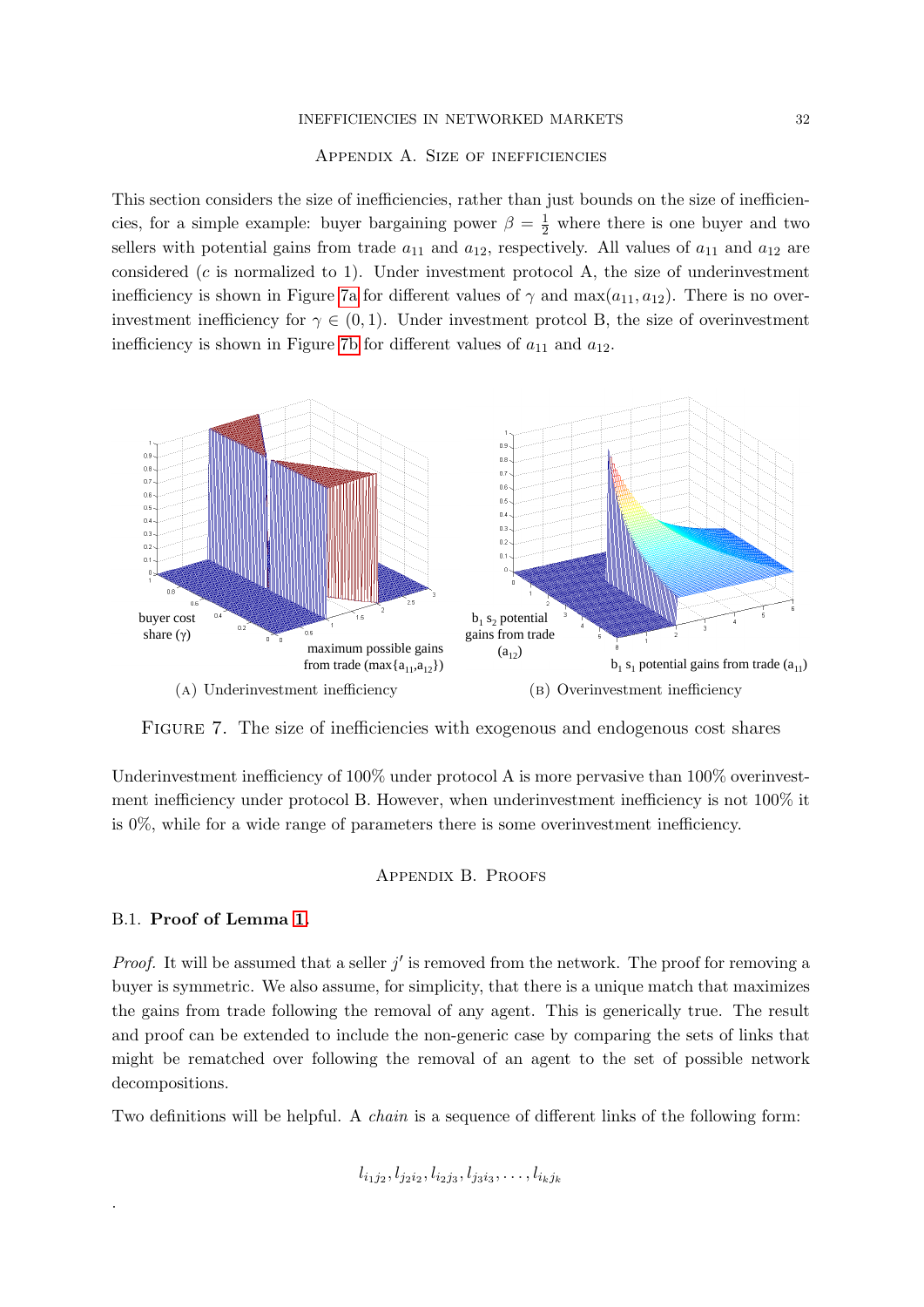A chain may end at any time as long as preceding links have been in a sequence of this form. A cycle is a sequence of links of the following form:

# $l_{i_1j_2}, l_{j_2i_2}, l_{i_2j_3}, l_{j_3i_3}, \ldots, l_{i_kj_k}, l_{j_ki_1}$

Now it will be shown that no subset of links from  $\mathbf{L}_{i'}^+$  $_{j'}^+ \cup \mathbf{L}_{j'}^ \bar{j'}$  can be arranged into a cycle. Suppose, towards a contradiction, that links  $\tilde{\mathbf{L}}_{j'}^+ \subseteq \mathbf{L}_{j'}^+$  $j'$  and  $\tilde{\mathbf{L}}_{j'}^- \subseteq \mathbf{L}_{j'}^ \overline{j'}$  can be arranged into a cycle. Consider the initial (optimal) matching in  $\mathbf{L}$ , before j' was removed. As the links in  $\tilde{\bf L}_{j'}^+\cup\tilde{\bf L}_{j'}^-$  can be arranged into a cycle, it is feasible to instead match over the links in  $\tilde{\bf L}_{j'}^+$  while no longer matching over the links  $\tilde{\mathbf{L}}_{j'}^-,$  without removing j' from the network and without any other rematching. For the initial match to maximize the gains from trade,  $\sum_{l\in \tilde{\mathbf{L}}_{j'}^+} \alpha_l < \sum_{l\in \tilde{\mathbf{L}}_{j'}^-} \alpha_l$ . Consider now the optimal matching in  $\mathbf{L}\setminus\{j'\}$ . Relative to the initial matching, in this optimal match the links in  $\mathbf{L}_{i'}^+$ <sup>+</sup> are matched over and the links in  $\mathbf{L}_{j'}^ \overline{j'}$  are no longer matched over. However, as the links in  $\tilde{\mathbf{L}}_{j'}^+ \cup \tilde{\mathbf{L}}_{j'}^-$  can be arranged into a cycle, it is feasible to instead match over the links in  $\tilde{\mathbf{L}}_{j'}^-$  while no longer matching over the links in  $\tilde{\mathbf{L}}_{j'}^+$ , without affecting any of the other matches. It then follows that  $\sum_{l \in \tilde{\mathbf{L}}_{j'}^+} \alpha_l > \sum_{l \in \tilde{\mathbf{L}}_{j'}^-} \alpha_l$ . This is a contradiction. We have proved that no subset of links in  $\mathbf{L}_{i'}^+$  $_{j'}^+ \cup \mathbf{L}_{j'}^ _{j'}^-$  can be arranged into a cycle.

The same logic establishes that a buyer  $i'$  cannot rematch when  $j'$  is removed from **L** unless i's trade partner in **L**  $(\mu^*(i'; \alpha(L)))$  is also rematched (or has been removed). Suppose that  $\mu^*(i'; \alpha(\mathbf{L}))$  is neither rematched nor removed from the network, but i' is rematched. Consider the rematching chain starting from i'. For the network  $\mathbf{L}\setminus\{j'\}$ , this rematching could be undone and every person in the chain instead matched to their trade partner in L, without affecting any of the other rematchings. As it was not optimal to implement the rematching starting at i' in the network **L**, it cannot be optimal to implement it in the network  $\mathbf{L} \setminus \{j'\}$  either. This is now shown more formally: Suppose, towards a contradiction, that a link  $l_{i'j} \in L_{i'}^+$  $j'$  but that for all i,  $l_{i\mu^*(i')} \notin L^+_{i'}$ <sup>+</sup><sub>j'</sub>, so that  $\mu^*(i')$  is not rematched. Denote by  $\hat{\mathbf{L}}_{j'}^+ \subseteq \mathbf{L}_{j'}^+$  $_{j'}^+$  and  $\hat{\mathbf{L}}_{j'}^- \subseteq \mathbf{L}_{j'}^$  $j'$ the links in the maximum-length chain that can be constructed starting at link  $l_{i'j}$  using links  $l \in \mathbf{L}_{i'}^+$  $_{j'}^+ \cup \mathbf{L}_{j'}^ \bar{j}$ . As  $\mu^*(i')$  is not rematched, the buyers in this maximum-length chain need not rematch—all other rematches not involving them would still be possible if they did not rematch. Rematching over these links following the removal of  $j'$  must maximize the gains from trade, and so  $\sum_{l\in \hat{\mathbf{L}}_{j'}^{+}}\alpha_l > \sum_{l\in \hat{\mathbf{L}}_{j'}^{-}}\alpha_l$ . However, this rematch was possible in the initial network but not implemented and so:  $\sum_{l \in \hat{\mathbf{L}}_{j'}} \alpha_l < \sum_{l \in \hat{\mathbf{L}}_{j'}^-} \alpha_l$ . This is a contradiction.

It follows that the links  $l \in \mathbf{L}_{i'}^{+}$  $_{j'}^+ \cup \mathbf{L}_{j'}^ _{j'}^-$  can be arranged into a chain starting with link  $l_{j'\mu^*(j')}$ . Relabeling buyers and sellers, set  $j_1 = j'$  and denote this chain by

$$
\mathbf{S}(j_1) := (l_{j_1i_1}, l_{i_1j_2}, l_{j_2i_2}, l_{i_2j_3}, \dots).
$$

It is helpful to introduce some notation for 'subchains.' Let  $S_{j_k}(j_1)$  denote the subsequence of  $\mathbf{S}(j_1)$  containing all links up to but not including  $l_{j_k i_k}$ , and let  $\mathbf{S}^{j_k}(j_1)$  denote the subsequence of  $S(j_1)$  containing the link  $l_{j_k i_k}$  and all links after it. Thus  $S(j_1) = (S_{j_k}(j_1), S^{j_k}(j_1))$ . The remainder of the proof will establish that, if a seller  $j_k$  is rematched following the removal of  $j_1$ , then  $S(j_k) = S^{j_k}(j_1)$ .

Define the gains from rematching over the sequence  $S(j)$  if j is removed from L by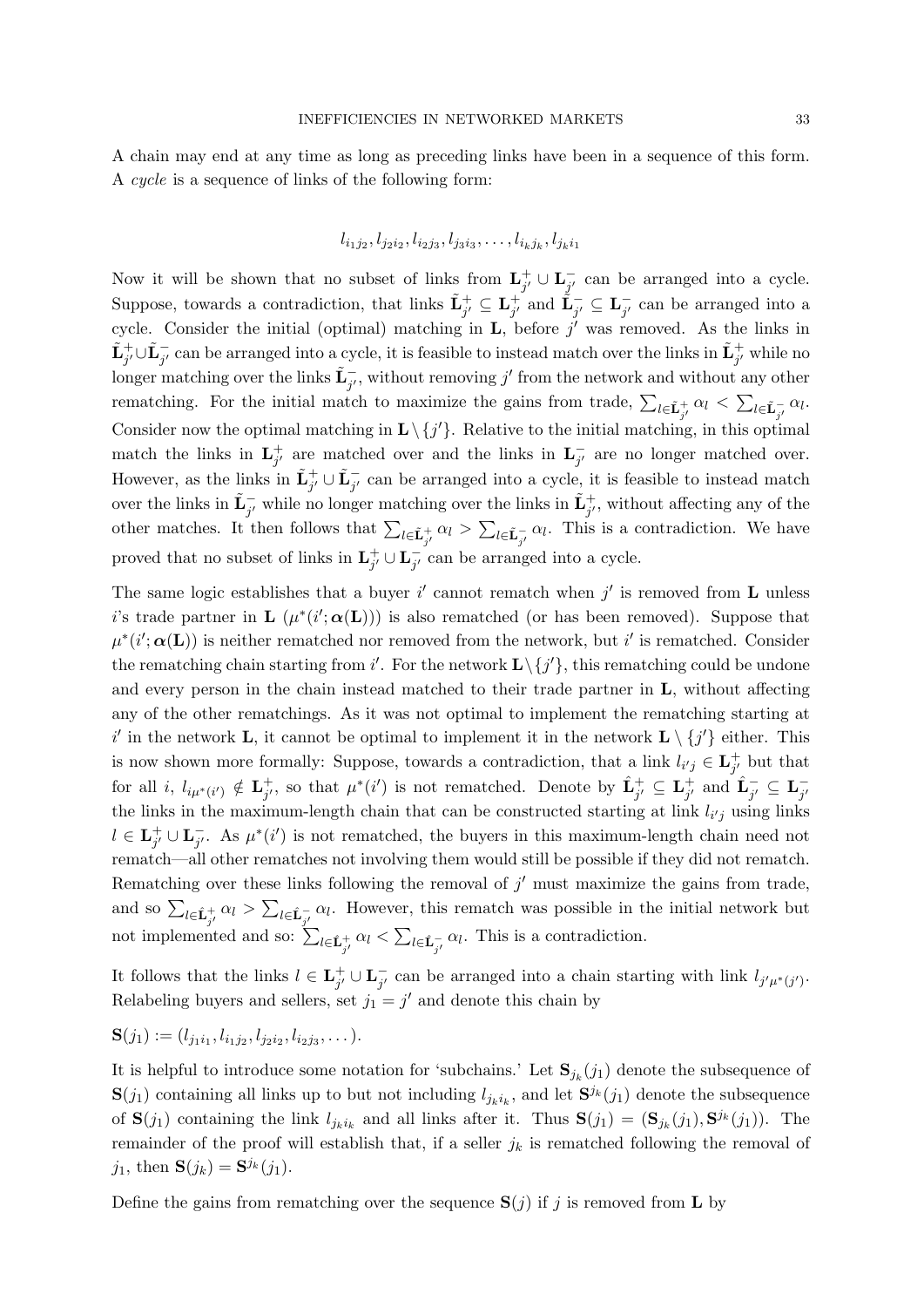.

$$
GR(\mathbf{S}(j)) := \sum_{l \in \mathbf{L}_j^+} \alpha_l - \sum_{l \in \mathbf{L}_j^- / l_{\mu^*(j)j}} \alpha_l
$$

It will now be shown that if seller  $j_k$  rematches in  $S(j_1)$ , then  $j_1$  cannot rematch in  $S(j_k)$ . Suppose, toward a contradiction, that  $l_{j_k i_k} \in \mathbf{S}(j_1)$ , so that  $j_k$  is rematched when  $j_1$  is removed, and that  $l_{j_1i_1} \in \mathbf{S}(j_k)$ , so that  $j_1$  is rematched when  $j_k$  is removed. As  $j_1$  is rematched when  $j_k$ is removed, the subsequence of rematchings  $S^{j_1}(j_k)$  is a possible rematching when  $j_1$  is removed. However, this rematching must generate weakly lower gains from rematching than the optimal rematch:

<span id="page-33-0"></span>
$$
GR(\mathbf{S}^{j_1}(j_k)) \le GR(\mathbf{S}(j_1)) = GR(\mathbf{S}_{j_k}(j_1)) + GR(\mathbf{S}^{j_k}(j_1))
$$
\n(12)

Similarly, as  $j_k$  is rematched when  $j_1$  is removed, the subsequence of rematchings  $S^{j_k}(j_1)$  is a possible rematching when  $j_k$  is removed. However, this rematching must generate weakly lower gains from rematching than the optimal rematch:

<span id="page-33-1"></span>
$$
GR(\mathbf{S}^{j_k}(j_1)) \le GR(\mathbf{S}(j_k)) = GR(\mathbf{S}_{j_1}(j_k)) + GR(\mathbf{S}^{j_1}(j_k))
$$
\n(13)

Combining equations [12](#page-33-0) and [13:](#page-33-1)  $GR(\mathbf{S}_{j_k}(j_1)) + GR(\mathbf{S}_{j_1}(j_k)) \geq 0$ . However, the sequence of links  $(\mathbf{S}_{j_k}(j_1), \mathbf{S}_{j_1}(j_k))$  is a cycle. As the gains from rematching over this cycle are positive and this rematching is feasible in the initial network, the initial match cannot have maximized the gains from trade. This is a contradiction.

Thus  $j_1$  cannot rematch in  $S(j_k)$  if seller  $j_k$  rematches in  $S(j_1)$ . An equivalent argument establishes that for all  $k' < k$ ,  $j_{k'}$  cannot rematch in  $S(j_k)$  if seller k rematches in  $S(j_1)$ .

This result will now be used to show that if  $j_k$  is rematched following the removal of  $j_1$ , then the same subsequent rematching would be optimal if  $j_k$  were removed instead of  $j_1$ . In other words,  $\mathbf{S}(j_k) = \mathbf{S}^{j_k}(j_1)$ . As the rematch following the removal of  $j_k$  is optimal,  $GR(\mathbf{S}(j_k)) \geq$  $GR(\mathbf{S}^{j_k}(j_1))$ . However, as there is no  $k' < k$  such that  $j_{k'}$  can rematch in  $\mathbf{S}(j_k)$ , the rematch  $(\mathbf{S}_{j_k}(j_1), \mathbf{S}(j_k))$  following the removal of  $j_1$  is feasible. By the optimality of the rematch following the removal of  $j_1$ ,  $GR(\mathbf{S}_{j_k}(j_1)) + GR(\mathbf{S}^{j_k}(j_1)) \geq GR(\mathbf{S}_{j_k}(j_1) + GR(\mathbf{S}(j_k))$ . Combining the inequalities,  $GR(\mathbf{S}(j_k)) = GR(\mathbf{S}^{j_k}(j_1))$  and  $\mathbf{S}(j_k) = \mathbf{S}^{j_k}(j_1)$ .

Using the symmetry of buyers and sellers and the fact that each agent is rematched (by definition) to his outside trade partner when his trade partner is removed from the network,  $\mathbf{L}_{\mu^*(k)}^+ = \mathbf{L}_{k}^{dl}$  and  $\mathbf{L}_{\mu^*(k)}^- = \mathbf{L}_{k}^{sl} \cup \{l_{k\mu^*(k)}\}.$  Furthermore, it has already been shown that the links in  ${\bf L}^+_{\mu^*(k)} \cup {\bf L}^-_{\mu^*(k)}$  can be arranged into a chain (and do not cycle). It now follows that outside option chains do not cycle either.

## B.2. Proof of Theorem [1.](#page-12-0)

Proof. Let  $j = \mu^*(i)$ .

<span id="page-33-2"></span>
$$
\underline{u}_i = \alpha_{ij} - \overline{v}_j = \alpha_{ij} - \left(\sum_{l \in \mathbf{L}_j^-} \alpha_l - \sum_{l \in \mathbf{L}_j^+} \alpha_l\right) = \sum_{l \in \mathbf{L}_i^{dl}} \alpha_l - \sum_{l \in \mathbf{L}_i^{sl}} \alpha_l.
$$
\n(14)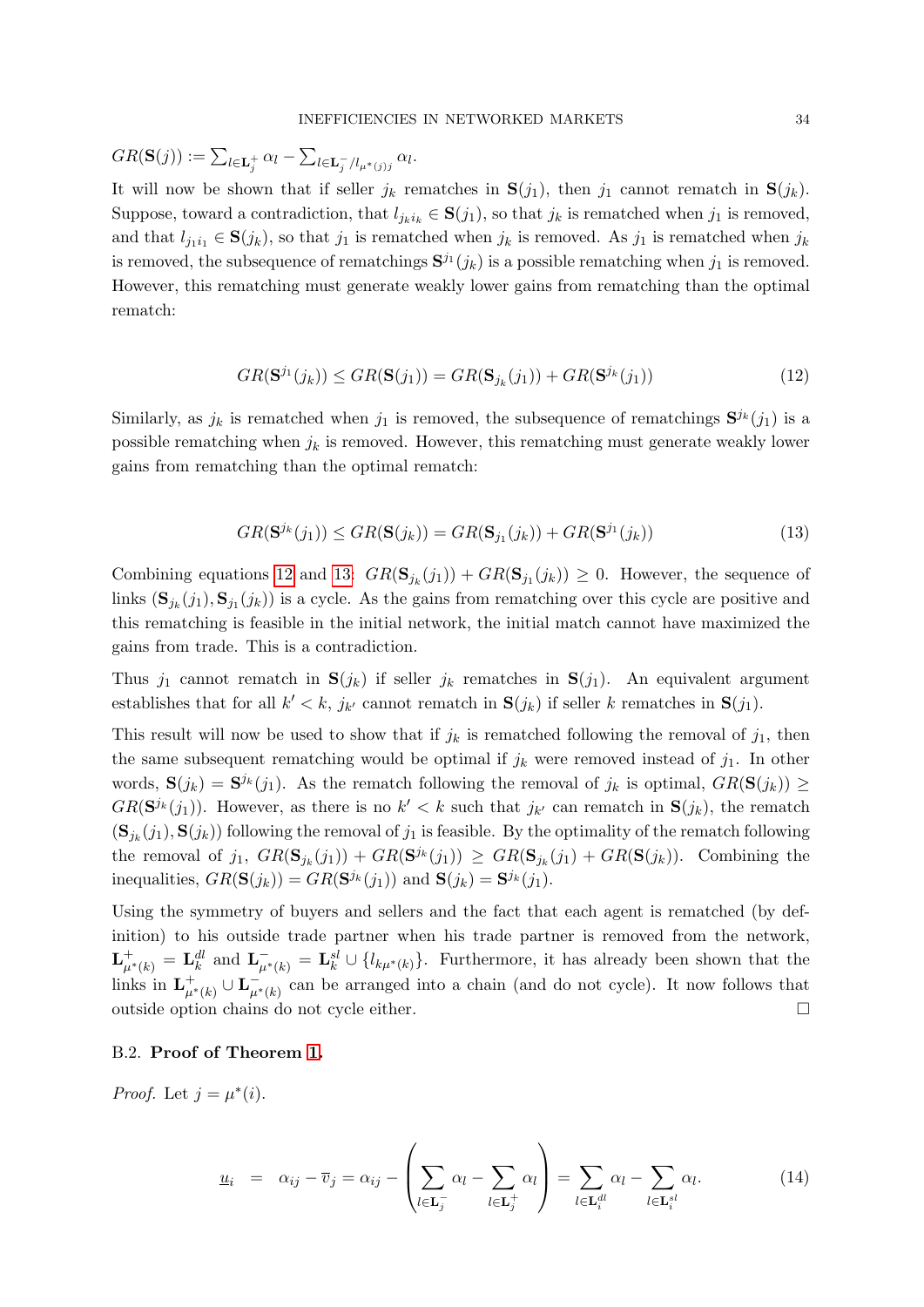The first equality in equation [14](#page-33-2) follows from the lattice structure of core payoffs—buyer  $i$ receives his outside option (his minimum core payoff) when  $j$  receives his maximum core payoff— -as matched buyer–seller pairs split their gains from trade. The second equality follows from Demange [\(1982\)](#page-41-11) and Leonard [\(1983\)](#page-43-10), who show that in this environment an agent's maximum core payoff is equal to his marginal contribution to total surplus. The final equality follows from Lemma [1.](#page-11-0) Equivalent calculations establish the result for sellers' outside options.

 $\Box$ 

### B.3. Proof of Corollary [1.](#page-13-3)

*Proof.* From the lattice structure of the core,  $\overline{v}_{\eta(i)} = \alpha_{\mu^*(\eta(i))\eta(i)} - \underline{u}_{\mu^*(\eta(i))}$ . From Lemma [1,](#page-11-0)  $\mu^*(\eta(i))$ 's outside option chain will be a proper subset of *i*'s outside option chain. Theorem [1](#page-12-0) can then be used to relate i's and  $\mu^*(\eta(i))$ 's outside option payoffs to each other:  $\underline{u}_i =$  $\alpha_{i\eta(i)} - \alpha_{\mu^*(\eta(i))\eta(i)} + \underline{u}_{\mu^*(\eta(i))}$ . Combining the above equalities,  $\overline{v}_{\eta(i)} + \underline{u}_i = \alpha_{i\eta(i)}$ . As  $\overline{v}_{\eta(i)} \ge v_{\eta(i)}$ whenever  $\eta(i)$  receives a core payoff,  $v_{\eta(i)} + \underline{u_i} \leq \alpha_{i\eta(i)}$ . Thus if i ever received a payoff less than  $\underline{u}_i$ , i and  $\eta(i)$  would have a profitable deviation by trading with each other. An equivalent calculation can be shown for a seller j.

B.4. Proof of Proposition [1.](#page-18-0) Proposition [1](#page-18-0) will be proved through two lemmas. First, it will be shown that efficiency losses due to overinvestment are bounded.

<span id="page-34-1"></span><span id="page-34-0"></span>**Lemma 2.** For exogenous cost shares  $\gamma \in (0,1)$  and homogeneous potential gains from trade a where  $a_{ij} \in \{0,1\}$ , there is no overinvestment inefficiency. For any (heterogeneous) potential gains from trade a, overinvestment inefficiency is bounded by the amounts shown table [1,](#page-34-1) and this bound is tight.

|                                                |                  | Bound on overinvestment inefficiency             |
|------------------------------------------------|------------------|--------------------------------------------------|
| $\in (0,1)$ $\in (0,1)$                        |                  | $h(\tilde{K}, \gamma, \beta)^* \leq \frac{1}{2}$ |
| $\in \{0,1\}$ $\in (0,1)$                      |                  | ∩**                                              |
|                                                | $\left( \right)$ |                                                  |
| $\in (0, 0.5)$                                 |                  | $rac{\beta}{1-\beta}$                            |
| $\in [0.5, 1] \mid 0$                          |                  |                                                  |
| $\in [0, 0.5]$   1                             |                  |                                                  |
| $\in (0.5, 1)$   1                             |                  | $rac{1-\beta}{\beta}$                            |
|                                                |                  |                                                  |
| TABLE 1. Bounding overinvestment inefficiency. |                  |                                                  |

 $* h(\tilde{K}, \gamma, \beta) := (\tilde{K}-1) \left( \max \left\{ \frac{(\tilde{K}-1)+(1-\gamma)}{1-\beta} + \frac{(\tilde{K}-1)(1-\gamma)}{\beta} \right\} \right)$  $\frac{\left(\tilde{K}-1\right)+\left(\gamma\right)}{\beta}+\frac{\left(\tilde{K}-1\right)\left(\gamma\right)}{1-\beta}$  $\left\{\frac{-1\left(\gamma\right)}{1-\beta}\right\}-\tilde{K}\right)^{-1},\ where% \left\{ \gamma_{1},\gamma_{2},\gamma_{1}\right\} =\tilde{K}\left\} =\tilde{K}\right\} . \label{eq-11}$  $\tilde{K} = \min\{m, n\}$  is the number of agents on the short side of the market.

\*\* The unique stable network is the empty network.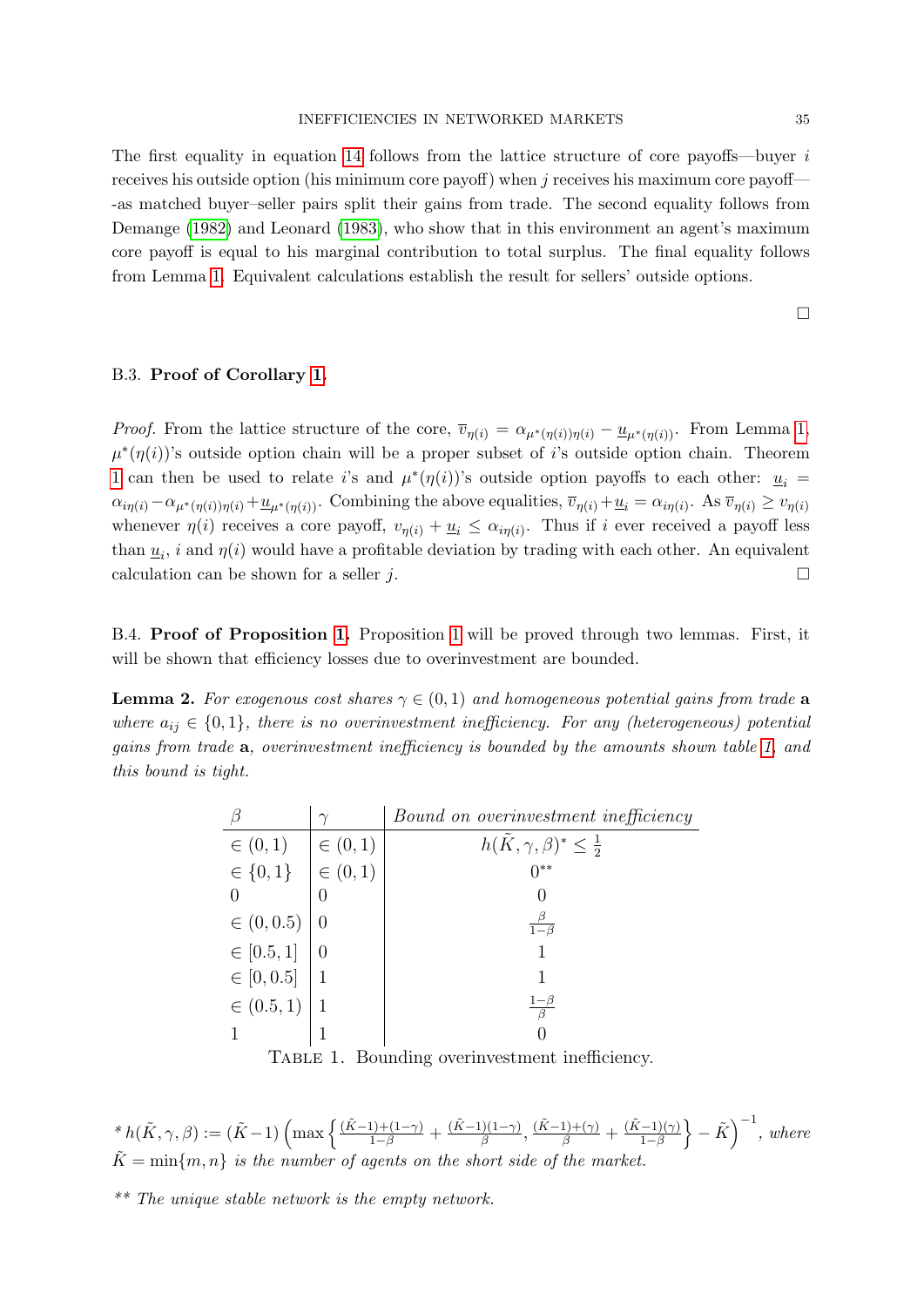*Proof.* This proof is undertaken in five parts. In Part  $(i)$  the homogeneous gains from trade case is considered. Part  $(ii)$  corresponds to the first row in the above table, Part  $(iii)$  to the second row, Part  $(iv)$  to rows five and six, and Part  $(v)$  to rows three, four, seven, and eight. In each part the existence of the bound and its tightness is proved.

<span id="page-35-0"></span>**Part** (i): When  $\beta \in (0,1)$  and  $\gamma \in (0,1)$ , all non-trade links must benefit *both* parties and, as outside option chains cannot cycle (Lemma [1\)](#page-11-0), each component with any non-trade links must take the form of a chain, as shown below for the case of four trade links.



Figure 8. Component structure: four trade links

With homogeneous gains from trade, Theorem [1](#page-12-0) can be directly applied to show that  $u_i = 0$  for all  $i \in \mathbf{P}$  and  $\underline{v}_i = 0$  for all  $j \in \mathbf{Q}$ . Thus there are insufficient incentives for any outside option links to be formed, and there is no outside overinvestment inefficiency in any stable network.

**Part** (ii): Label buyers and sellers as in Figure [8,](#page-35-0) but with  $\tilde{K}$  buyers and  $\tilde{K}$  sellers. Buyer  $b_{\tilde{K}}$ and seller  $s_1$  must have sufficient incentives to form their trade links:

<span id="page-35-3"></span>
$$
\overline{v}_1 \ge \frac{(1-\gamma)c}{1-\beta}, \qquad \overline{u}_{\tilde{K}} \ge \frac{\gamma c}{\beta}.
$$
 (15)

Applying Theorem [1:](#page-12-0)

<span id="page-35-1"></span>
$$
\overline{v}_1 = \sum_{k=2}^{k=j} (\alpha_{k-1,k-1} - \alpha_{k-1,k}) + \overline{v}_j \ge \frac{(1-\gamma)c}{(1-\beta)},
$$
\n(16)

$$
\overline{u}_{\tilde{K}} = \sum_{k=i+1}^{k=\tilde{K}-1} (\alpha_{k,k} - \alpha_{k-1,k}) + \overline{u}_i \ge \frac{\gamma c}{\beta} \qquad j \in \{2, ..., \tilde{K}\}; i \in \{1, ..., \tilde{K}-1\}. \tag{17}
$$

As neither  $b_{\tilde{K}}$  nor  $s_1$  has an outside trade partner,  $\underline{u}_{\tilde{K}} = 0$  and  $\underline{v}_1 = 0$ . All other buyers and sellers must have sufficient incentives to form their outside option links. For the other sellers,  $\beta \underline{v}_j \geq (1 - \gamma)c$ ; and for the other buyers,  $(1 - \beta)\underline{u}_i \geq \gamma c$ . Applying Theorem [1](#page-12-0) again:

<span id="page-35-2"></span>
$$
\underline{u}_{i} = \sum_{k=i+1}^{k=\tilde{K}-1} (\alpha_{k-1,k} - \alpha_{k,k}) \ge \frac{\gamma c}{(1-\beta)},
$$
\n(18)

$$
\underline{v}_{j} = \sum_{k=2}^{k=j} (\alpha_{k-1,k} - \alpha_{k-1,k-1}) \ge \frac{(1-\gamma)c}{\beta} \qquad j \in \{2,\ldots,\tilde{K}\}; i \in \{1,\ldots,\tilde{K}-1\}. \tag{19}
$$

Combining equations [16, 17,](#page-35-1) [18,](#page-35-2) and [19:](#page-35-2)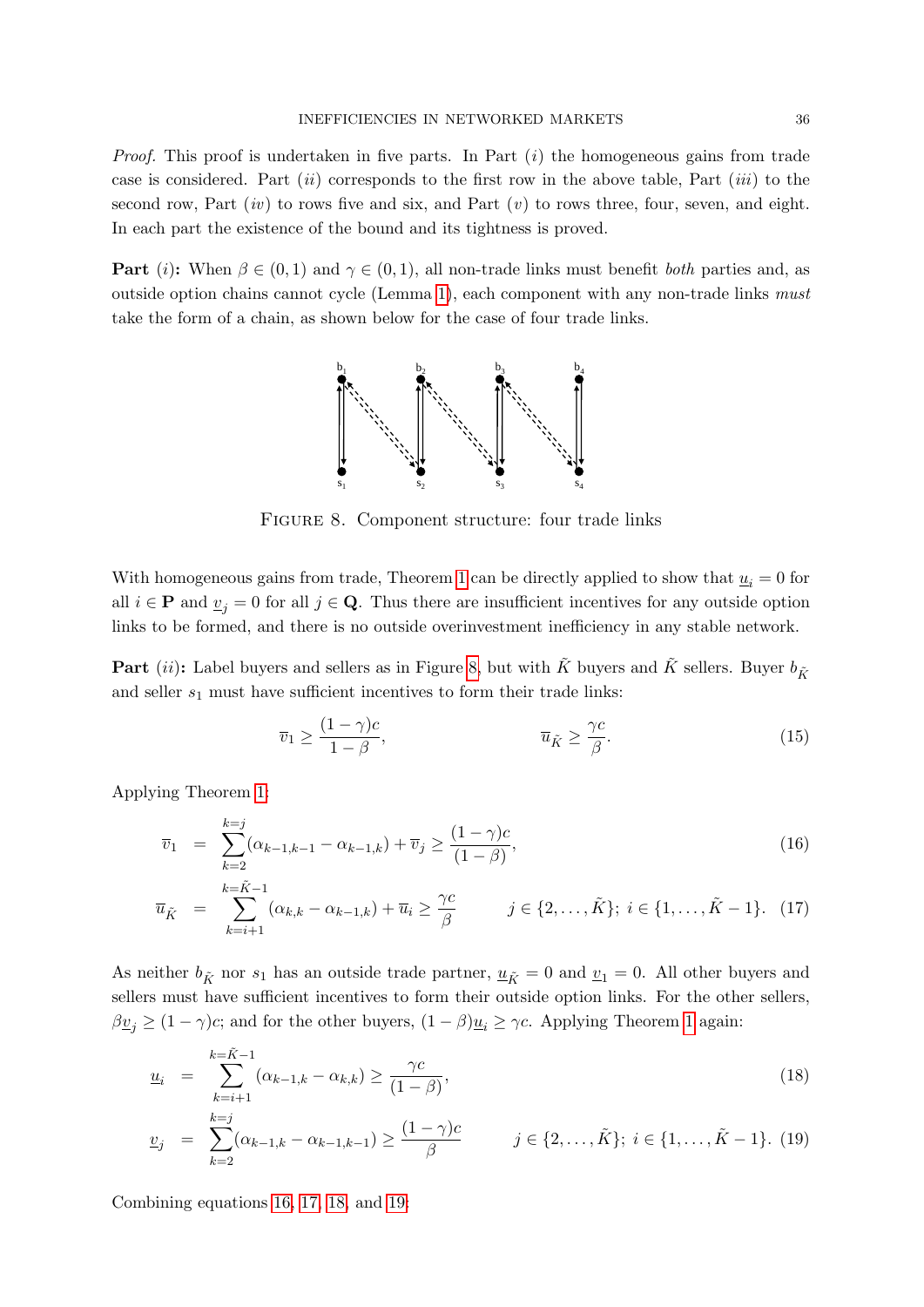<span id="page-36-0"></span>
$$
\overline{v}j \ge \frac{(1-\gamma)c}{(1-\beta)} + \sum_{k=2}^{k=j} (\alpha_{k-1,k} - \alpha_{k-1,k-1}) \ge \frac{(1-\gamma)c}{(1-\beta)} + \frac{(1-\gamma)c}{\beta}, \tag{20}
$$

$$
\overline{u}i \geq \frac{\gamma c}{\beta} + \sum_{k=i}^{k=\tilde{K}-1} (\alpha_{k,k+1} - \alpha_{k+1,k+1}) \geq \frac{\gamma c}{\beta} + \frac{\gamma c}{(1-\beta)}.
$$
\n
$$
j \in \{2, ..., \tilde{K}\}; \ i \in \{1, ..., \tilde{K}-1\}
$$
\n(21)

The gains from trade in a network are equal to the total payoffs received by all parties. Combining equations [15,](#page-35-3) [18,](#page-35-2) and [20](#page-36-0) and then equations [15,](#page-35-3) [19,](#page-35-2) and [21:](#page-36-0)

$$
\sum_{k=1}^{\tilde{K}} \alpha_{k,k} = \sum_{k=1}^{\tilde{K}} (\underline{u}_k + \overline{v}_k) \ge (\tilde{K} - 1) \left( \frac{1}{(1-\beta)} + \frac{1-\gamma}{\beta} \right) c + \frac{1-\gamma}{1-\beta} c := f_1(\tilde{K}, \gamma, \beta) c,
$$
\n
$$
\sum_{k=1}^{\tilde{K}} \alpha_{k,k} = \sum_{k=1}^{\tilde{K}} (\overline{u}_k + \underline{v}_k) \ge (\tilde{K} - 1) \left( \frac{1}{\beta} + \frac{\gamma}{(1-\beta)} \right) c + \frac{\gamma}{\beta} c := f_2(\tilde{K}, \gamma, \beta) c.
$$

This provides a lower bound on the gains from trade reached with  $\tilde{K}$  trade links and an upper bound on the overinvestment inefficiency

$$
h(\tilde{K}, \gamma, \beta) := (\tilde{K} - 1) \left( \max\{ f_1(\tilde{K}, \gamma, \beta), f_2(\tilde{K}, \gamma, \beta) \} - \tilde{K} \right)^{-1}.
$$

Thus for all stable component with  $\tilde{K}$  matches, all levels of buyer bargaining power  $\beta \in (0,1)$ , and all buyer cost shares  $\gamma \in (0,1)$ ,  $OII \leq h(\tilde{K}, \gamma, \beta)$ .

To show that OII is always less than 50% the bound derived above can be maximized over  $\beta$ and  $\gamma$ :  $\overline{OII} := max_{\beta,\gamma} \left\{ h(\tilde{K}, \gamma, \beta) \right\} = h(\tilde{K}, \frac{1}{2}, \frac{1}{2})$  $(\frac{1}{2}) = \frac{1}{2}$ . This is independent of  $\tilde{K}$ .

It will now be shown that the bound derived above is tight. Consider a component with  $\tilde{K}$ matches and  $\beta \geq \gamma$ , which implies that  $f_1 \geq f_2$ . Set  $\alpha_{11} = c/(1-\beta)$ ,  $\alpha_{k,k} = c/(1-\beta)+(1-\gamma)c/\beta$ for all  $k \in \{2, \tilde{K}\}\$ , and  $\alpha_{k-1,k} = c/(1-\beta) + (1-\gamma)c/\beta$  for all  $k \in \{2, \ldots \tilde{K}\}\$ , and set the value of all other links to 0. It can be verified that for these potential gains from trade, that the chain network of Figure [8](#page-35-0) is stable and overinvestment inefficiency achieves the upper bound. Similar examples can be constructed when  $\beta \leq \gamma$ , which implies that  $f_2 \geq f_1$ .

So far, an OII bound has been found for formed components with  $\tilde{K}$  matches, and it has been shown that this bound is tight. To find the tight OII bound for any stable network that m buyers and n sellers might form, the following possibilities need to be considered: (i) multiple components being formed; or (ii) a single component being formed, but with only a proper subset of the short side of the market matched. However, it will now be shown that for any stable network  $m$  buyers and  $n$  sellers could form, the maximum possible level of  $OII$ occurs when there is a single component with  $\tilde{K} = \min\{m, n\}$  matches—the maximum possible number of matches. This is true for any  $\beta \in (0,1)$  and any  $\gamma \in (0,1)$ .

If  $\beta > (\geq) \gamma$ , then  $f_1 > (\geq) f_2$  and

$$
\frac{\partial \frac{\tilde{K}-1}{f_1(\tilde{K},\gamma,\beta)-\tilde{K}}}{\partial \tilde{K}} > (\geq) 0.
$$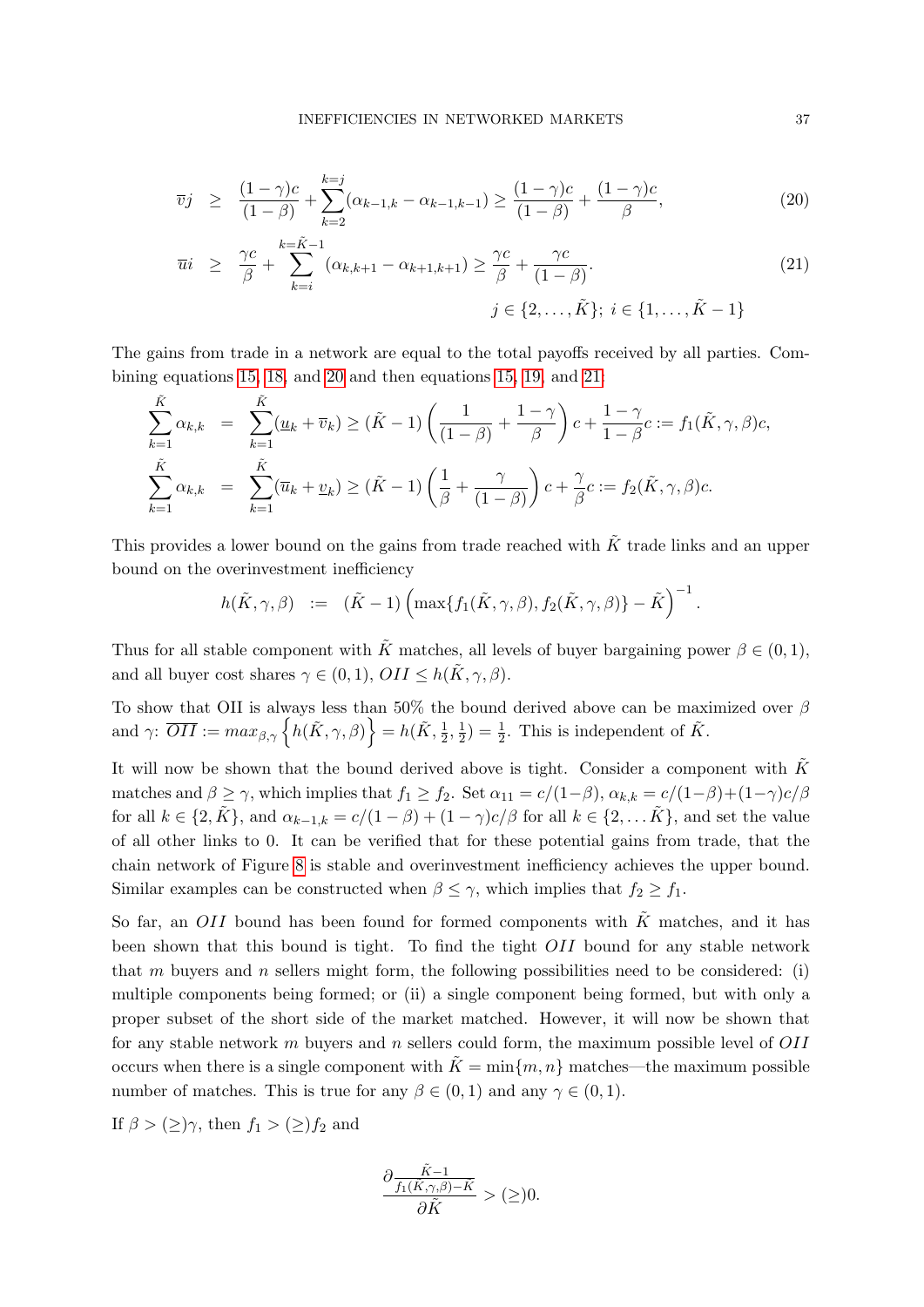If  $\beta < (\leq)\gamma$ , then  $f_2 > (\geq)f_1$  and

$$
\frac{\partial \frac{\tilde{K}-1}{f_2(\tilde{K},\gamma,\beta)-\tilde{K}}}{\partial \tilde{K}} > (\geq) 0.
$$

Thus  $h(\tilde{K}, \gamma, \beta)$  is increasing in  $\tilde{K}$ , and the *OII* bound for a network with m buyers and n sellers is highest when there are as many matches as possible:  $\tilde{K} = \min\{m, n\}.$ 

**Part** (*iii*): As  $\gamma \in (0, 1)$ , the component structure of any non-empty network with overinvestment inefficiency must be of the form shown in Figure [8.](#page-35-0) In any such component there exists a seller and a buyer both of whom have no outside trade partner. If  $\beta = 1$ , then the seller will have a profitable deviation to delete his trade link as he contributes towards the cost of its formation but receives none of the gains from trade. If  $\beta = 0$ , then the buyer will not be willing to form his trade link. The unique stable network is the empty network, and there is never any overinvestment.

**Part** (*iv*): When  $(\beta \geq \frac{1}{2})$  $\frac{1}{2}$  and  $\gamma = 0$ ) or  $(\beta \leq \frac{1}{2})$  $\frac{1}{2}$  and  $\gamma = 1$ , there exist potential gains from trade for which the efficiency loss in all stable networks is 100%. This is shown for  $\beta \leq 1/2$  and  $\gamma = 1$  in Figure [9:](#page-37-0)

<span id="page-37-0"></span>

FIGURE 9. Overinvestment inefficiency of  $100\%$ 

The efficiency loss is  $\frac{c}{2c+2\varepsilon-c} \to 1$  as  $\varepsilon \to 0$ . A symmetric example can be constructed for  $\beta \geq \frac{1}{2}$  $\overline{2}$ and  $\gamma = 0$ , with the roles of buyers and sellers reversed.

**Part** (v): Let  $\beta < \frac{1}{2}$  and  $\gamma = 0$ . As  $\gamma = 0$ , only sellers can form outside option links. By Theorem [1,](#page-12-0) seller  $s_j$ 's incentives to form an outside option link to buyer  $b_i$  are given by  $\beta(\alpha_{\eta(j)j}-\overline{u}_{\eta(j)}) \leq \beta \alpha_{\eta(j)j}$ . Thus the maximum incentives to form outside option links can always occur in networks where sellers' outside trade partners do not trade with anyone and  $\beta(\alpha_{\eta(j)j}-\overline{u}_{\eta(j)})=\beta\alpha_{\eta(j)j}$ . Without loss of generality, therefore, and as sellers will form at most one outside option link, inefficiency in network components consisting of two buyers and one seller can be considered: If an overinvestment inefficiency bound for all stable networks is found in these networks, it will apply to all networks.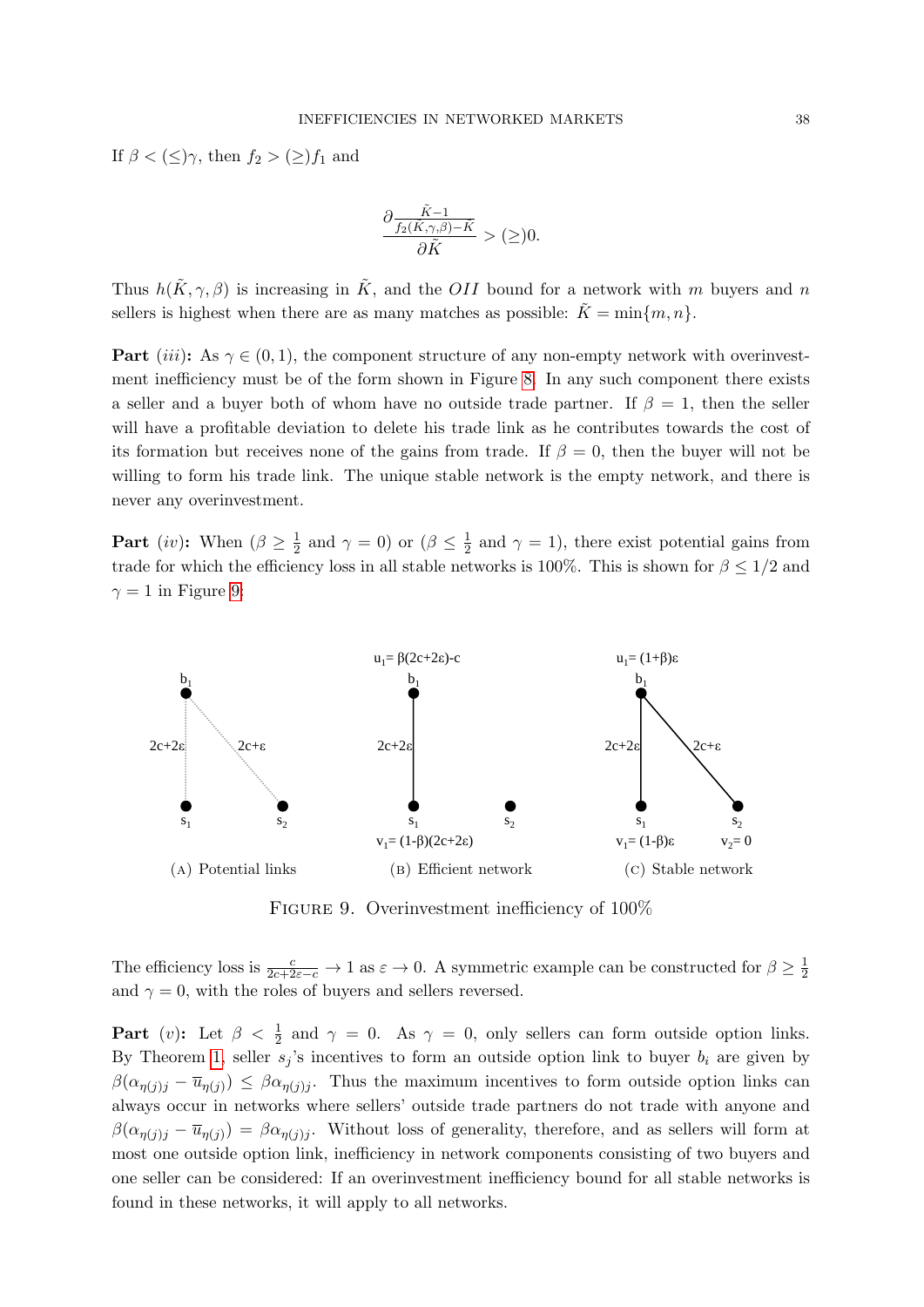Consider then, without loss of generality,<sup>[59](#page-38-0)</sup> the network component shown in Figure [10.](#page-38-1) In this network component, in order for there to be any efficiency loss due to overinvestment in non-trade links,  $s_1$  must form links to both  $b_1$  and  $b_2$ . To be incentivized to do this,  $s_1$ 's payoff in the network shown in Figure [10c](#page-38-2) must be greater than his payoff in the efficient network:  $\zeta + (1 - \beta)\varepsilon - 2c \ge (1 - \beta)(\zeta + \varepsilon) - c$ . This holds if and only if  $\zeta \beta \ge c$ . Let  $c = \zeta \beta - \xi$ ,  $\xi \geq 0$ , so that this constraint is satisfied. For this cost, and for the gains from trade above,  $OII = \frac{\zeta \beta - \xi}{\zeta (1 - \beta) + \xi}$  $\frac{\zeta\beta-\zeta}{\zeta(1-\beta)+\varepsilon+\zeta}$ . The efficiency loss in the worst stable network is maximized by setting  $\xi = \varepsilon = 0$ . Thus overinvestment inefficiency must be less than or equal to  $\frac{\beta}{1-\beta}$  for any network with  $\beta < \frac{1}{2}$  and  $\gamma = 0$ . This bound is achieved in the above example with  $\xi = \varepsilon = 0$ .

<span id="page-38-1"></span>

FIGURE 10. Bounded overinvestment inefficiency

<span id="page-38-2"></span> $\Box$ 

It will now be shown that losses due to underinvestment inefficiency cannot be bounded below 100%.

**Lemma 3.** For exogenous cost shares, all non-empty sets  $P$ ,  $Q$  of buyers and sellers, respectively, and for all  $\beta \neq \gamma$ , there exist potential gains from trade **a** for which all the net gains from trade generated by the efficient network are lost to underinvestment inefficiency in all stable networks. When  $\beta = \gamma$ , in contrast, there is no underinvestment inefficiency in any stable network for any potential gains from trade  $a$ .

*Proof.* Suppose  $\beta = \gamma^{0.60}$  $\beta = \gamma^{0.60}$  $\beta = \gamma^{0.60}$  For any potential gains from trade **a**, suppose, towards a contradiction, that a link  $l_{ij}$  is inefficiently underinvested in, in a stable network **L**. From the definition of underinvestment inefficiency,  $a_{ij} > c$ . However, this implies that i would benefit from forming this link as  $\beta a_{ij} > \gamma c$ , and j would also benefit from forming this link as  $(1 - \beta)a_{ij} > (1 - \gamma)c$ . Network L is then not stable, which is a contradiction.

Suppose  $\beta \neq \gamma$ . Consider any gains from trade **a** with an associated non-empty efficient network  $\mathbf{L}^e(\mathbf{a})$ . Adjust the value of the links in  $\mathbf{a}$  as follows (and denote these adjusted gains from trade  $\hat{\mathbf{a}}$ ). For  $\alpha = \mathbf{a}$ , find the matching  $\mu^*(\alpha)$  that maximizes the gains from trade.

<span id="page-38-0"></span> $\frac{59 \text{ Varying } \varepsilon \geq 0 \text{ and } \zeta > 0$ , this example accounts for all possible two-buyers one-seller networks, for any c.

<span id="page-38-3"></span> $60$  A similar condition is found in Caballero and Hammour [\(1998\)](#page-41-19).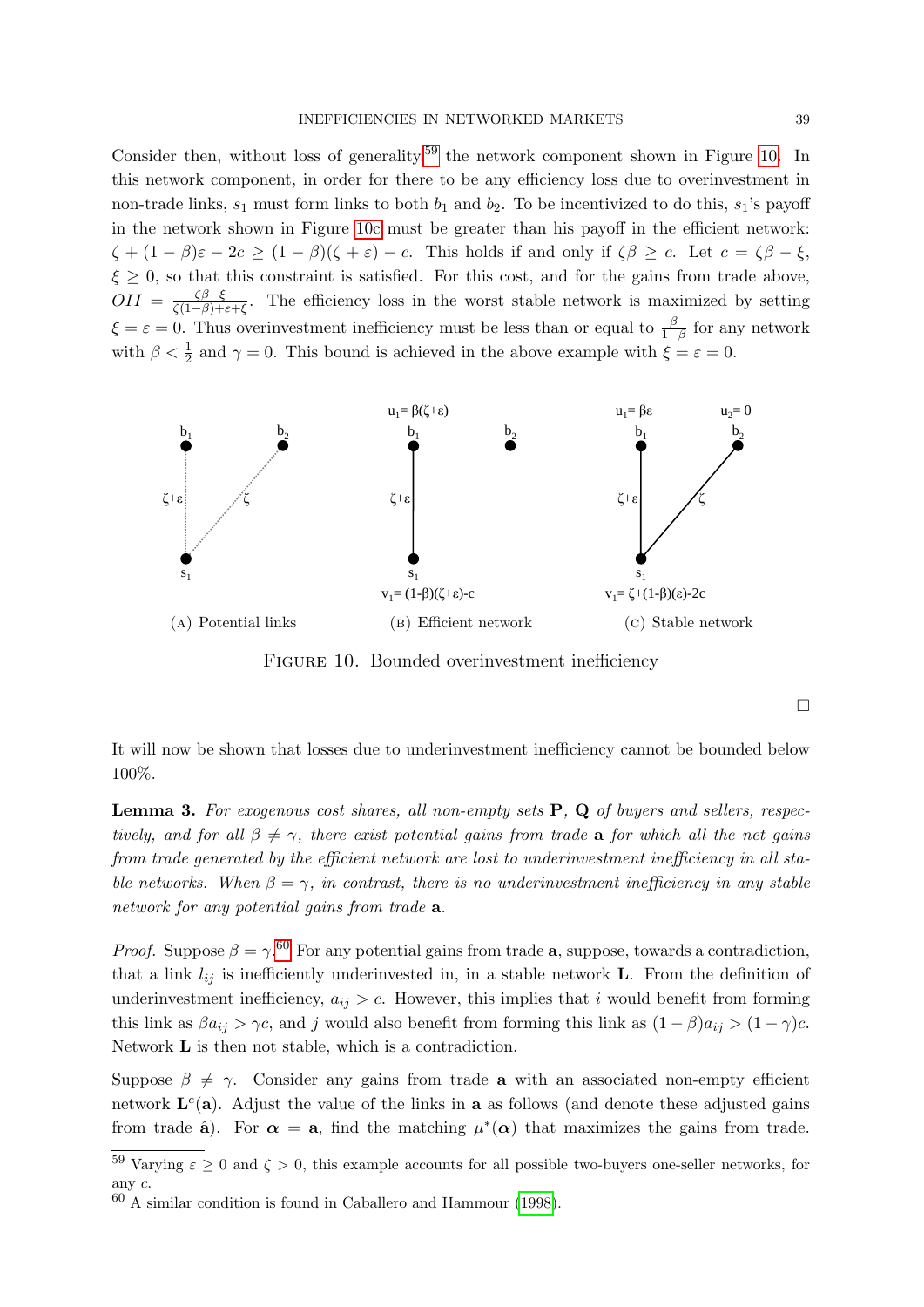Set  $\hat{a}_{i\mu^*(i)} \in (c, \max\{\gamma c/\beta, (1-\gamma)c/(1-\beta)\})$  for all  $i \in \mathbf{P}$ . Finally, set  $\hat{a}_{ij} < c$  for all other links (for all  $j \neq \mu^*(i)$ ). As  $\beta \neq \gamma$ , max  $\{\gamma c/\beta, (1 - \gamma)c/(1 - \beta)\} > c$ . The efficient network is therefore the non-empty network  $\mathbf{L}^e(\hat{\mathbf{a}}) = \mathbf{L}^e(\mathbf{a})$ .

Suppose link  $l_{i\mu^*(i)}$  is formed. As it will never be profitable for a buyer and seller to form a link that generates less surplus than it costs, this will be i's only link and  $\mu^*(i)$ 's only link. From Theorem [1](#page-12-0) and equation [5,](#page-12-2) buyer i's payoff will be  $\beta \hat{a}_{i\mu^*(i)} - \gamma c$ , while seller  $\mu^*(i)$ 's payoff will be  $(1 - \beta)\hat{a}_{i\mu^*(i)} < (1 - \gamma)c$ . It is easily verified that if  $a_{i\mu^*(i)} < \max{\{\gamma c/\beta, (1 - \gamma)c/(1 - \beta)\}}$ , either *i* or  $\mu^*(i)$  will receive a negative payoff and have a profitable deviation to not invest in  $l_{i\mu^*(i)}$ . The link  $l_{i\mu^*(i)}$  can then never be formed in a stable network, and the unique stable network is the empty network.

We now show that the empty network satisfies stronger stability requirements than pairwise Nash stability. A *strong Nash equilibrium* of a game G played by players N is a strategy profile  $σ$  such that there is no coalition  $M ⊆ N$  and no other strategy profile  $σ'$  in which

- (i)  $\sigma'_i = \sigma_i$  for all  $i \notin M$ ;
- (ii) each  $i \in M$  strictly prefers  $\sigma'$  to  $\sigma$ .

Note that in a strong Nash equilibrium a buyer  $i$  still chooses which links to invest in (his strategy set is still  $\{0,1\}^n$ , and his payoff from a formed network is still given by equation [5](#page-12-2) less his costs of link formation.

<span id="page-39-0"></span>**Corollary 5.** For gains from trade  $\hat{\mathbf{a}}$  and  $\gamma \neq \beta$ , the unique strong Nash equilibrium of the simultaneous link formation game is the empty network.

*Proof.* Any network in which a link  $l_{ij} \neq l_{i\mu^*(i)}$  is formed cannot be a strong Nash equilibrium. Either  $i$  or  $j$  will have an individual profitable deviation deleting it. Given this, a network in which link  $l_{i\mu^*(i)}$  is formed cannot be a strong Nash equilibrium either. As argued above, either i or  $\mu^*(i)$  will have an individual profitable deviation deleting it. However, the empty network is a strong Nash equilibrium. Although there are net gains from trade that can be realized by forming links i and  $\mu(i)$ , all such deviations leave either i or  $\mu(i)$  with a negative payoff. As agents choose only the set of links to invest in (and not how much to invest), there is no way that the agent who receives the negative payoff can be compensated for his negative payoff.  $\Box$ 

#### B.5. Proof of Proposition [2.](#page-21-4)

*Proof.* Part (i): Suppose that there is underinvestment in link  $l_{ij}$ , so that  $a_{ij} > c$ . Buyer i and seller j will then have a profitable pairwise deviation to form link  $l_{ij}$  and pay investment shares  $\gamma_{ij} = \beta$ .

**Part** (ii): This proof is by counterexample. Consider gains from trade **a** such that if the complete network is formed  $(\alpha = \mathbf{a})$ , buyers  $i \in \mathbf{P}' \subseteq \mathbf{P}$  will be matched and for each  $i \in \mathbf{P}'$ ,  $a_{i\mu^*(i)} = 1$ ,  $a_{i\eta(i)} = 1 - \varepsilon$ , and  $a_{k\eta(i)} = a_{k\mu^*(i)} = 0$  for all  $k \neq i$ . Set the value of all other gains from trade to 0. Let  $c = \frac{1}{2} - \varepsilon$  and consider first  $\beta \in [0, \frac{1}{2}]$  $\frac{1}{2}$ . The efficient network, consisting of the links  $\{l_{i\mu(i)}\}_{i\in\mathbf{P}'}$ , will not be stable for any such  $\beta$ : i will increase his share of the surplus from trade with  $\mu^*(i)$  by  $(1-\beta)a_{i\mu^*(i)} = (1-\beta)(1-\varepsilon)$ , at a cost of  $c = \frac{1}{2} - \varepsilon$ , if he forms the link to  $\eta(i)$ . This increases i's net payoff if and only if  $(1 - \beta)(1 - \varepsilon) > \frac{1}{2} - \varepsilon$  (equivalently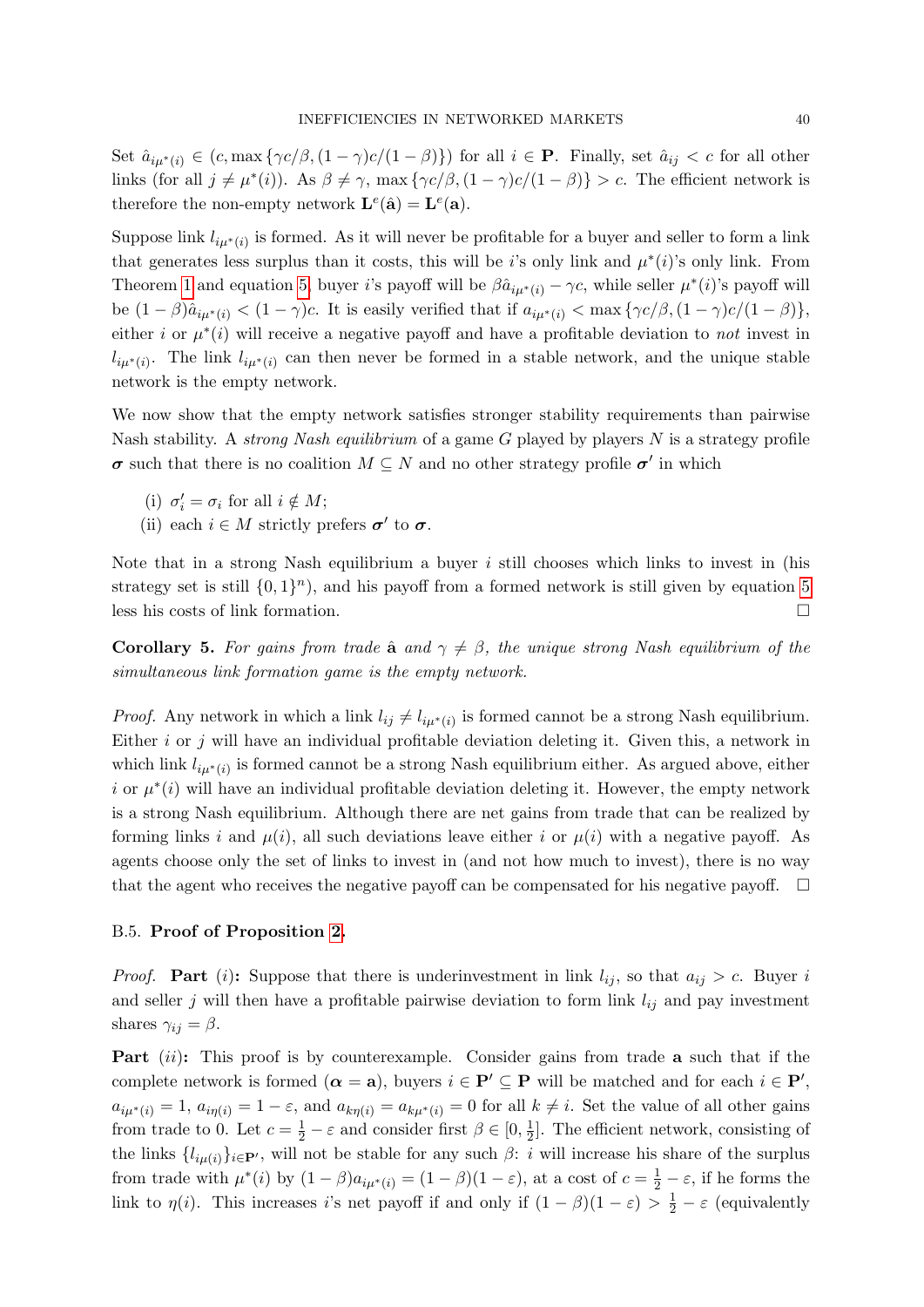$\beta < 1/(2 - 2\varepsilon) \leq 1/2$ ). It is then straightforward to show that in the unique stable network, i pays the entire cost of forming the link  $l_{i\eta(i)}$  and pays between  $1/2 - (2 - \beta)\varepsilon$  and  $1/2 - \varepsilon$ towards the formation of link  $l_{i\mu(i)}$ . The efficiency loss in the unique stable network is therefore  $(0.5 - \varepsilon)/(0.5 + \varepsilon)$ , and as  $\varepsilon \to 0$  the efficiency loss goes to 100%. To show that the efficiency loss can go to 100% in all stable networks with  $\beta \in \left[\frac{1}{2}\right]$  $\frac{1}{2}$ , 1], relabel  $i \in \mathbf{P}$  as  $j \in \mathbf{Q}$ ,  $\mu^*(i)$  as  $\mu^*(j)$ , and  $\eta(i)$  as  $\eta(j)$ .

## B.6. Proof of Corollary [3.](#page-24-0)

Proof. If

$$
\max_{i,j} \alpha_{ij} < \max\left\{\frac{\gamma}{\beta}c, \frac{1-\gamma}{1-\beta}c\right\},\,
$$

then for all i, j pairs, either  $\beta \alpha_{ij} < \gamma c$  and i does not want to form a link to j, or  $(1 - \beta) \alpha_{ij} <$  $(1 - \gamma)c$  and j does not want to form a link to i. The empty network will be stable, and there will be 100% underinvestment inefficiency. If instead there exist i and j such that  $\beta \alpha_{ij} \geq \gamma c$  and  $(1 - \beta)\alpha_{ij} \ge (1 - \gamma)c$ , then the empty network cannot be stable: *i* and *j* will have a profitable deviation by forming a link to each other. Together, these conditions imply that there cannot be 100% underinvestment inefficiency if

$$
\max_{i,j} \alpha_{ij} \ge \max \left\{ \frac{\gamma}{\beta} c, \frac{1-\gamma}{1-\beta} c \right\}.
$$

### B.7. Proof of Corollary [4.](#page-25-1)

*Proof.* Let 
$$
\tilde{K} = \min\{m, n\}
$$
,  
\n
$$
f(\gamma, \beta, \tilde{K}) = \frac{(\tilde{K} - 1) + 1 - \gamma}{1 - \beta} + \frac{(\tilde{K} - 1)(1 - \gamma)}{\beta}, \text{ and } g(\gamma, \beta, \tilde{K}) = \frac{(\tilde{K} - 1) + \gamma}{\beta} + \frac{(\tilde{K} - 1)\gamma}{1 - \beta}.
$$

By definition,  $h(\gamma, \beta, m, n) = (\tilde{K} - 1)/(\max\{f(\gamma, \beta, \tilde{K}), g(\gamma, \beta, \tilde{K})\} - \tilde{K})$ . Note that  $f(\gamma, \beta, \tilde{K})$ is decreasing in  $\gamma$ , while  $g(\gamma, \beta, \tilde{K})$  is increasing in  $\gamma$ , so it is when  $f(\gamma, \beta, \tilde{K}) = g(\gamma, \beta, \tilde{K})$  that  $\gamma$ minimizes  $\max\{f(\gamma,\beta,\tilde{K}), g(\gamma,\beta,\tilde{K})\}$  (and hence maximizes  $h(\gamma,\beta,m,n)$ ). Also,  $f(\gamma,\beta,\tilde{K}) =$  $q(\gamma, \beta, \tilde{K})$  when  $\gamma = \beta$ .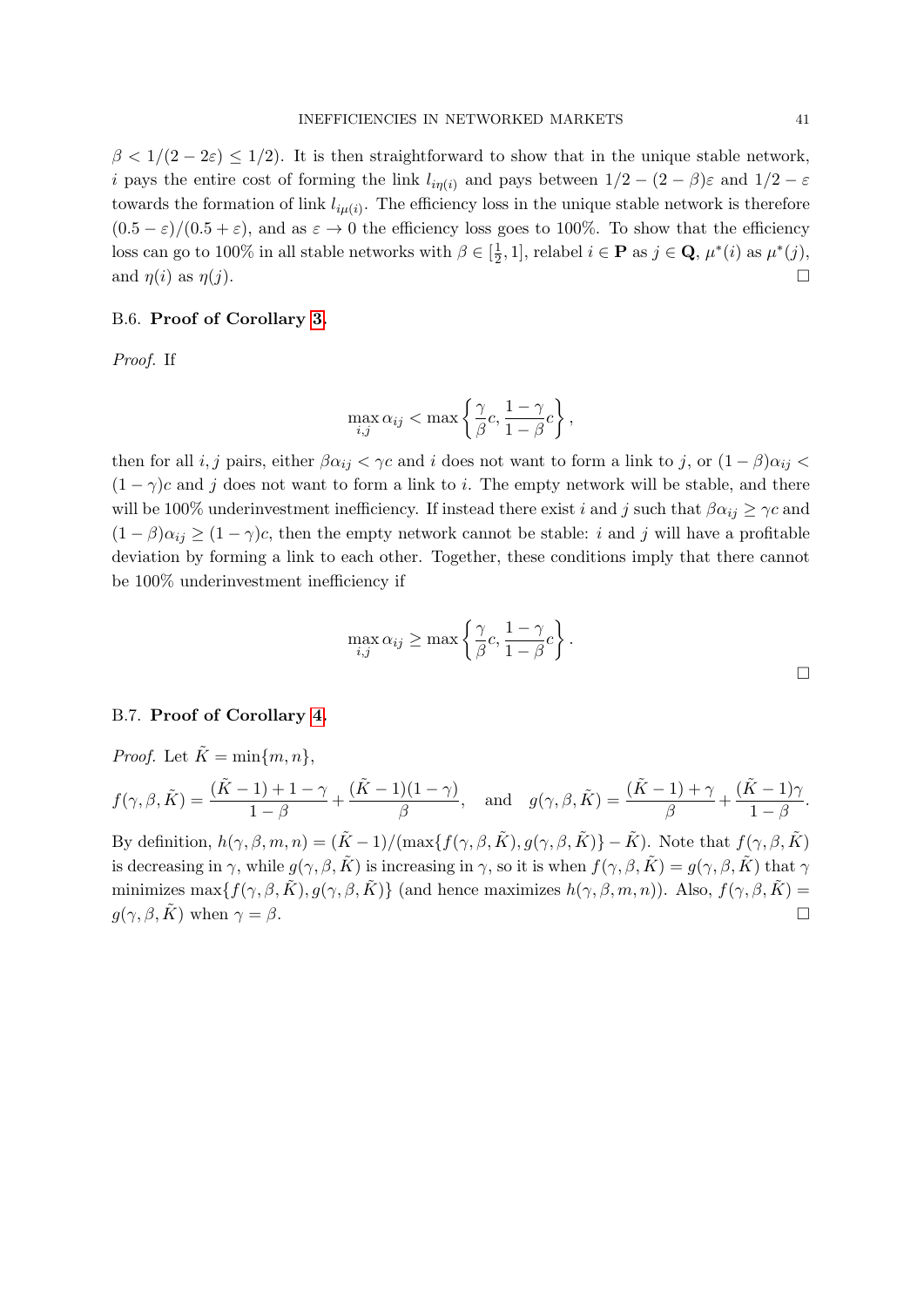#### **REFERENCES**

- <span id="page-41-3"></span>ABREU, D., AND M. MANEA (2010): "Bargaining and efficiency in networks," *Economic* Theory.
- <span id="page-41-2"></span>Abreu, D., and M. Manea (2012): "Markov equilibria in a model of bargaining in networks," Games and Economic Behavior, 75(1), 1–16.
- <span id="page-41-14"></span>ACEMOGLU, D., AND R. SHIMER (1999): "Holdups and efficiency with search frictions," International Economic Review, pp. 827–849.
- <span id="page-41-15"></span>ANDRADE, G., M. MITCHELL, AND E. STAFFORD (2001): "New evidence and perspectives on mergers," Journal of Economic Perspectives, 15(2), 103–120.
- <span id="page-41-12"></span>Aumann, R. J. (1959): "Acceptable points in general cooperative n-person games," Contributions to the Theory of Games, 4, 287–324.
- <span id="page-41-13"></span>Bloch, F., and M. Jackson (2006): "Definitions of equilibrium in network formation games," International Journal of Game Theory, 34(3), 305–318.
- <span id="page-41-18"></span>- (2007): "The formation of networks with transfers among players," *Journal of* Economic Theory, 133(1), 83–110.
- <span id="page-41-1"></span>BLUME, L., D. EASLEY, J. KLEINBERG, AND E. TARDOS (2009): "Trading networks with price-setting agents," *Games and Economic Behavior*, 67(1), 36–50.
- <span id="page-41-19"></span><span id="page-41-16"></span>BRANDENBURGER, A., AND B. NALEBUFF (1996): Co-opetition. Doubleday New York.
- Caballero, R., and M. Hammour (1998): "The macroeconomics of specificity," Journal of Political Economy, 106(4), 724–767.
- <span id="page-41-9"></span>CAPLIN, A., AND J. LEAHY (2014): "A graph theoretic approach to markets for indivisible goods," Journal of Mathematical Economics, 52, 112–122.
- <span id="page-41-10"></span>Caplin, A., and J. V. Leahy (2010): "Comparative Statics in Markets for Indivisible Goods," NBER Working Paper, (w16285).
- <span id="page-41-4"></span>CHARNESS, G., M. COROMINAS-BOSCH, AND G. FRÉCHETTE  $(2007)$ : "Bargaining and network structure: An experiment," Journal of Economic Theory, 136(1), 28–65.
- <span id="page-41-5"></span>Cole, H., G. Mailath, and A. Postlewaite (2001a): "Efficient non-contractible investments in finite economies," Advances in Theoretical Economics, 1(1), 333–73.
- <span id="page-41-6"></span>(2001b): "Efficient non-contractible investments in large economies," Journal of Economic Theory, 101(2), 333–373.
- <span id="page-41-0"></span>Corominas-Bosch, M. (2004): "Bargaining in a network of buyers and sellers," Journal of Economic Theory,  $115(1)$ ,  $35-77$ .
- <span id="page-41-7"></span>CURRARINI, S., AND M. MORELLI (2000): "Network formation with sequential demands," Review of Economic Design, 5(3), 229–249.
- <span id="page-41-17"></span>Cutler, R. (2010): "Turkmenistan–China gas pipeline becomes a reality," Central Asia–Caucasus Analyst.
- <span id="page-41-11"></span>DÉMANGE, G. (1982): "Strategyproofness in the assignment market game," Preprint. Paris: École Polytechnique, Laboratoire DÉconométrie.
- <span id="page-41-8"></span>DÉMANGE, G., D. GALE, AND M. SOTOMAYOR  $(1986)$ : "Multi-item auctions," The Journal of Political Economy, 94(4), 863.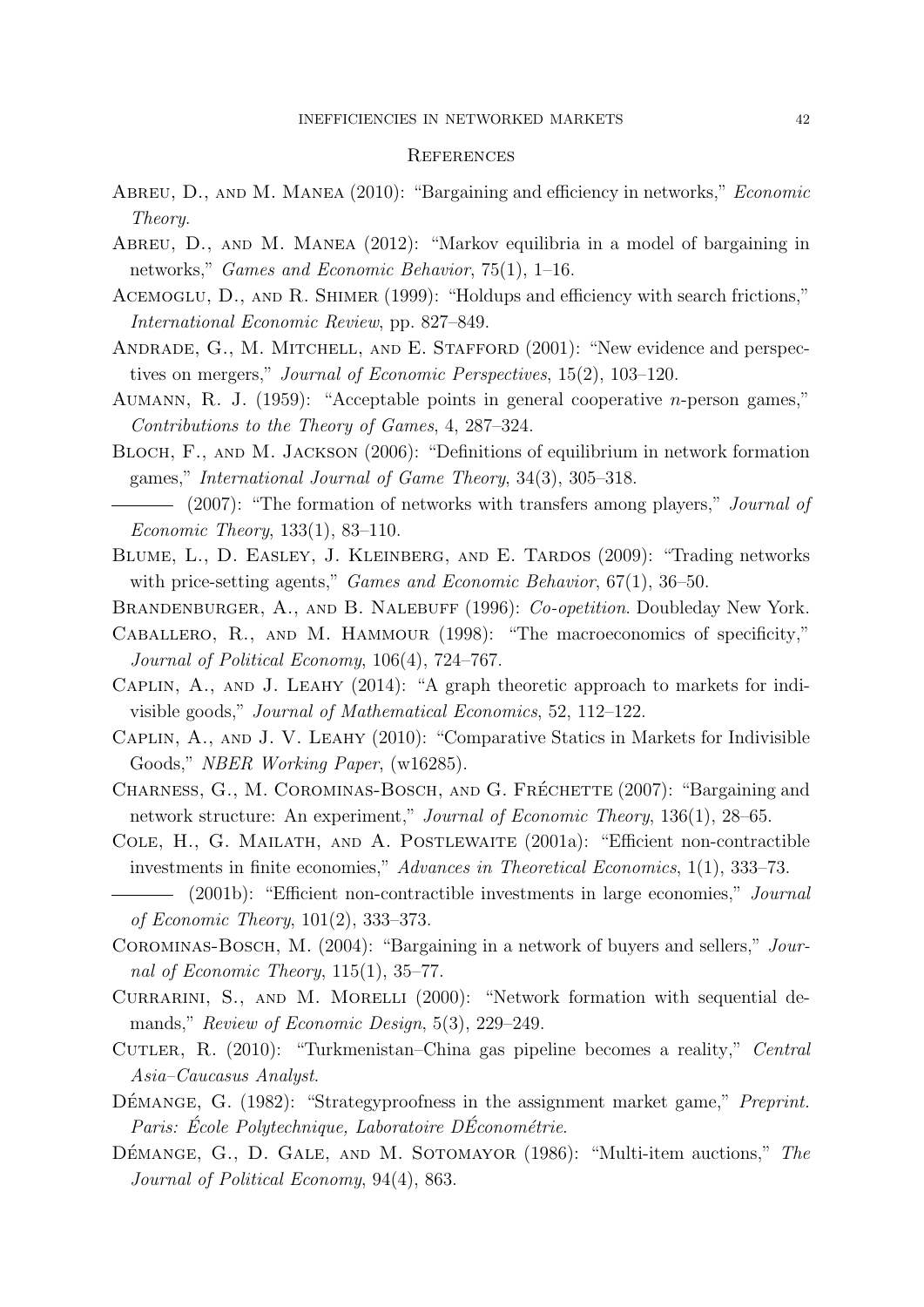- <span id="page-42-12"></span><span id="page-42-3"></span>ELLIOTT, M. (2014): "Heterogeneities and the fragility of the labor market," *Mimeo.*
- ELLIOTT, M., AND F. NAVA (2014): "Decentralized bargaining: Efficiency and the core," Mimeo.
- <span id="page-42-16"></span>FAFCHAMPS, M., AND B. MINTEN (1999): "Relationships and traders in Madagascar," Journal of Development Studies, 35(6), 1–35.
- <span id="page-42-0"></span>Fainmesser, I. (2010): "Community Structure and Market Outcomes: A Repeated Games in Networks Approach," Brown University Economics Working Papers.
- <span id="page-42-1"></span>FAINMESSER, I., AND D. GOLDBERG (2011): "Bilateral and community enforcement in a networked market with simple strategies," Brown University Economics Working Papers.
- <span id="page-42-6"></span>FELLI, L., AND K. ROBERTS (2002): "Does competition solve the hold-up problem?," Discussion paper, CEPR Discussion Papers.
- <span id="page-42-2"></span>GALE, D., AND S. KARIV (2007): "Financial networks," American Economic Review, 97(2), 99–103.
- <span id="page-42-11"></span>GAUTIER, P., AND C. HOLZNER (2013): "Simultaneous search and network efficiency," Mimeo.
- <span id="page-42-10"></span>HALL, R. E., AND A. B. KRUEGER (2009): "Wage Formation between Newly Hired Workers and Employers: Survey Evidence," IZA Discussion Paper.
- <span id="page-42-4"></span>HORN, H., AND A. WOLINSKY (1988): "Bilateral monopolies and incentives for merger," RAND Journal of Economics, 19(3), 408–419.
- <span id="page-42-13"></span>Howson, P. (2003): Due diligence: The critical stage in mergers and acquisitions. Gower Publishing, Ltd.
- <span id="page-42-5"></span>IOZZI, A., AND T. VALLETTI (2014): "Vertical bargaining and countervailing power," American Economic Journal: Microeconomics, Forthcoming.
- <span id="page-42-9"></span>Jackson, M. (2008): Social and Economic Networks. Princeton University Press.
- JACKSON, M., AND A. WATTS (2002): "On the formation of interaction networks in social coordination games," Games and Economic Behavior, 41(2), 265–291.
- <span id="page-42-8"></span>Jackson, M., and A. Wolinsky (1996): "A strategic model of social and economic networks," Journal of Economic Theory, 71(1), 44–74.
- <span id="page-42-15"></span>James, C., and P. Wier (1987): "Returns to acquirers and competition in the acquisition market: The case of banking," The Journal of Political Economy, 95(2), 355–370.
- <span id="page-42-14"></span>JARRELL, G., AND A. POULSEN (1989): "The returns to acquiring firms in tender offers: Evidence from three decades," Financial Management, 18(3), 12–19.
- <span id="page-42-18"></span>JAUME, D., J. MASSÓ, AND A. NEME (2012): "The multiple-partners assignment game with heterogeneous sales and multi-unit demands: Competitive equilibria," Mathematical Methods of Operations Research, 76(2), 161–187.
- <span id="page-42-17"></span>KIRMAN, A. P., AND N. J. VRIEND (2000): "Learning to be loyal. A study of the Marseille fish market," in Interaction and Market Structure, pp. 33–56. Springer.
- <span id="page-42-7"></span>KOUTSOUPIAS, E., AND C. PAPADIMITRIOU (2009): "Worst-case equilibria," Computer Science Review, 3(2), 65–69.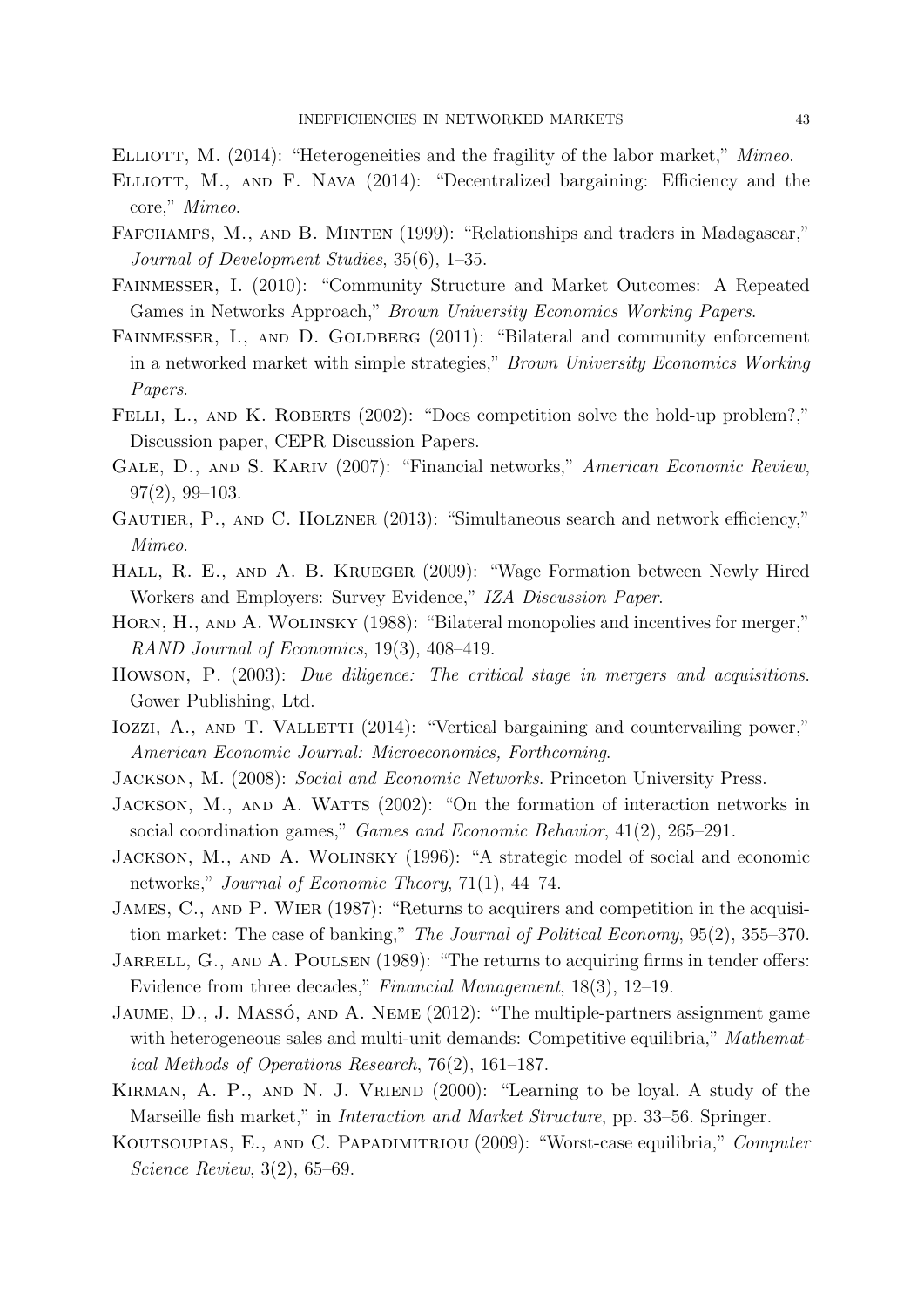- <span id="page-43-7"></span><span id="page-43-1"></span>Kranton, R., and D. Minehart (2000a): "Competition for goods in buyer–seller networks," Review of Economic Design, 5(3), 301–331.
	- (2000b): "Networks versus vertical integration," RAND Journal of Economics, 31(3), 570–601.
- <span id="page-43-6"></span>Kranton, R., and D. Minehart (2001): "A theory of buyer–seller networks," American Economic Review, 91(3), 485–508.
- <span id="page-43-17"></span>Lancaster, R., and B. Uzzi (2012): "Legally charged: Embeddedness and profit in large law firm legal billings," Sociological Focus, 45(1), 1–22.
- <span id="page-43-8"></span>LEE, R. S., AND K. FONG (2013): "Markov-perfect network formation: An applied framework for bilateral oligopoly and bargaining in buyer–seller networks," Mimeo.
- <span id="page-43-10"></span>LEONARD, H. (1983): "Elicitation of honest preferences for the assignment of individuals to positions," The Journal of Political Economy, pp. 461–479.
- <span id="page-43-5"></span>Manea, M. (2011): "Bargaining in stationary networks," The American Economic Review, 101(5), 2042–2080.
- <span id="page-43-15"></span>MCAFEE, R., AND M. SCHWARTZ (1994): "Opportunism in multilateral vertical contracting: Nondiscrimination, exclusivity, and uniformity," The American Economic Review, 84(1), 210–230.
- <span id="page-43-18"></span>Milgrom, P. (2009): "Assignment messages and exchanges," American Economic Journal: Microeconomics, 1(2), 95–113.
- <span id="page-43-12"></span>MITCHELL, M., AND J. MULHERIN (1996): "The impact of industry shocks on takeover and restructuring activity," Journal of Financial Economics, 41(2), 193–229.
- <span id="page-43-9"></span>Myerson, R. (1977): "Values of games in partition function form," International Journal of Game Theory,  $6(1)$ , 23–31.
- <span id="page-43-2"></span>Nava, F. (2011): "Quantity competition in networked markets," Mimeo.
- <span id="page-43-3"></span>NAVARRO, N., AND A. PEREA (2001): "Bargaining in networks and the Myerson value," Documentos de trabajo. Economic series (Universidad Carlos III. Departamento de  $Econom(a)$ , p. 1.
- <span id="page-43-14"></span>New York Times (07/21/06): "Severstal Receives \$177 Million Breakup Fee from Arcelor," [http://dealbook.blogs.nytimes.com/2006/07/21/](http://dealbook.blogs.nytimes.com/2006/07/21/severstal-receives-177-million-breakup-fee-from-arcelor/) [severstal-receives-177-million-breakup-fee-from-arcelor/](http://dealbook.blogs.nytimes.com/2006/07/21/severstal-receives-177-million-breakup-fee-from-arcelor/).
- <span id="page-43-0"></span>Nishiguchi, T. (1994): Strategic industrial sourcing: The Japanese advantage. Oxford University Press, USA.
- <span id="page-43-13"></span>OFFICER, M. S. (2003): "Termination fees in mergers and acquisitions," *Journal of* Financial economics, 69(3), 431–467.
- <span id="page-43-16"></span>Oravetz, J. W. (2004): "Is a merger agreement ever certain—The impact of the Omnicare decision on deal protection devices comment," Delaware Journal of Corporate Law, 29.
- <span id="page-43-4"></span>Polanski, A. (2007): "Bilateral bargaining in networks," Journal of Economic Theory, 134(1), 557–565.
- <span id="page-43-11"></span>Quint, T. (1991): "Characterization of cores of assignment games," International Journal of Game Theory, 19(4), 413–420.